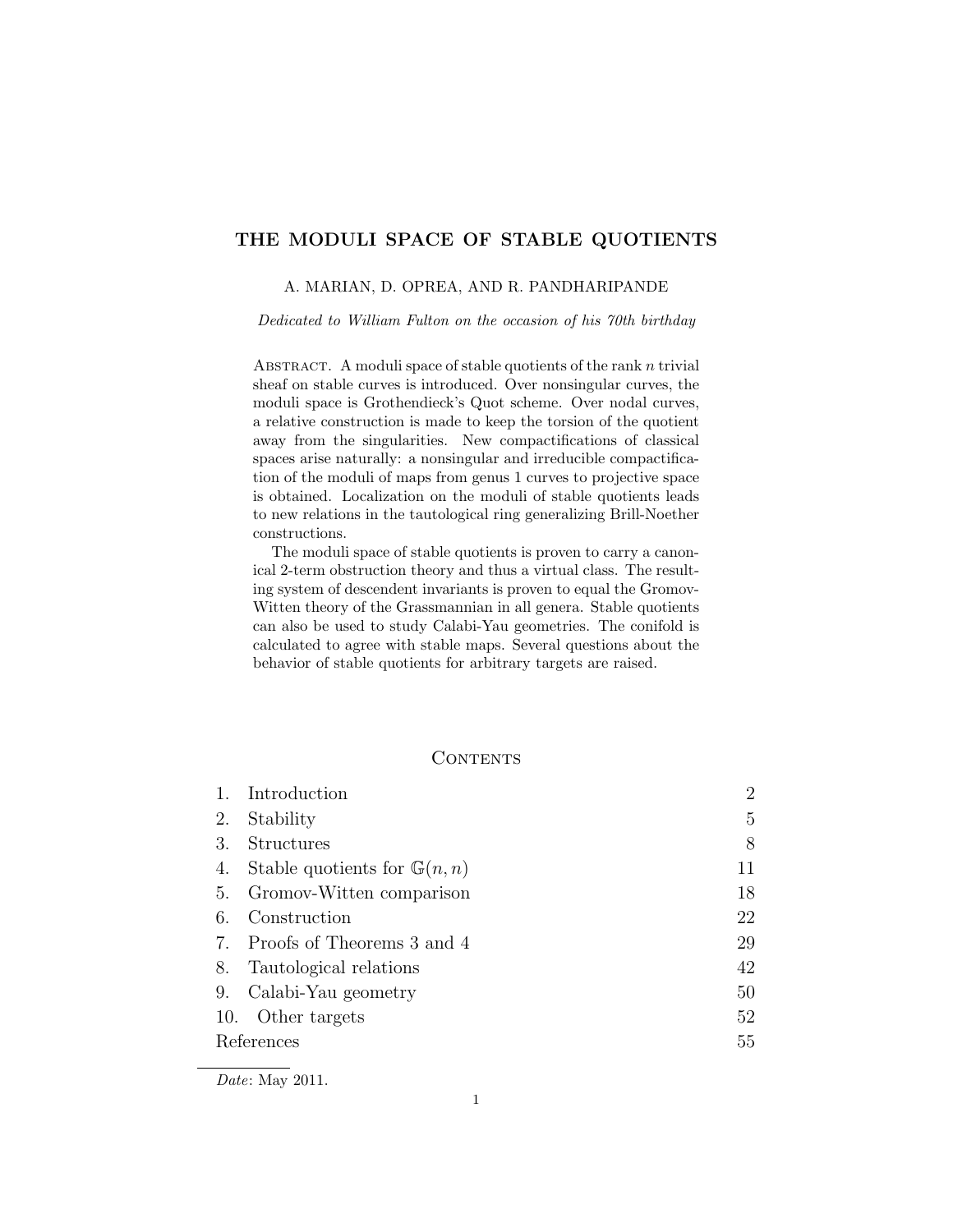#### 1. INTRODUCTION

1.1. Virtual classes. Only a few compact moduli spaces in algebraic geometry carry virtual classes. The conditions placed on the associated deformation theories are rather strong. The principal cases (so far) are:

- (i) stable maps to nonsingular varieties [2, 17, 22],
- (ii) stable sheaves on nonsingular 3-folds [35, 38],
- (iii) stable sheaves on nonsingular surfaces [22],
- (iv) Grothendieck's Quot scheme on nonsingular curves [3, 27].

Of the above four families, the first three are understood to be related. The correspondences of [28, 29, 35] relate (i) and (ii). The connections [21, 40] between Gromov-Witten invariants and Donaldson/Seiberg-Witten invariants relate (i) and (iii). For equivalence with (ii) and (iii), the associated Gromov-Witten theories must be considered with domains varying in the moduli of stable curves  $M<sub>g</sub>$ .

The construction of the virtual class of the Quot scheme (iv) requires the curve C to be fixed in moduli. In fact, the Quot scheme of a nodal curve does not carry a virtual class via the standard deformation theory. In order to fully connect (i) and (iv), new moduli spaces are required.

1.2. Stable quotients. We introduce here a moduli space of stable quotients

$$
\mathbb{C}^n \otimes \mathcal{O}_C \to Q \to 0
$$

on m-pointed curves  $C$  with (at worst) nodal singularities. Two basic properties are satisfied:

- the quotient sheaf  $Q$  is locally free at the nodes and markings of  $C$ ,
- the moduli of stable quotients is proper over  $\overline{M}_{a.m.}$ .

The first property yields a virtual class, and the second property leads to a system of invariants over  $\overline{M}_{q,m}$ . Our main result equates the descendent theory of the moduli of stable quotients to the Gromov-Witten theory of the Grassmannian in all genera.

Stable quotients are defined in Section 2. The basic structures of the moduli space (including the virtual class) are discussed in Section 3. The important case of mapping to a point is studied in Section 4. Comparison results with the Gromov-Witten theory of Grassmannians in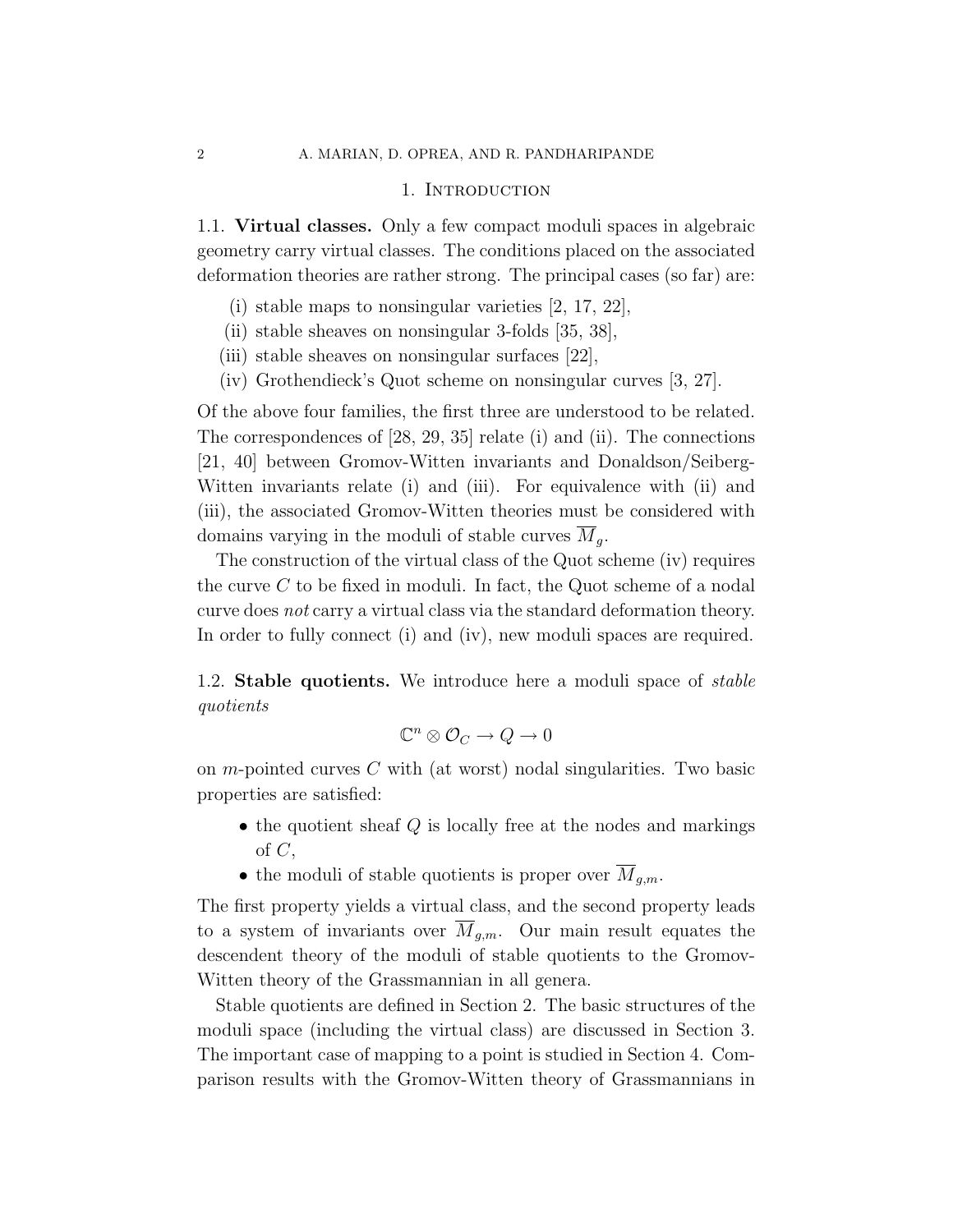the strongest equivariant form are stated in Section 5. The construction of the moduli of stable quotients and proofs of the comparison results are presented in Section 6 - 7.

The intersection theory of the moduli of stable quotients leads to new tautological relations on the moduli of curves. Basic relations generalizing classical Brill-Noether constructions are presented in Section 8.

Stable quotients can also be used to study Calabi-Yau geometries. The most accessible are the local toric cases. The conifold, given by the total space of

$$
\mathcal{O}_{\mathbb{P}^1}(-1) \oplus \mathcal{O}_{\mathbb{P}^1}(-1) \to \mathbb{P}^1,
$$

is calculated in Section 9 and found to agree exactly with Gromov-Witten theory.

Given a projective embedding of an arbitrary scheme

 $X \subset \mathbb{P}^n$ ,

a moduli space of stable quotients associated to X is defined in Section 10. We speculate, at least when  $X$  is a nonsingular complete intersection, that the moduli spaces carry virtual classes in all genera. Virtual classes may exist in even greater generality.

Stable quotient invariants in genus 1 for Calabi-Yau hypersurfaces are discussed in Section 10.2. Let

$$
M_1(\mathbb{P}^n, d) \subset \overline{M}_1(\mathbb{P}^n, d)
$$

be the open locus of the moduli of stable maps with nonsingular irreducible domain curves. Stable quotients provide a nonsingular<sup>1</sup>, irreducible, modular compactification

$$
M_1(\mathbb{P}^n, d) \subset \overline{Q}_1(\mathbb{P}^n, d).
$$

For the Calabi-Yau hypersurface of degree  $n + 1$ ,

$$
X_{n+1} \subset \mathbb{P}^n,
$$

genus 1 invariants can be defined naturally as an Euler characteristic of a rank  $(n+1)d$  vector bundle on  $\overline{Q}_1(\mathbb{P}^n,d)$ . The relationship to the Gromov-Witten invariants of  $X_{n+1}$  is not yet clear, but there will likely be a transformation.

<sup>1</sup>Nonsingularity here is as a Deligne-Mumford stack.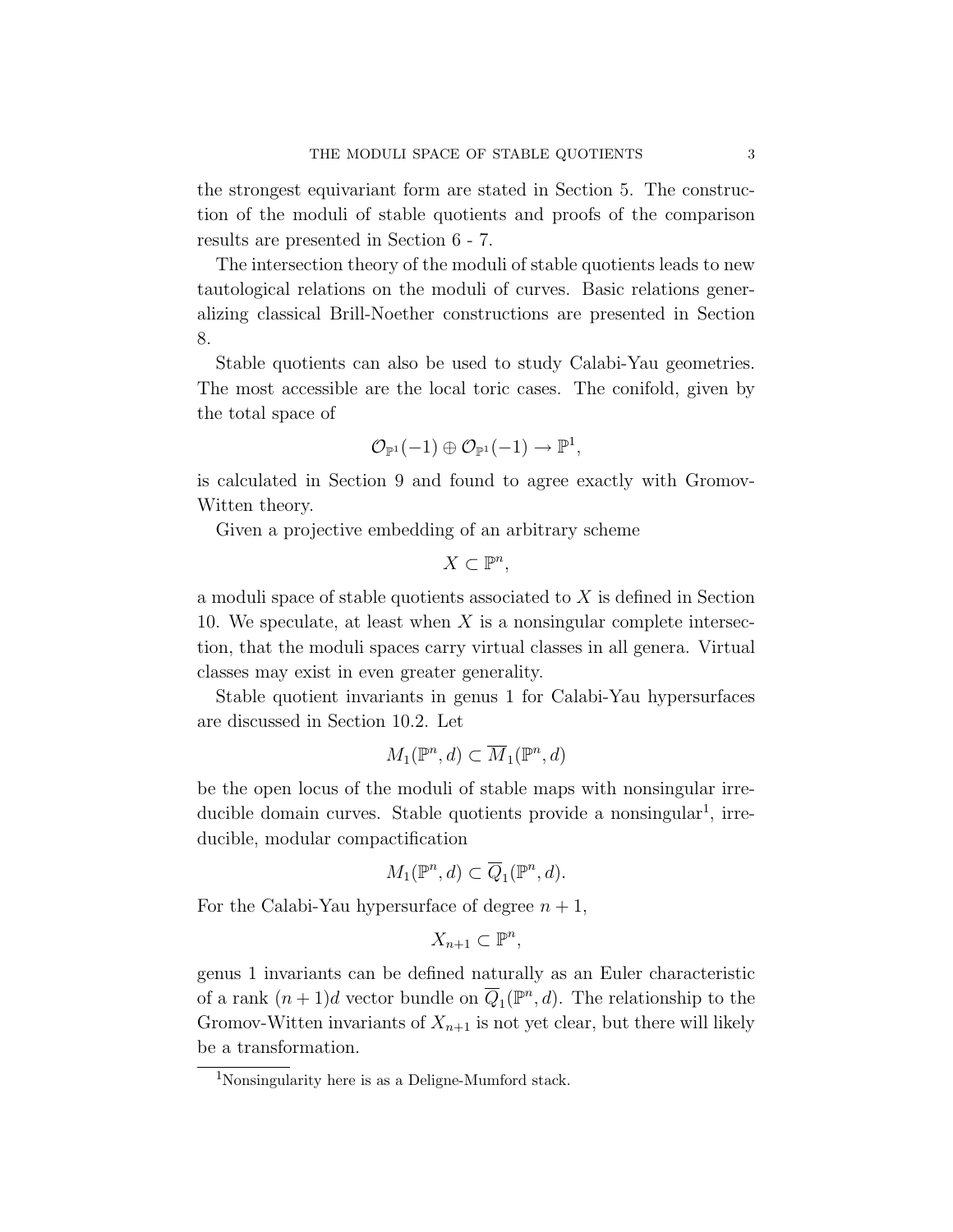The paper ends with several questions about the behavior of stable quotients. Certainly, our main results carry over to the hyperquot schemes associated to  $SL_n$ -flag varieties. Other variants are discussed in Section 10.3. The toric case has been addressed in [4].

1.3. Later work. Tautological relations coming from the stable quotient geometry, similar to those presented in Section 8, are studied in [33] on the moduli spaces  $M_{g,n}^c$  of marked curves of compact type. A Wick formalism is developed in order to evaluate the relations explicitly in terms of  $\kappa$  classes. The main results for  $n > 0$  are:

- (i) the  $\kappa$  rings  $\kappa^*(M_{g,n}^c)$  are generated by  $\kappa$  classes of degree at most  $g-1+\lfloor\frac{n}{2}\rfloor$  $\frac{n}{2}$ ,
- (ii) there are no relations between the kappa classes below the threshold degree,
- (iii) there is a natural isomorphism

$$
\kappa^*(M_{0,2g+n}^c) \xrightarrow{\sim} \kappa^*(M_{g,n}^c) .
$$

Result (iii) is used to completely determine the  $\kappa$  rings including formulas for their Betti numbers.

A detailed study of the stable quotient relations on  $M_g$  is undertaken in [34]. The virtual class of the stable quotient space can be viewed as a new object in the classical theory of linear systems on curves. Using the Wick formalism and a series of transformations, the stable quotient relations are recast to prove an elegant set of relations in  $R^*(M_g)$  conjectured by Faber and Zagier a decade ago. Whether the Faber-Zagier relations are a complete set for  $R^*(M_g)$  is an interesting question. For  $g \leq 23$ , there are no further relations. No further relations have been found in any genus, but by calculations of Faber, the set does not yield a Gorenstein ring in genus 24.

Finally, stable quotients should be considered to lie between stable maps to the Grassmannian and stable sheaves relatively over  $\overline{M}_q$  [31]. Recent wall-crossing methods [15, 20] will likely be relevant to the study. A step in this direction is taken in [41]: a series of moduli spaces is constructed, depending on a stability parameter and interpolating between the stable quotient and the stable map spaces. Several further directions which have stable quotients as their starting point are  $\left[4, 5, \right]$ 26].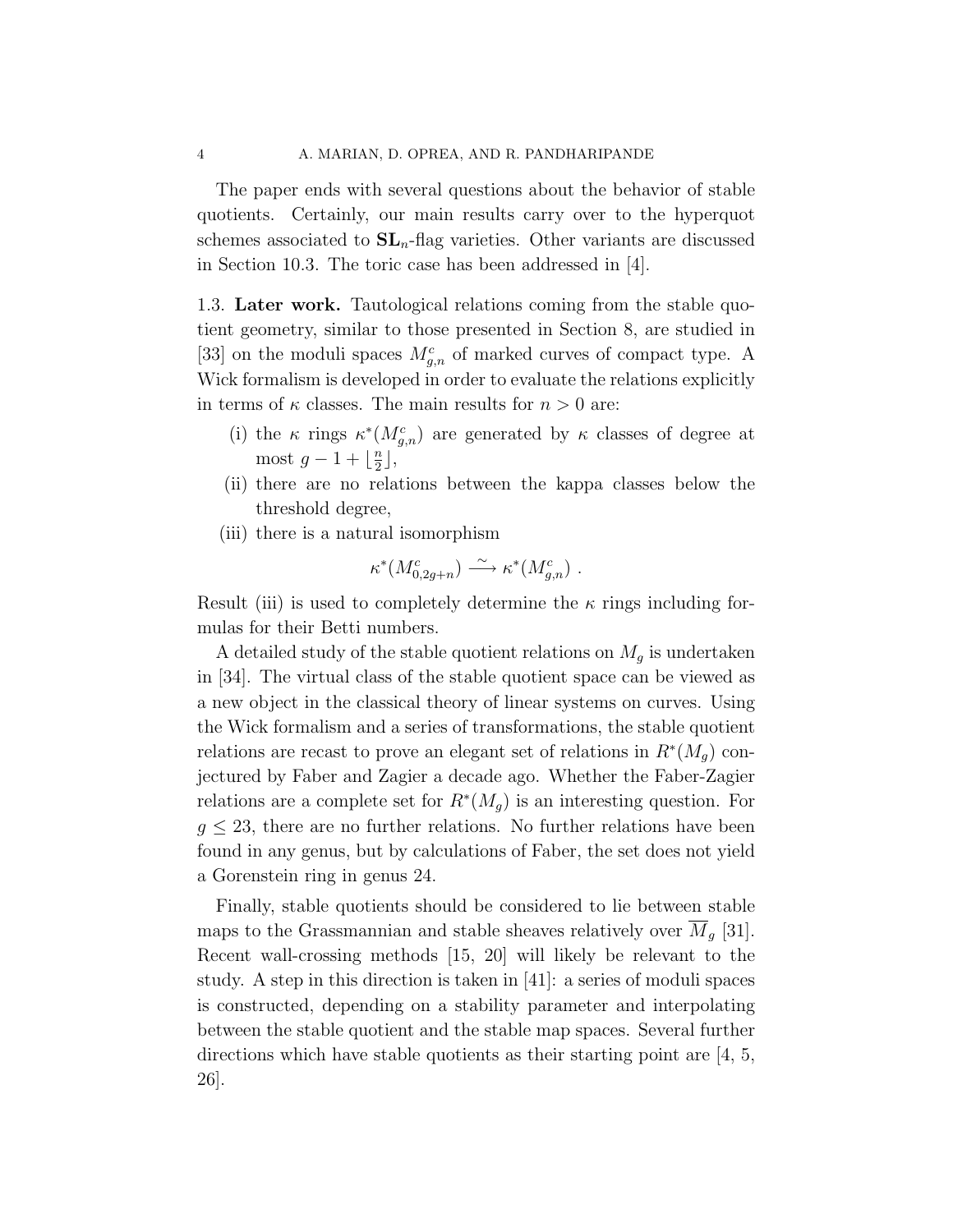1.4. Acknowledgments. The results presented here were obtained at MSRI in 2009 during a program on modern moduli in algebraic geometry. We thank the organizers for creating a stimulating environment. Conversations with D. Abramovich, I. Ciocan-Fontanine, Y. Cooper, C. Faber, D. Maulik, R. Thomas, and A. Zinger have led to many improvements. We also thank the referee for many useful suggestions.

A.M. was partially supported by DMS-0812030. D.O. was partially supported by DMS-0852468. R.P. was partially supported by DMS-0500187 and the Clay Institute. The paper was written while R.P. was visiting the Instituto Superior Técnico in Lisbon.

#### 2. Stability

2.1. Curves. A *curve* is a reduced and connected scheme over  $\mathbb C$  of pure dimension 1. Let  $C$  be a curve of arithmetic genus

$$
g = h^1(C, \mathcal{O}_C)
$$

with at worst nodal singularities. Let

$$
C^{ns}\subset C
$$

denote the nonsingular locus. The data  $(C, p_1, \ldots, p_m)$  with distinct markings  $p_i \in C^{ns}$  determine a genus g, m-pointed, quasi-stable curve. A quasi-stable curve is *stable* if  $\omega_C(p_1 + \ldots + p_m)$  is ample.

2.2. Quotients. Let q be a quotient of the trivial bundle on a pointed quasi-stable curve  $C$ ,

$$
\mathbb{C}^n \otimes \mathcal{O}_C \xrightarrow{q} Q \to 0.
$$

If  $Q$  is locally free at the nodes and markings of  $C, q$  is a quasi-stable quotient. Quasi-stability of  $q$  implies

(i) the torsion subsheaf  $\tau(Q) \subset Q$  has support contained in

$$
C^{ns}\setminus\{p_1,\ldots,p_m\},\,
$$

(ii) the associated kernel,

$$
0 \to S \to \mathbb{C}^n \otimes \mathcal{O}_C \xrightarrow{q} Q \to 0,
$$

is a locally free sheaf on C.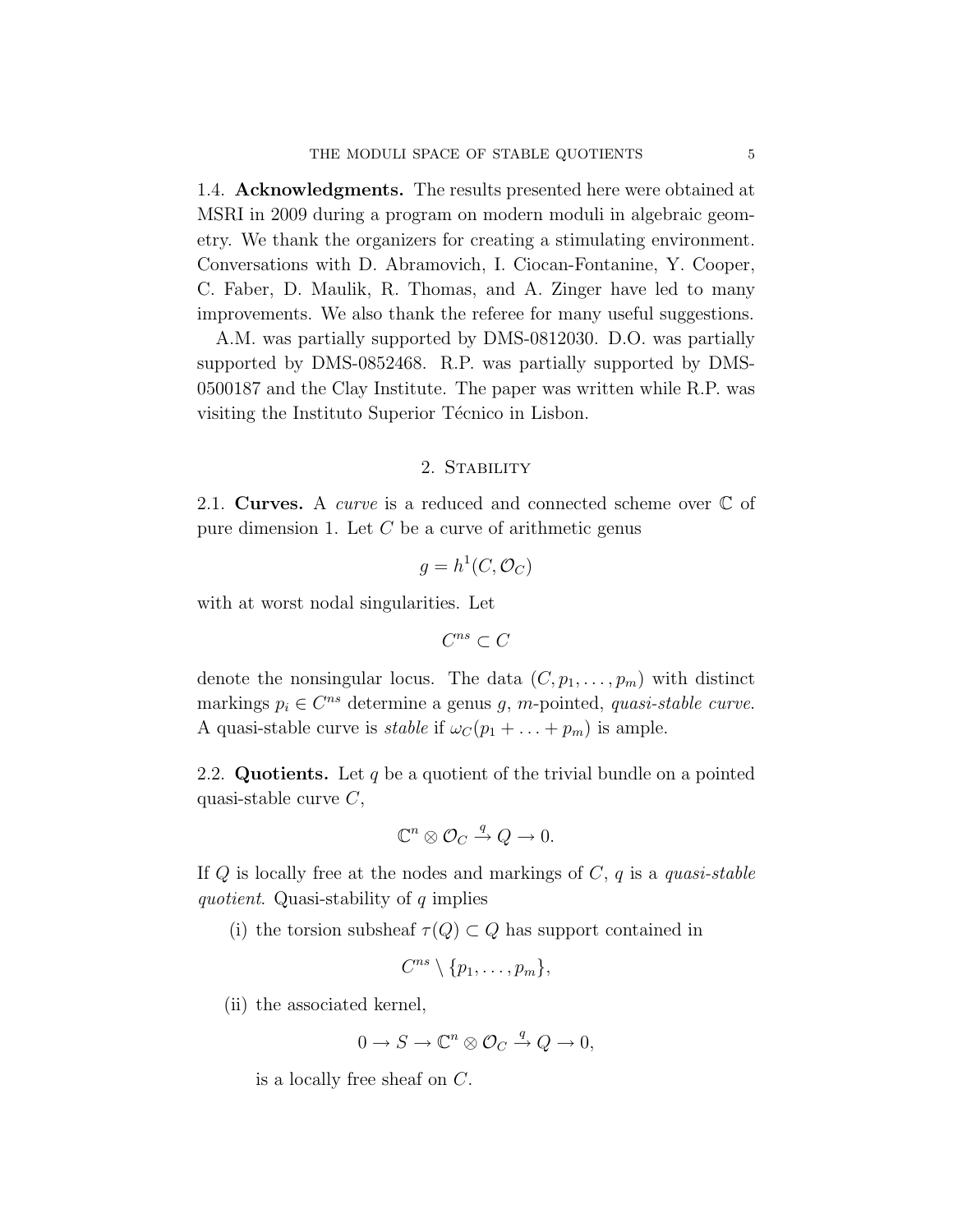Let  $r$  denote the rank of  $S$ .

Let  $(C, p_1, \ldots, p_m)$  be a quasi-stable curve equipped with a quasistable quotient q. The data  $(C, p_1, \ldots, p_m, q)$  determine a *stable quo*tient if the Q-line bundle

(1) 
$$
\omega_C(p_1 + \ldots + p_m) \otimes (\wedge^r S^*)^{\otimes \epsilon}
$$

is ample on C for every strictly positive  $\epsilon \in \mathbb{Q}$ . Quotient stability implies  $2g - 2 + m \geq 0$ .

Viewed in concrete terms, no amount of positivity of  $S^*$  can stabilize a genus 0 component

$$
\mathbb{P}^1 \stackrel{\sim}{=} P \subset C
$$

unless  $P$  contains at least 2 nodes or markings. If  $P$  contains exactly 2 nodes or markings, then  $S^*$  must have positive degree.

Of course, when considering stable quotients in families, flatness over the base is imposed on both the curve  $C$  and the quotient sheaf  $Q$ .

2.3. **Isomorphisms.** Let  $(C, p_1, \ldots, p_m)$  be a quasi-stable curve. Two quasi-stable quotients

(2) 
$$
\mathbb{C}^n \otimes \mathcal{O}_C \xrightarrow{q} Q \to 0, \quad \mathbb{C}^n \otimes \mathcal{O}_C \xrightarrow{q'} Q' \to 0
$$

on C are strongly isomorphic if the associated kernels

$$
S, S' \subset \mathbb{C}^n \otimes \mathcal{O}_C
$$

are equal.

An isomorphism of quasi-stable quotients

$$
\phi:(C,p_1,\ldots,p_m,q)\to (C',p'_1,\ldots,p'_m,q')
$$

is an isomorphism of curves

$$
\phi: C \xrightarrow{\sim} C'
$$

satisfying

(i)  $\phi(p_i) = p'_i$  for  $1 \leq i \leq m$ ,

(ii) the quotients q and  $\phi^*(q')$  are strongly isomorphic.

Quasi-stable quotients  $(2)$  on the same curve C may be isomorphic without being strongly isomorphic.

**Theorem 1.** The moduli space of stable quotients  $\overline{Q}_{q,m}(\mathbb{G}(r,n),d)$  parameterizing the data

$$
(C, p_1, \ldots, p_m, 0 \to S \to \mathbb{C}^n \otimes \mathcal{O}_C \xrightarrow{q} Q \to 0),
$$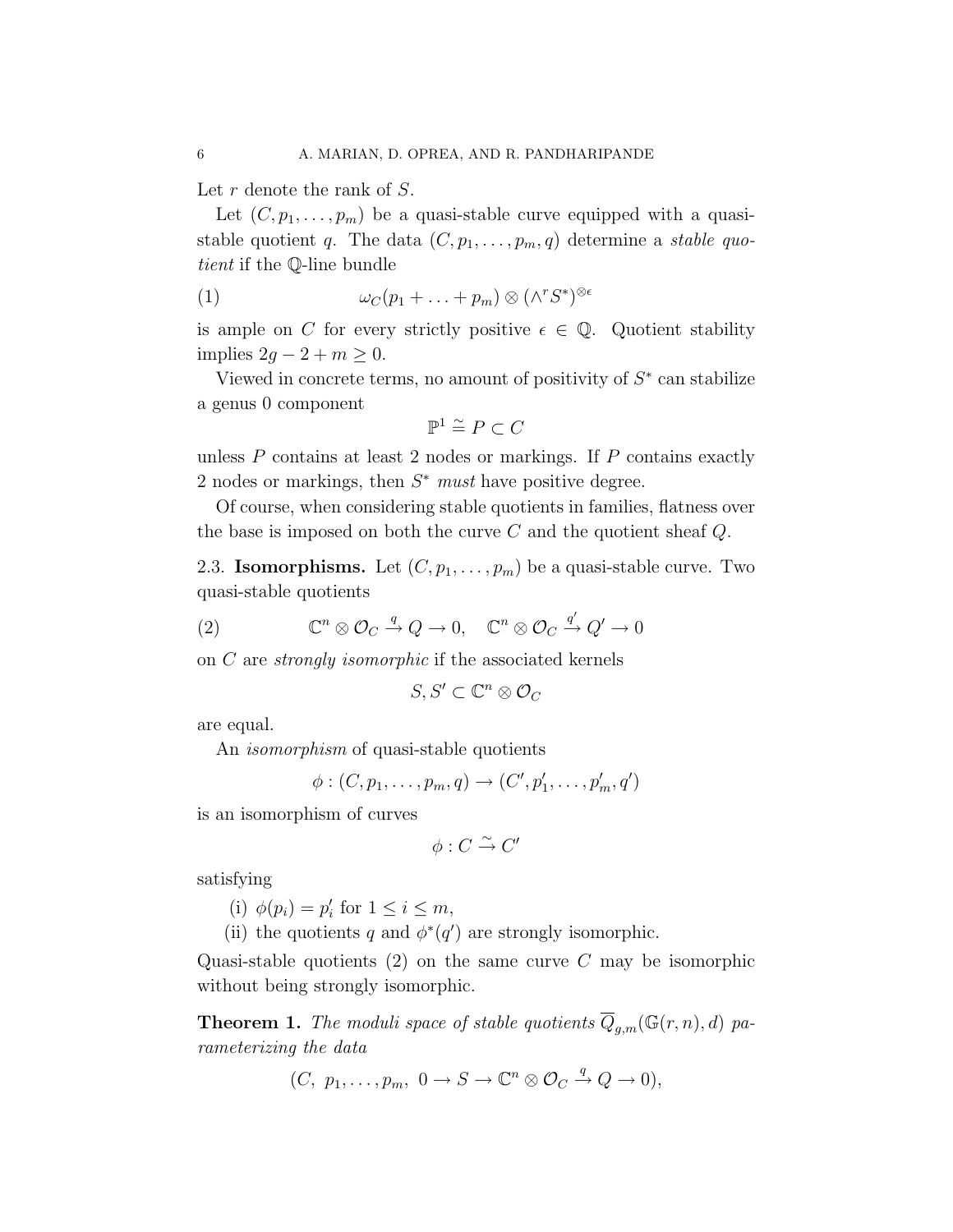with rank $(S) = r$  and  $deg(S) = -d$ , is a separated and proper Deligne-Mumford stack of finite type over C.

Theorem 1 is obtained by mixing the construction of the moduli of stable curves with the Quot scheme. Keeping the torsion of the quotient away from the nodes and markings is a twist motivated by relative geometry. The proof of Theorem 1 is given in Section 6.

2.4. **Automorphisms.** The automorphism group  $A_C$  of a quasi-stable curve  $(C, p_1, \ldots, p_m)$  may be positive dimensional. If the dimension is 0,  $A_C$  is finite. Stability of  $(C, p_1, \ldots, p_m)$  is well-known to be equivalent to the finiteness of  $A_C$ . If  $(C, p_1, \ldots, p_m, q)$  is a stable quotient, the ampleness condition (1) implies that the marked curve  $(C, p_1, \ldots, p_m)$ is semistable. Then, the connected component of the automorphism group  $A_C$  is a torus.<sup>2</sup>

An *automorphism* of a quasi-stable quotient  $(C, p_1, \ldots, p_m, q)$  is a self-isomorphism. The automorphism group  $A_q$  of the quasi-stable quotient q embeds in the automorphism group of the underlying curve

$$
A_q \subset A_C.
$$

We leave the proof of the following elementary result to the reader.

**Lemma 1.** Let  $(C, p_1, \ldots, p_m, q)$  be a quasi-stable quotient such that  $(C, p_1, \ldots, p_m)$  is semistable. Then q is stable if and only if  $A_q$  is finite.

2.5. First examples. The simplest examples occur when  $d = 0$ . Then, stability of the quotient implies the underlying pointed curve is stable. We see

$$
\overline{Q}_{g,m}(\mathbb G(r,n),0)=\overline{M}_{g,m}\times \mathbb G(r,n)
$$

where  $\mathbb{G}(r,n)$  denotes the Grassmannian of r-planes in  $\mathbb{C}^n$ .

A more interesting example is  $Q_{1,0}(\mathbb{G}(1,n),1)$ . A direct analysis yields

$$
\overline{Q}_{1,0}(\mathbb{G}(1,n),1)=\overline{M}_{1,1}\times\mathbb{P}^{n-1}.
$$

Given a 1-pointed stable genus 1 curve  $(E, p)$  and an element  $\xi \in \mathbb{P}^{n-1}$ , the associated stable quotient is

$$
0 \to \mathcal{O}_E(-p) \xrightarrow{\iota_{\xi}} \mathbb{C}^n \otimes \mathcal{O}_E \to Q \to 0
$$

<sup>&</sup>lt;sup>2</sup>We assume  $(q, m) \neq (1, 0)$ .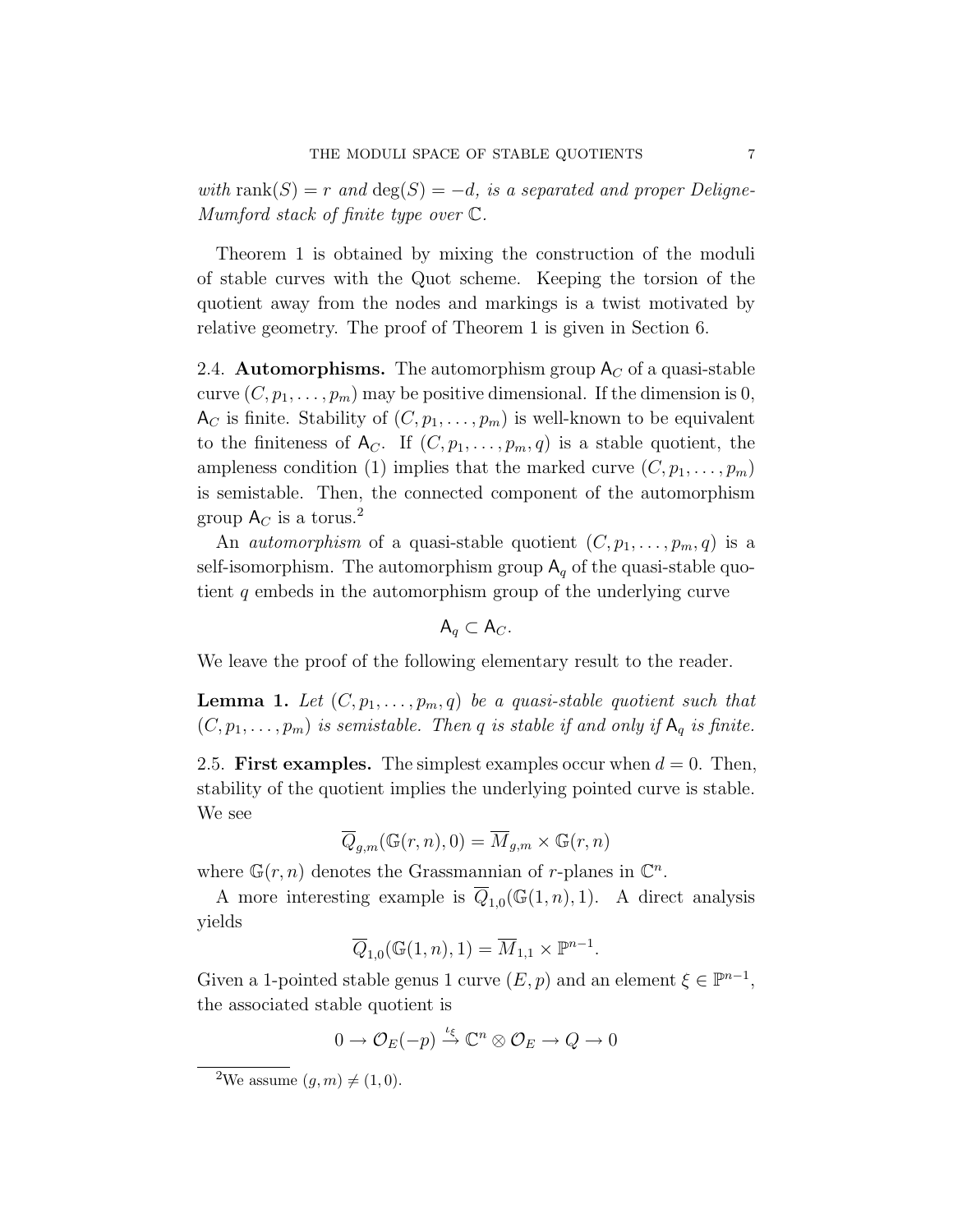where  $\iota_{\xi}$  is the composition of the canonical inclusion

$$
0 \to \mathcal{O}_E(-p) \to \mathcal{O}_E
$$

with the line in  $\mathbb{C}^n$  determined by  $\xi$ .

The open locus  $Q_{g,0}(\mathbb{G}(r,n),d) \subset \overline{Q}_{g,0}(\mathbb{G}(r,n),d)$ , corresponding to nonsingular domains  $C$ , is simply the universal Quot scheme over the moduli space of nonsingular curves.

# 3. STRUCTURES

3.1. Maps. Over the moduli space of stable quotients, there is a universal curve

(3) 
$$
\pi: U \to \overline{Q}_{g,m}(\mathbb{G}(r,n),d)
$$

with  $m$  sections and a universal quotient

$$
0 \to S_U \to \mathbb{C}^n \otimes \mathcal{O}_U \stackrel{q_U}{\to} Q_U \to 0.
$$

The subsheaf  $S_U$  is locally free on U because of the stability condition.

The moduli space  $\overline{Q}_{g,m}(\mathbb{G}(r,n),d)$  is equipped with two basic types of maps. If  $2g - 2 + m > 0$ , then the stabilization of  $(C, p_1, \ldots, p_m)$ determines a map

$$
\nu: \overline{Q}_{g,m}(\mathbb G(r,n), d) \to \overline{M}_{g,m}
$$

by forgetting the quotient. For each marking  $p_i$ , the quotient is locally free over  $p_i$ , hence it determines an evaluation map

$$
ev_i: \overline{Q}_{g,m}(\mathbb{G}(r,n),d) \to \mathbb{G}(r,n).
$$

Furthermore, as in Gromov-Witten theory, there are gluing maps

$$
\overline{Q}_{g_1,m_1+1}(\mathbb{G}(r,n),d_1) \times_{\mathbb{G}(r,n)} \overline{Q}_{g_2,m_2+1}(\mathbb{G}(r,n),d_2) \to \overline{Q}_{g,m}(\mathbb{G}(r,n),d)
$$
whenever

whenever

$$
g = g_1 + g_2, \ m = m_1 + m_2, \ d = d_1 + d_2.
$$

In contrast with Gromov-Witten theory, the universal curve (3) is not isomorphic to  $\overline{Q}_{q,m+1}(\mathbb{G}(r,n),d)$ . In fact, there does not exist a forgetful map of the form

$$
\overline{Q}_{g,m+1}(\mathbb{G}(r,n),d)\to \overline{Q}_{g,m}(\mathbb{G}(r,n),d)
$$

since there is no canonical way to contract the quotient sequence.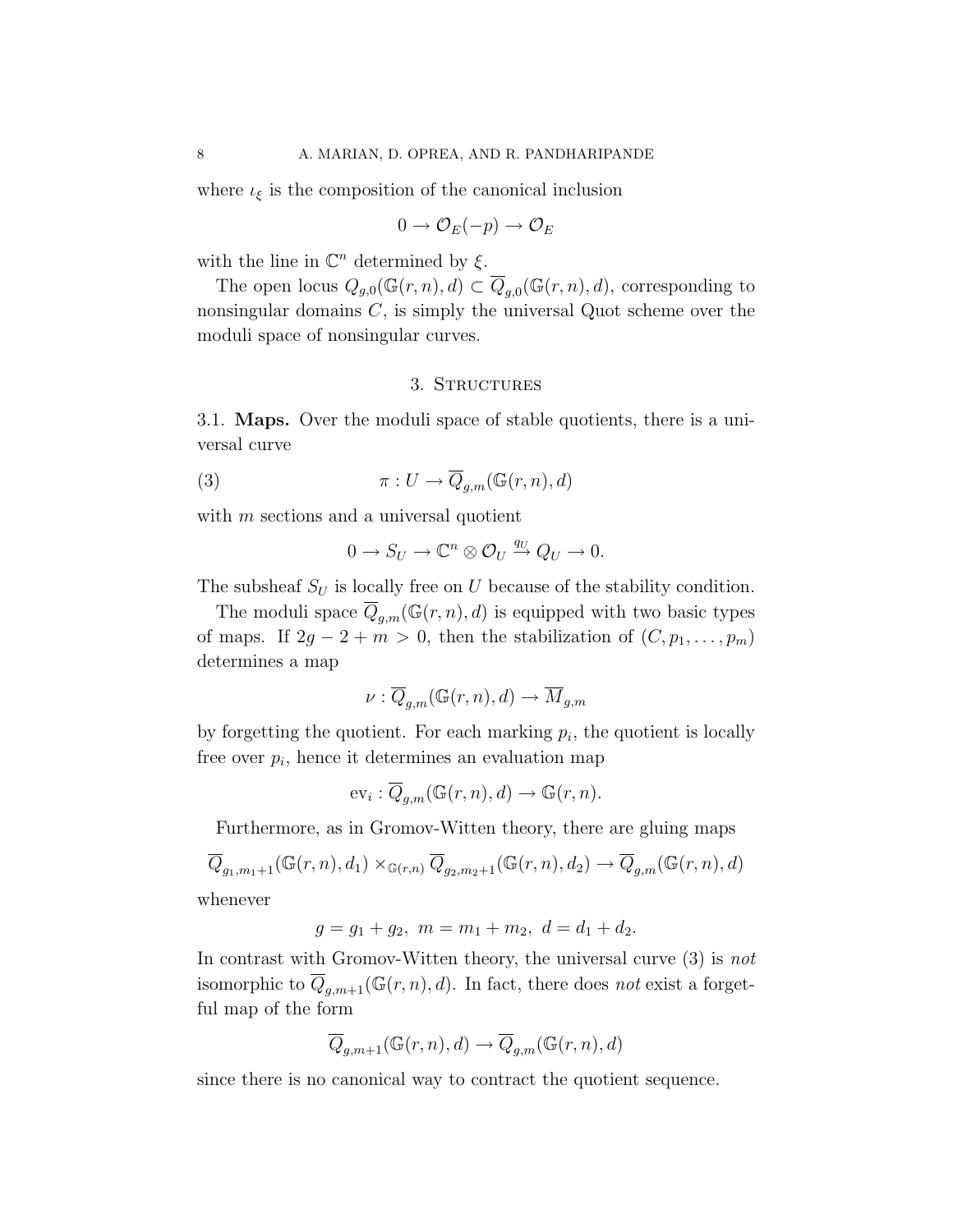The general linear group  $\mathbf{GL}_n(\mathbb{C})$  acts on  $\overline{Q}_{g,m}(\mathbb{G}(r,n),d)$  via the standard action on  $\mathbb{C}^n \otimes \mathcal{O}_C$ . The structures  $\pi$ ,  $q_U$ ,  $\nu$  and the evaluations maps are all  $GL_n(\mathbb{C})$ -equivariant.

3.2. Obstruction theory. Even if  $2g - 2 + m$  is not strictly positive, the moduli of stable quotients maps to the Artin stack of pointed domain curves

$$
\nu^A: \overline{Q}_{g,m}(\mathbb{G}(r,n),d) \to \mathcal{M}_{g,m}.
$$

The moduli of stable quotients with fixed underlying curve

$$
(C, p_1, \ldots, p_m) \in \mathcal{M}_{g,m}
$$

is simply an open set of the Quot scheme. The following result is obtained from the standard deformation theory of the Quot scheme.

Theorem 2. The deformation theory of the Quot scheme determines a 2-term obstruction theory on  $\overline{Q}_{g,m}(\mathbb{G}(r,n),d)$  relative to  $\nu^A$  given by  $RHom(S,Q)$ .

An absolute 2-term obstruction theory on  $\overline{Q}_{g,m}(\mathbb{G}(r,n),d)$  is obtained from Theorem 2 and the smoothness of  $\mathcal{M}_{q,m}$ , see [2, 12]. The analogue of Theorem 2 for the Quot scheme of a fixed nonsingular curve was observed in [3, 27].

*Proof.* Let  $C \to \mathcal{M}_{g,m}$  be the universal curve, and let Q be the relative Quot scheme along its fibers. We write

$$
\nu:{\mathcal Q}'\to {\mathcal M}_{g,m}
$$

for the locus of Q corresponding to locally free subsheaves, and consider the universal sequence

$$
0\to S\to \mathbb{C}^n\otimes \mathcal{O}\to Q\to 0
$$

over  $\mathcal{Q}' \times_{\mathcal{M}_{g,m}} \mathcal{C}$ .

We endow  $\mathcal{Q}'$  with a relative perfect obstruction theory. Writing  $\pi$ for the projection map

$$
\mathcal{Q}' \times_{\mathcal{M}_{g,m}} \mathcal{C} \to \mathcal{Q}',
$$

the relative deformation-obstruction theory of the Quot scheme is standardly given by

(4) 
$$
RHom_{\pi}(S, Q) = R\pi_{\star}Hom(S, Q).
$$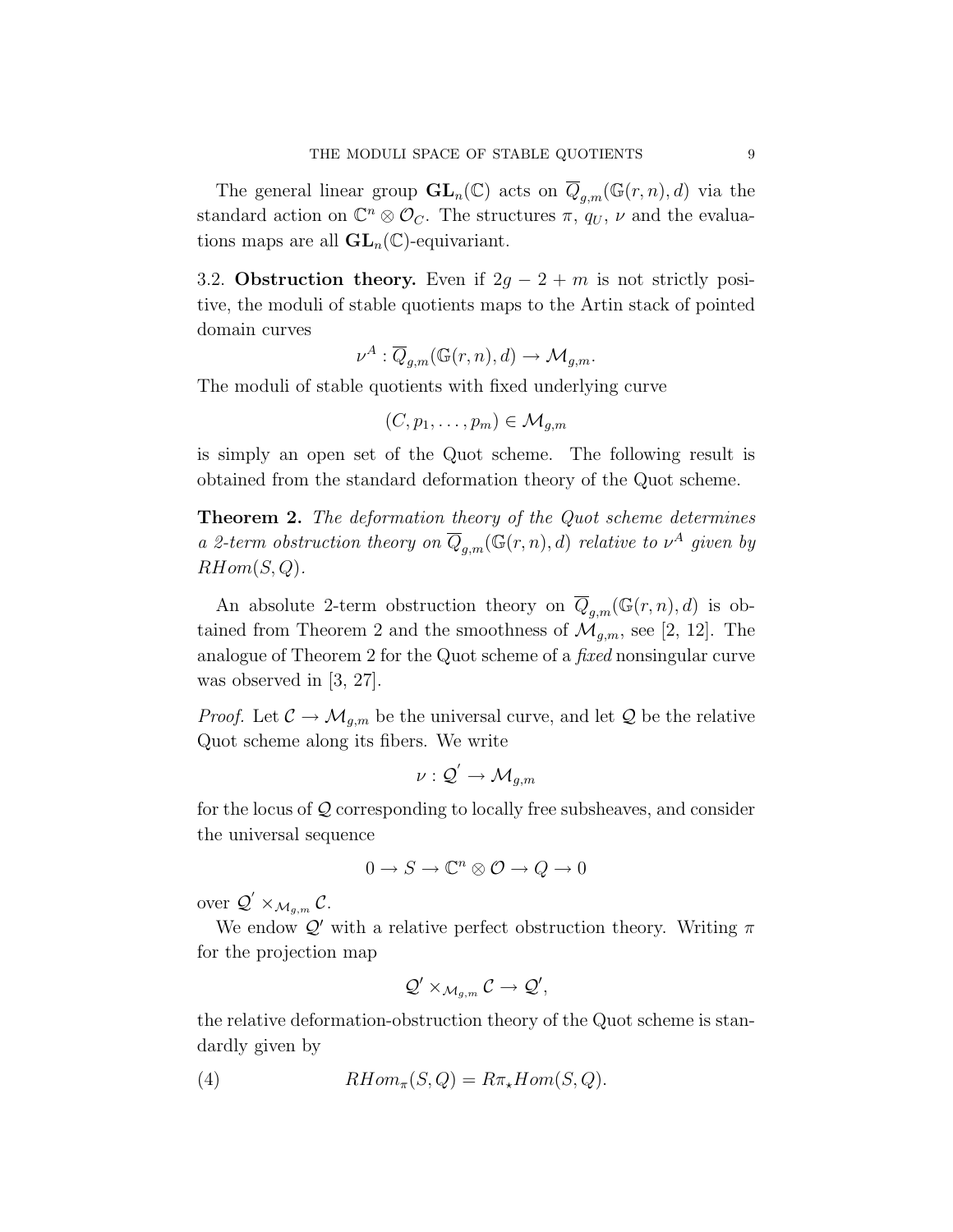The equality  $(4)$  uses the fact that the subsheaf S is locally free.

Finally, we must show that  $R\pi_{\star}Hom(S,Q)$  can be resolved by a two step complex of vector bundles. The proof of Theorem 1 in [27] applies verbatim to this situation, yielding the claim.<sup>3</sup>

The  $GL_n(\mathbb{C})$ -action lifts to the obstruction theory, and the resulting virtual class is defined in  $GL_n(\mathbb{C})$ -equivariant cycle theory,

$$
[\overline{Q}_{g,m}(\mathbb G(r,n), d)]^{vir} \in A_*^{\mathbf{GL}_n(\mathbb C)}(\overline{Q}_{g,m}(\mathbb G(r,n), d), \mathbb Q).
$$

A system of  $GL_n(\mathbb{C})$ -equivariant descendent invariants is defined by the brackets

$$
\langle \tau_{a_1}(\gamma_1) \dots \tau_{a_m}(\gamma_m) \rangle_{g,d} = \int_{[\overline{Q}_{g,m}(\mathbb{G}(r,n),d)]^{vir}} \prod_{i=1}^m \psi_i^{a_i} \cup \text{ev}_i^*(\gamma_i)
$$

where  $\gamma_i \in A_{\mathbf{GL}_n(\mathbb{C})}^*(\mathbb{G}(r,n),\mathbb{Q})$ . The classes  $\psi_i$  are obtained from the cotangent lines on the domain (or, equivalently, pulled-back from the Artin stack by  $\nu^A$ ).

3.3. **Nonsingularity.** Let  $E$  be a nonsingular curve of genus 1, and let

$$
f: E \to \mathbb{G}(1, n)
$$

be a morphism of degree  $d > 0$ . The pull-back of the tautological sequence on  $\mathbb{G}(1,n)$  determines a stable quotient on E. The moduli space of maps is an open<sup>4</sup> subset

(5) 
$$
M_{1,0}(\mathbb{G}(1,n),d) \subset \overline{Q}_{1,0}(\mathbb{G}(1,n),d)
$$

for  $d > 0$ .

Let  $(C, q)$  be a stable quotient parameterized by  $\overline{Q}_{1,0}(\mathbb{G}(1,n), d)$ . By stability, C is either a nonsingular genus 1 curve or a cycle of rational curves. The associated sheaf S is a line bundle of degree  $-d < 0$ . The vanishing

$$
Ext^1(S, Q) = 0
$$

$$
RHom_{\pi}(S,Q)^{\vee} \to \mathbb{L}_{\nu}
$$

to the relative cotangent complex of the morphism  $\nu$  [10].

 $3$ The language of Li-Tian [22] is used in [27]. Alternatively, in the Behrend-Fantechi formalism [2], the reduced Atiyah class yields a morphism in the derived category

<sup>&</sup>lt;sup>4</sup>If  $d > 1$ , the subset is nonempty. If  $d = 1$ , the subset is empty.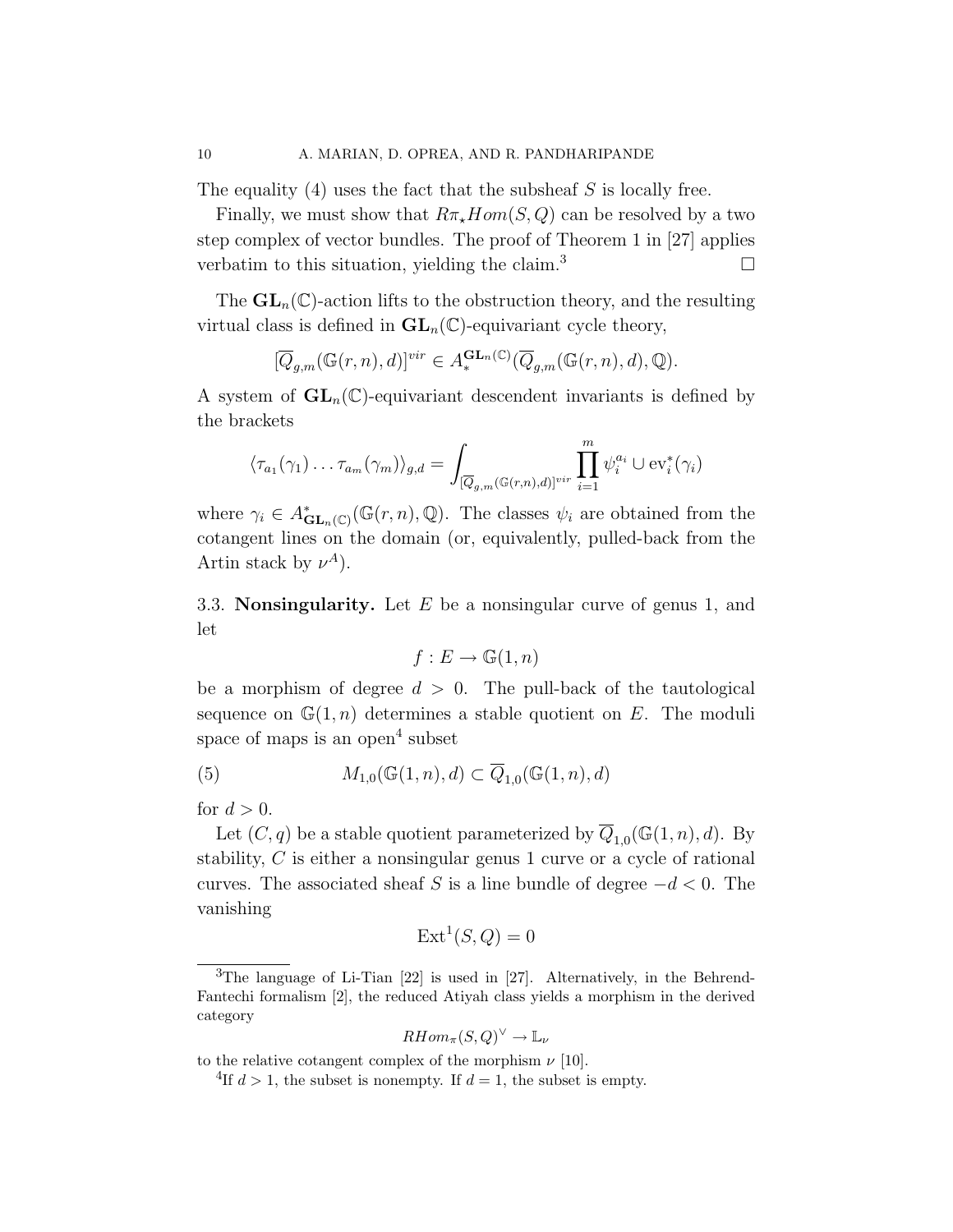holds since there are no nonspecial line bundles of positive degree on such curves.

**Proposition 1.**  $Q_{1,0}(\mathbb{G}(1,n),d)$  is a nonsingular irreducible Deligne-Mumford stack of dimension nd for  $d > 0$ .

Proof. Nonsingularity has already been established. The dimension is obtained from a Riemann-Roch calculation<sup>5</sup> of  $\chi(S, Q)$ . Irreducibility is clear since  $Q_{1,0}(\mathbb{G}(1,n),d)$  is an open set of a projective bundle over the moduli of elliptic curves.  $\Box$ 

For simplicity, we will denote the moduli space by  $\overline{Q}_{1,0}(\mathbb{P}^{n-1},d)$ . Stable quotients provide an efficient compactification (5) of  $M_{1,0}(\mathbb{P}^{n-1},d)$ . Instead of desingularizing the moduli of maps by blowing-up the closure of

$$
M_{1,0}(\mathbb{P}^{n-1},d) \subset \overline{M}_{1,0}(\mathbb{P}^{n-1},d)
$$

in the moduli of stable maps [14, 42], the stable quotient space achieves a simple modular desingularization by blowing-down.

For large degree d, all line bundles on nonsingular curves are nonspecial. As a result, the following nonsingularity result holds.

**Proposition 2.** For  $g \geq 2$  and  $d \geq 2g - 1$ , the forgetful morphism

$$
\nu: Q_{g,0}(\mathbb{P}^{n-1}, d) \to M_g
$$

is smooth of expected relative dimension.

The result does not hold over the boundary or even over the interior if markings are present.

4. STABLE QUOTIENTS FOR  $\mathbb{G}(n,n)$ 

4.1.  $n = 1$ . Consider  $\overline{Q}_{q,m}(\mathbb{G}(1,1),d)$  for  $d > 0$ . The moduli space parameterizes stable quotients

$$
0 \to S \to \mathcal{O}_C \to Q \to 0.
$$

Hence,  $S$  is an ideal sheaf of  $C$ .

Let  $\overline{M}_{g,m|d}$  be the moduli space of genus g curves with markings

$$
\{p_1\ldots,p_m\} \ \cup \ \{\widehat{p}_1,\ldots,\widehat{p}_d\} \in C^{ns} \subset C
$$

satisfying the conditions

<sup>&</sup>lt;sup>5</sup>The calculation is done in general in Lemma 4 below.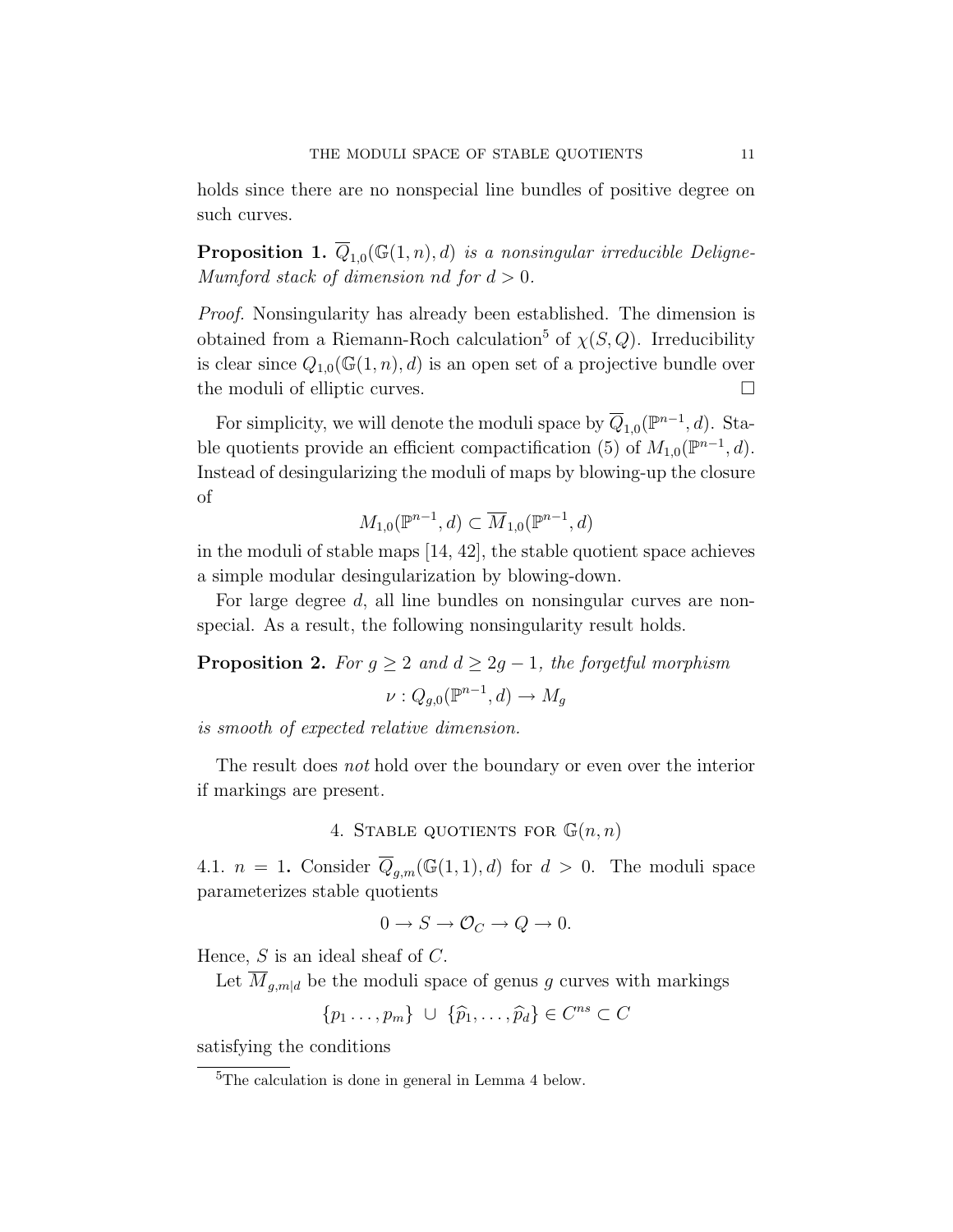(i) the points  $p_i$  are distinct,

(ii) the points  $\hat{p}_j$  are distinct from the points  $p_i$ ,

with stability given by the ampleness of

$$
\omega_C(\sum_{i=1}^m p_i + \epsilon \sum_{j=1}^d \widehat{p}_j)
$$

for every strictly positive  $\epsilon \in \mathbb{Q}$ . The conditions allow the points  $\widehat{p}_i$ and  $\widehat{p}_{j'}$  to coincide.

The moduli space  $\overline{M}_{g,m|d}$  is a nonsingular, irreducible, Deligne-Mumford stack.<sup>6</sup> Given an element

$$
[C, p_1, \ldots, p_m, \widehat{p}_1, \ldots, \widehat{p}_d] \in \overline{M}_{g,m|d},
$$

there is a canonically associated stable quotient

(6) 
$$
0 \to \mathcal{O}_C(-\sum_{j=1}^d \widehat{p}_j) \to \mathcal{O}_C \to Q \to 0.
$$

We obtain a morphism

$$
\phi: \overline{M}_{g,m|d} \to \overline{Q}_{g,m}(\mathbb{G}(1,1),d).
$$

The following result is proven by matching the stability conditions.

**Proposition 3.** The map  $\phi$  induces an isomorphism of coarse moduli spaces

$$
\overline{M}_{g,m|d}/\mathbb{S}_{d}\xrightarrow{\sim}\overline{Q}_{g,m}(\mathbb{G}(1,1),d)
$$

where the symmetric group  $\mathbb{S}_d$  acts by permuting the markings  $\widehat{p}_j$ .

The first example to consider is  $\overline{Q}_{0,2}(\mathbb{G}(1,1),d)$  for  $d>0$ . The space has a rather simple geometry. For example, the Poincaré polynomial

$$
p_d = \sum_{k=0}^{2d-2} B_k t^k
$$

where  $B_k$  is the  $k^{th}$  Betti number of  $\overline{Q}_{0,2}(\mathbb{G}(1,1),d)$ , is easily obtained. **Lemma 2.**  $p_d = (1 + t^2)^{d-1}$  for  $d > 0$ .

<sup>&</sup>lt;sup>6</sup>In fact,  $\overline{M}_{g,m|d}$  is a special case of the moduli of pointed curves with weights studied by [13, 25].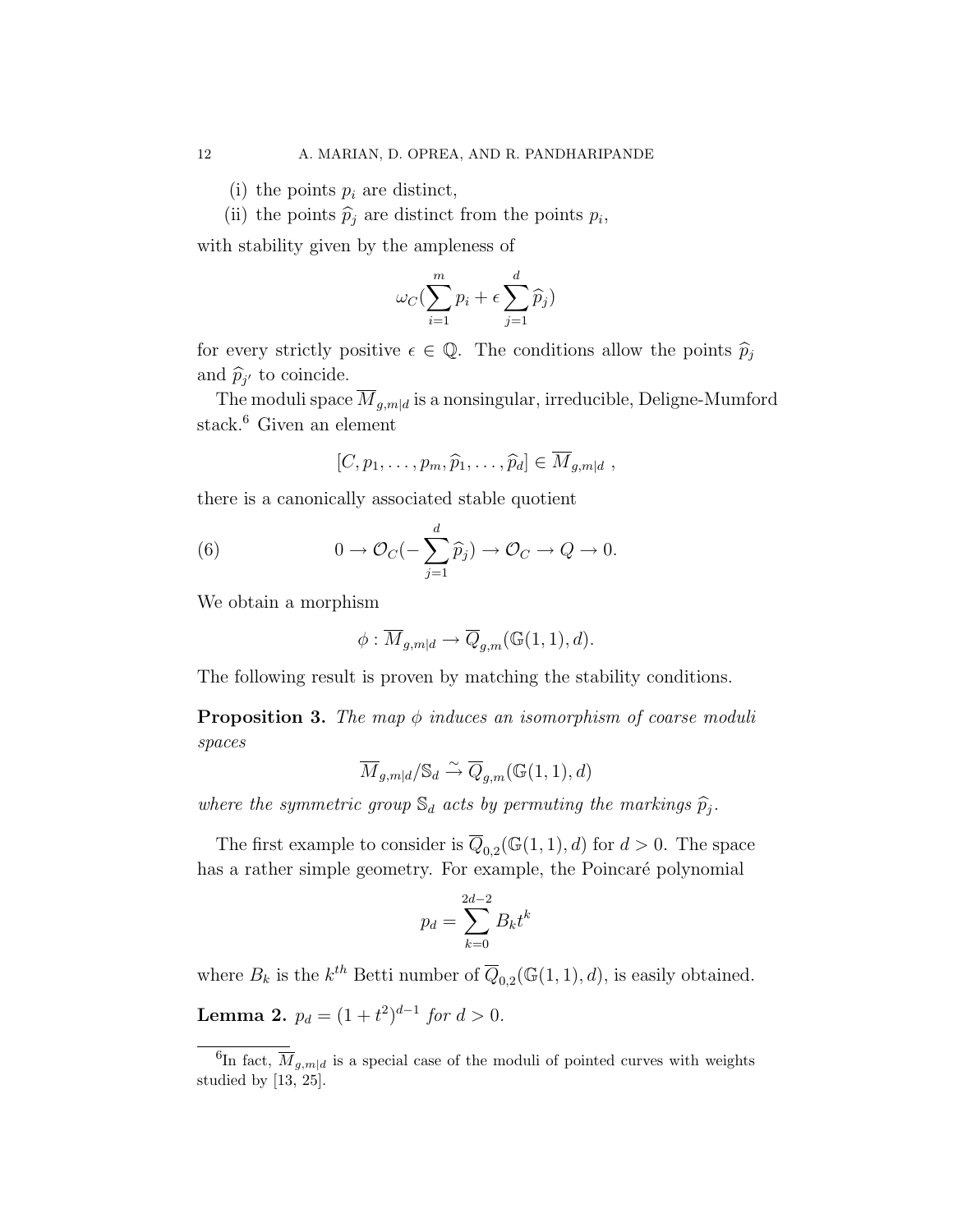*Proof.* Let  $(C, p_1, p_2, q)$  be an element of  $Q_{0,2}(\mathbb{G}(1,1), d)$ . By the stability condition,  $(C, p_1, p_2)$  must be a simple chain of rational curves with the markings  $p_1$  and  $p_2$  on opposite extremal components. We may stratify  $\overline{Q}_{0,2}(\mathbb{G}(1,1),d)$  by the number n of components of C and the distribution of the degree  $d$  on these components. The associated quasi-projective strata

$$
S_{(d_1,\ldots,d_n)}\subset \overline{Q}_{0,2}(\mathbb{G}(1,1),d)
$$

are indexed by vectors

$$
(d_1, ..., d_n), d_i > 0, \sum_{i=1}^n d_i = d.
$$

Moreover, each stratum is a product,

$$
S_{(d_1,\ldots,d_n)} \cong \prod_{i=1}^n (\text{Sym}^{d_i}(\mathbb{C}^*)/\mathbb{C}^*).
$$

To calculate  $p_d$ , we must compute the virtual Poincaré polynomial of the quotient space  $\text{Sym}^k(\mathbb{C}^*)/\mathbb{C}^*$  for all  $k > 0$ . We start with the virtual Poincaré polynomial of  $\text{Sym}^k(\mathbb{C}),$ 

$$
p(\operatorname{Sym}^k(\mathbb{C})) = p(\mathbb{C}^k) = t^{2k}.
$$

Filtering by the order at  $0 \in \mathbb{C}$ , we find

$$
p(\operatorname{Sym}^k(\mathbb{C})) = \sum_{i=0}^k p(\operatorname{Sym}^i(\mathbb{C}^*)).
$$

We conclude

$$
p(\operatorname{Sym}^k(\mathbb{C}^*)) = t^{2k} - t^{2k-2}
$$

for  $k > 0$ . The quotient by  $\mathbb{C}^*$  can be handled simply by dividing by  $t^2-1$ , see [9]. Hence,

$$
p(\operatorname{Sym}^k(\mathbb{C}^*)/\mathbb{C}^*) = t^{2k-2}.
$$

The Lemma then follows by elementary counting.  $\Box$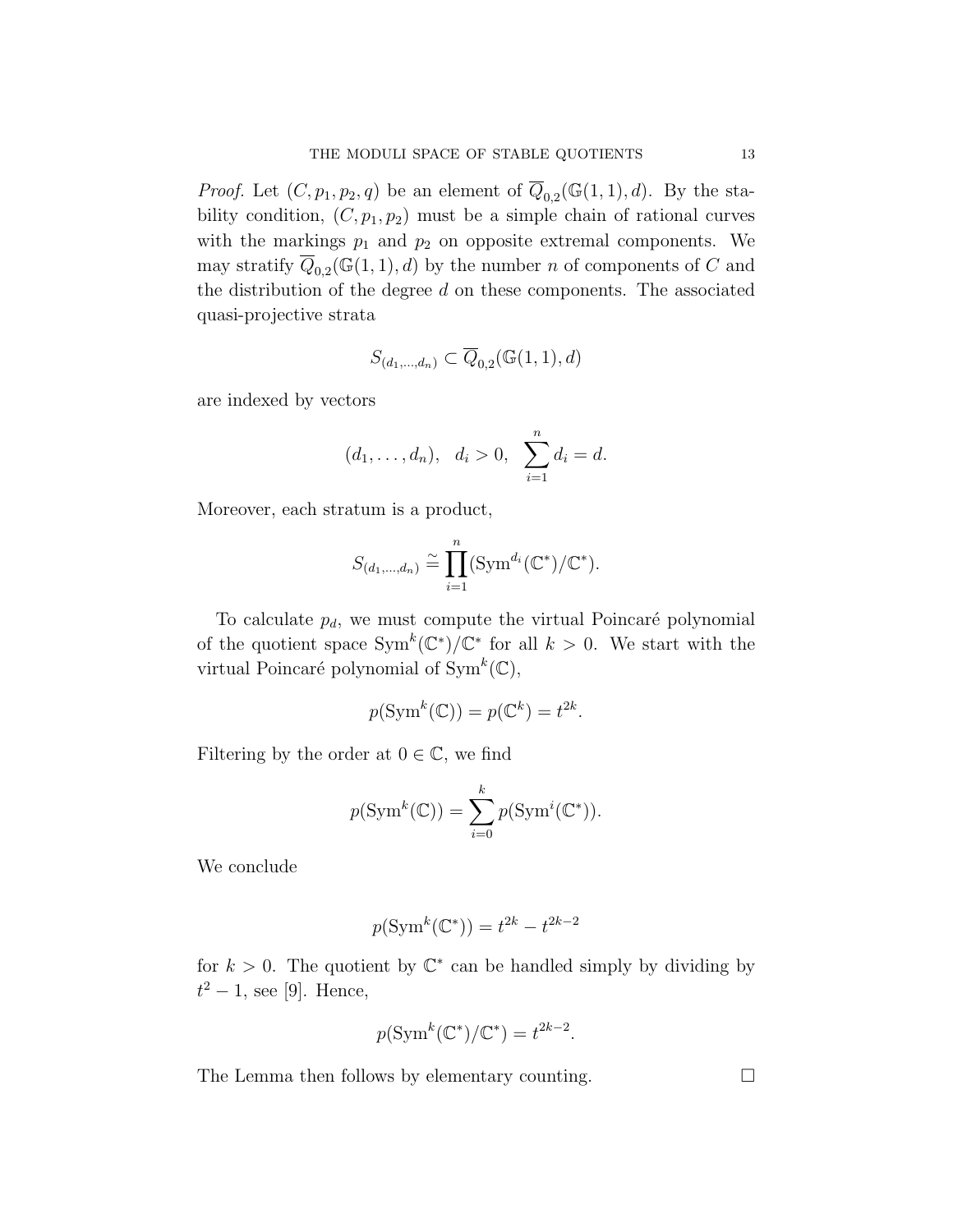4.2. Classes. There are several basic classes on  $\overline{M}_{q,m|d}$ . As in the study of the standard moduli space of stable curves, there are strata classes

$$
\mathcal{S} \in A^*(\overline{M}_{g,m|d},\mathbb{Q})
$$

given by fixing the topological type of a degeneration. New diagonal classes are defined for every subset  $J \subset \{1, \ldots, d\}$  of size at least 2,

$$
D_J \in A^{|J|-1}(\overline{M}_{g,m|d}, \mathbb{Q}),
$$

corresponding to the locus where the points  $\{\widehat{p}_j\}_{j\in J}$  are coincident. In fact, the subvariety

$$
D_J \subset \overline{M}_{g,m|d}
$$

is isomorphic to  $\overline{M}_{q,m|(d-|J|+1)}$ . The cotangent bundles

$$
\mathbb{L}_i \to \overline{M}_{g,m|d}, \quad \widehat{\mathbb{L}}_j \to \overline{M}_{g,m|d}
$$

corresponding to the two types of markings have respective Chern classes

$$
\psi_i = c_1(\mathbb{L}_i), \ \hat{\psi}_j = c_1(\widehat{\mathbb{L}}_j) \in A^1(\overline{M}_{g,m|d}, \mathbb{Q}).
$$

The Hodge bundle with fiber  $H^0(C, \omega_C)$  over the curve  $[C] \in \overline{M}_{g,m|d}$ ,

$$
\mathbb{E} \to \overline{M}_{g,m|d},
$$

has Chern classes

$$
\lambda_i = c_i(\mathbb{E}) \in A^i(\overline{M}_{g,m|d}, \mathbb{Q}).
$$

4.3. Cotangent calculus. Assume  $2g - 2 + m \geq 0$ . Canonical contraction defines a fundamental birational morphism

(7) τ : Mg,m+<sup>d</sup> → Mg,m|<sup>d</sup>

constructed in a more general context by Hassett [13]. By the stability conditions, the contraction map does not affect the points  $p_i$ . Therefore, the cotangent lines at the points  $p_i$  are unchanged by  $\tau$ ,

$$
\tau^*(\psi_i) = \psi_i, \quad 1 \le i \le m.
$$

However, contraction affects the cotangent line classes at the other points

(8) 
$$
\psi_{m+j} = \tau^*(\widehat{\psi}_j) + \Delta_{m+j}.
$$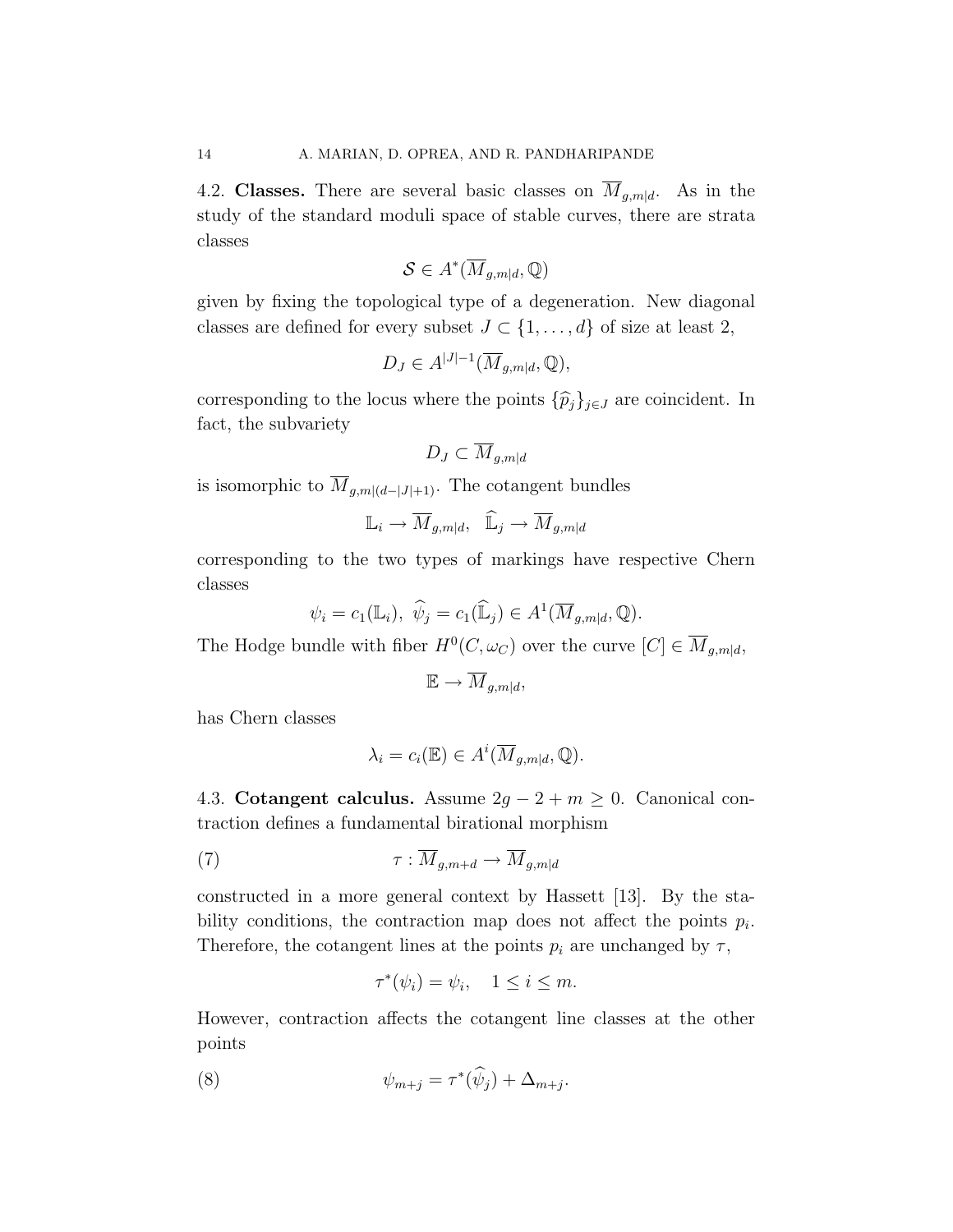Here,  $\Delta_{m+j}$  is the sum

$$
\Delta_{m+j} = \sum_{J',J''} \Delta_{J',J''},
$$

for partitions

$$
J' \cup J'' = \{1, \ldots, m + d\}, \quad m + j \in J' \subset \{m + 1, \ldots, m + d\}.
$$

The boundary divisor  $\Delta_{J',J''}$  of  $M_{g,m+d}$  parameterizes curves

$$
C = C' \cup C'', \quad g(C') = 0, \quad g(C'') = g
$$

with a single separating node and the markings labelled  $J'$  and  $J''$ distributed on  $C'$  and  $C''$  respectively.

Let  $\prod_{j=1}^d \widehat{\psi}_j^{y_j}$  be a monomial class on  $\overline{M}_{g,m|d}$ . Since  $\tau$  is birational,

(9) 
$$
\tau_* \tau^* \left( \prod_{j=1}^d \widehat{\psi}_j^{y_j} \right) = \prod_{j=1}^d \widehat{\psi}_j^{y_j}.
$$

After using relations (8) and (9), we see for example

$$
\tau_*(\psi_{m+j}) = \widehat{\psi}_j + \sum_{j' \neq j} D_{j,j'}.
$$

Indeed, the only contributions come from the 2 element sets

$$
J' = \{m+j, m+j'\}.
$$

For  $|J'| > 2$ , the pushforward of  $\Delta_{J',J''}$  under  $\tau$  vanishes for dimension reasons. The method proves the following result.

Lemma 3. There exists a universal formula

$$
\tau_*\left(\prod_{i=1}^m \psi_i^{x_i} \prod_{j=1}^d \psi_{m+j}^{y_j}\right) = \prod_{i=1}^m \psi_i^{x_i} \left(\prod_{j=1}^d \widehat{\psi}_j^{y_j} + \dots\right)
$$

where the dots are polynomials in the  $\widehat{\psi}_j$  and  $D_j$  classes which are independent of g and m.

4.4. Canonical forms. Let  $J, J' \subset \{1, \ldots, d\}$ . The cotangent line classes

$$
\widehat{\psi}_j|D_J = \widehat{\psi}_J
$$

are all equal for  $j \in J$ . If J and J' have nontrivial intersection, we obtain

(11) 
$$
D_J \cdot D_{J'} = (-\widehat{\psi}_{J \cup J'})^{|J \cap J'|-1} D_{J \cup J'}.
$$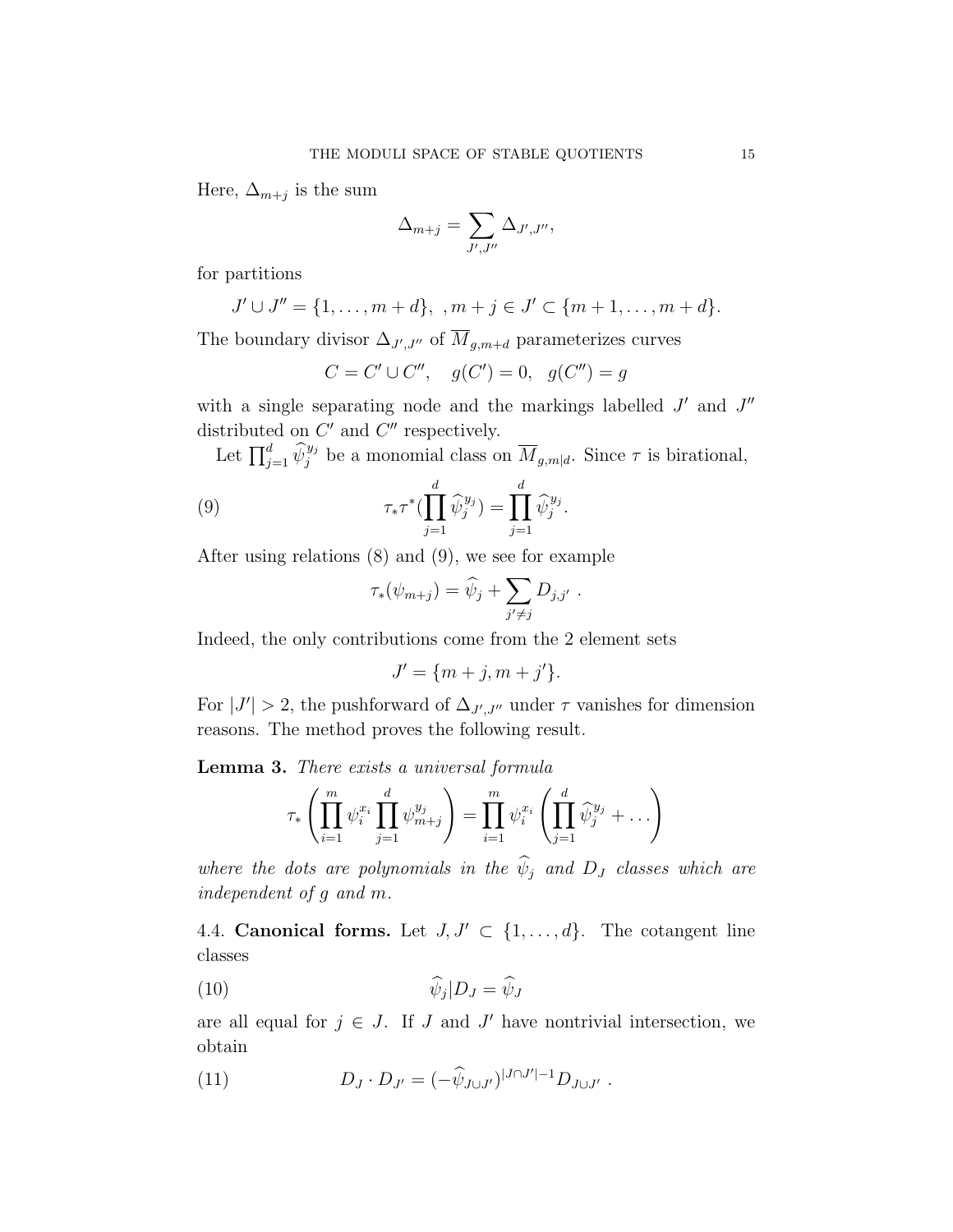by examining normal bundles.

If  $M(\psi_j, D_J)$  is any monomial in the cotangent line and diagonal classes, we can write  $M$  in a *canonical form* in two steps:

- (i) multiply the diagonal classes using (11) until the result is a product of cotangent line classes with  $D_{J_1}D_{J_2}\cdots D_{J_l}$  where all the subsets  $J_i$  are disjoint,
- (ii) collect the equal cotangent line classes using (10).

Let  $M^C$  denote the resulting *canonical form*.

By extending the operation linearly, we can write any polynomial  $P(\hat{\psi}_j, D_J)$  in canonical form  $P^C$ . In particular, the universal formulas of Lemma 3 can be taken to be in canonical form.

4.5. **Example.** The cotangent class intersections on  $\overline{M}_{0,2|d}$ ,

(12) 
$$
\int_{\overline{M}_{0,2|d}} \psi_1^{x_1} \psi_2^{x_2} \widehat{\psi}_1^{y_1} \cdots \widehat{\psi}_d^{y_d},
$$

for  $d > 0$  are straightforward to calculate. Since the dimension of  $M_{0,2|d}$  is  $d-1$ , at least one of the  $y_j$  must vanish. After permuting the indices, we may take  $y_d = 0$ . By studying the geometry of the map

$$
\pi: \overline{M}_{0,2|d} \to \overline{M}_{0,2|d-1}
$$

forgetting  $\hat{p}_d$  in case  $d > 1$ , we deduce the identities

$$
\psi_i = \pi^* \psi_i + \Delta_i
$$
,  $1 \leq i \leq 2$ , and  $\widehat{\psi}_j = \pi^* \widehat{\psi}_j$ ,  $1 \leq j \leq d - 1$ .

Here,  $\Delta_i \cong \overline{M}_{0,2|d-1}$  denotes the canonical section of  $\pi$  corresponding to nodal domains with  $p_i$  and  $\widehat{p}_d$  on a common rational tail. Since  $\Delta_i \cdot \psi_i = 0$ , we see

$$
\psi_i^{x_i} = \pi^* \psi_i^{x_i} + \pi^* \psi_i^{x_i - 1} \cdot \Delta_i
$$

for  $1 \leq i \leq 2$ . In turn, these identities imply

$$
\int_{\overline{M}_{0,2|d}} \psi_1^{x_1} \psi_2^{x_2} \widehat{\psi}_1^{y_1} \cdots \widehat{\psi}_{d-1}^{y_{d-1}} = \int_{\overline{M}_{0,2|d-1}} \psi_1^{x_1-1} \psi_2^{x_2} \widehat{\psi}_1^{y_1} \cdots \widehat{\psi}_{d-1}^{y_{d-1}} + \int_{\overline{M}_{0,2|d-1}} \psi_1^{x_1} \psi_2^{x_2-1} \widehat{\psi}_1^{y_1} \cdots \widehat{\psi}_{d-1}^{y_{d-1}}.
$$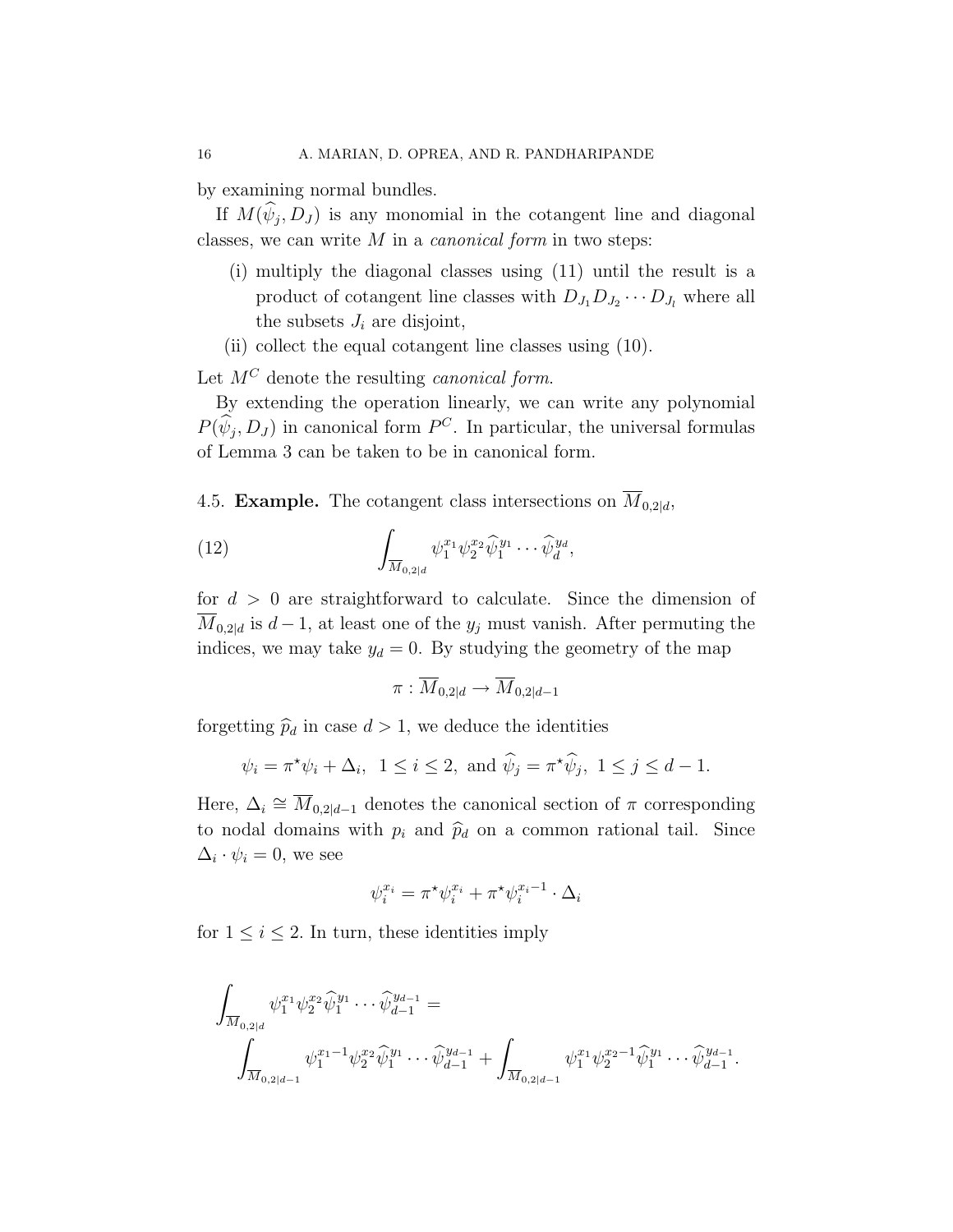Solving the recurrence, we conclude (12) vanishes unless all  $y_j = 0$  and

$$
\int_{\overline{M}_{0,2|d}} \psi_1^{x_1} \psi_2^{x_2} = \binom{d-1}{x_1, x_2}.
$$

### 4.6. Tautological complexes. Consider the universal curve

$$
\pi: U \to M_{g,m|d}
$$

with universal quotient sequence

$$
0 \to S_U \to \mathcal{O}_U \to Q_U \to 0
$$

obtained from (6). The complex  $R\pi_*(S_U^*) \in D^b_{coh}(\overline{M}_{g,m|d})$  will arise naturally in localization calculations on the moduli of stable quotients. Base change of the complex to

$$
[C, p_1, \ldots, p_m, \widehat{p}_1, \ldots, \widehat{p}_d] \in \overline{M}_{g,m|d}
$$

computes the cohomology groups

$$
H^0(C, \mathcal{O}_C(\sum_{j=1}^d \widehat{p}_j)), \quad H^1(C, \mathcal{O}_C(\sum_{j=1}^d \widehat{p}_j))
$$

with varying ranks.

A canonical resolution by vector bundles of  $R\pi_*(S^*_{U})$  is easily obtained from the sequence

(13) 
$$
0 \to \mathcal{O}_C \to \mathcal{O}_C(\sum_{j=1}^d \widehat{p}_j) \to \mathcal{O}_C(\sum_{j=1}^d \widehat{p}_j)|_{\sum_{j=1}^d \widehat{p}_j} \to 0.
$$

The rank d bundle

$$
\mathbb{B}_d \to \overline{M}_{g,m|d}
$$

with fiber

$$
H^0(C, \mathcal{O}_C(\sum_{j=1}^d \widehat{p}_j)|_{\sum_{j=1}^d \widehat{p}_j})
$$

is obtained from the geometry of the points  $\hat{p}_j$ . The Chern classes of  $\mathbb{B}_d$  are universal polynomials in the  $\psi_j$  and  $D_j$  classes, which do not depend on  $g$  and  $m$ . A precise expression for the Chern classes will be obtained in Section 8.3. Up to a rank 1 trivial factor,  $R\pi_*(S^*_{U})$  is equivalent to the complex

$$
\mathbb{B}_d \to \mathbb{E}^*
$$

obtained from the derived push-forward of (13).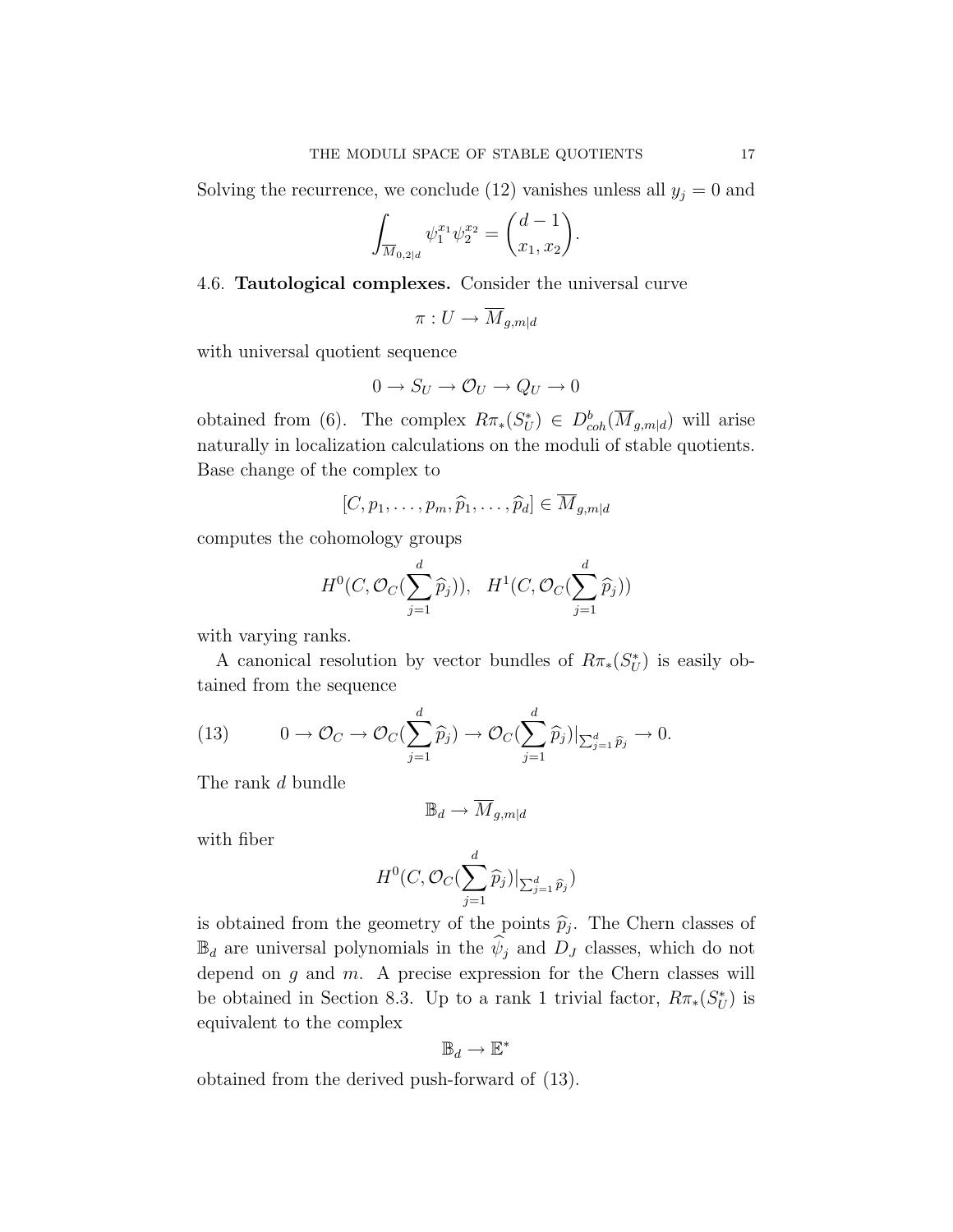4.7. **General**  $n$ . While the moduli space

$$
\overline{Q}_{g,m}(\mathbb{G}(1,1),d)\to \overline{M}_{g,m}
$$

may be viewed simply as a compactification of the symmetric product of the universal curve over  $\overline{M}_{g,m}$ , the moduli space  $\overline{Q}_{g,m}(\mathbb{G}(n,n),d)$  is more difficult to describe since the stable subbundles have higher rank. Nevertheless, since  $\text{Ext}^1(S, Q)$  always vanishes, we obtain the following result.

**Proposition 4.**  $\overline{Q}_{g,m}(\mathbb{G}(n,n),d)$  is nonsingular of expected dimension  $3q - 3 + m + nd.$ 

# 5. Gromov-Witten comparison

5.1. **Dimensions.** The moduli space of stable maps  $\overline{M}_{q,m}(\mathbb{G}(r,n),d)$ also carries a perfect obstruction theory and a virtual class. In order to compare with the moduli space of stable quotients, we will always assume  $2g - 2 + m \geq 0$  and  $0 < r < n$ .

**Lemma 4.** The virtual dimensions of the spaces  $\overline{M}_{q,m}(\mathbb{G}(r,n),d)$  and  $\overline{Q}_{g,m}(\mathbb{G}(r,n),d)$  are equal.

Proof. The virtual dimension of the moduli space of stable maps is

$$
\int_{\beta} c_1(T) + (\dim_{\mathbb{C}} \mathbb{G}(r, n) - 3)(1 - g) + m = nd + (r(n - r) - 3)(1 - g) + m.
$$

where  $\beta$  is the degree d curve class and T is the tangent bundle of  $\mathbb{G}(r,n)$ . Similarly, the virtual dimension of the moduli of stable quotients is

$$
\chi(S, Q) + 3g - 3 + m = nd + r(n - r)(1 - g) + 3g - 3 + m,
$$

by Riemann-Roch, which agrees.

5.2. Stable maps to stable quotients. There exists a natural morphism

$$
c: \overline{M}_{g,m}(\mathbb{G}(1,n),d) \to \overline{Q}_{g,m}(\mathbb{G}(1,n),d).
$$

Given a stable map

$$
f:(C,p_1,\ldots,p_m)\to\mathbb{G}(1,n)
$$

of degree d, the image  $c([f]) \in \overline{Q}_{g,m}(\mathbb{G}(1,n),d)$  is obtained by the following construction.

$$
\qquad \qquad \Box
$$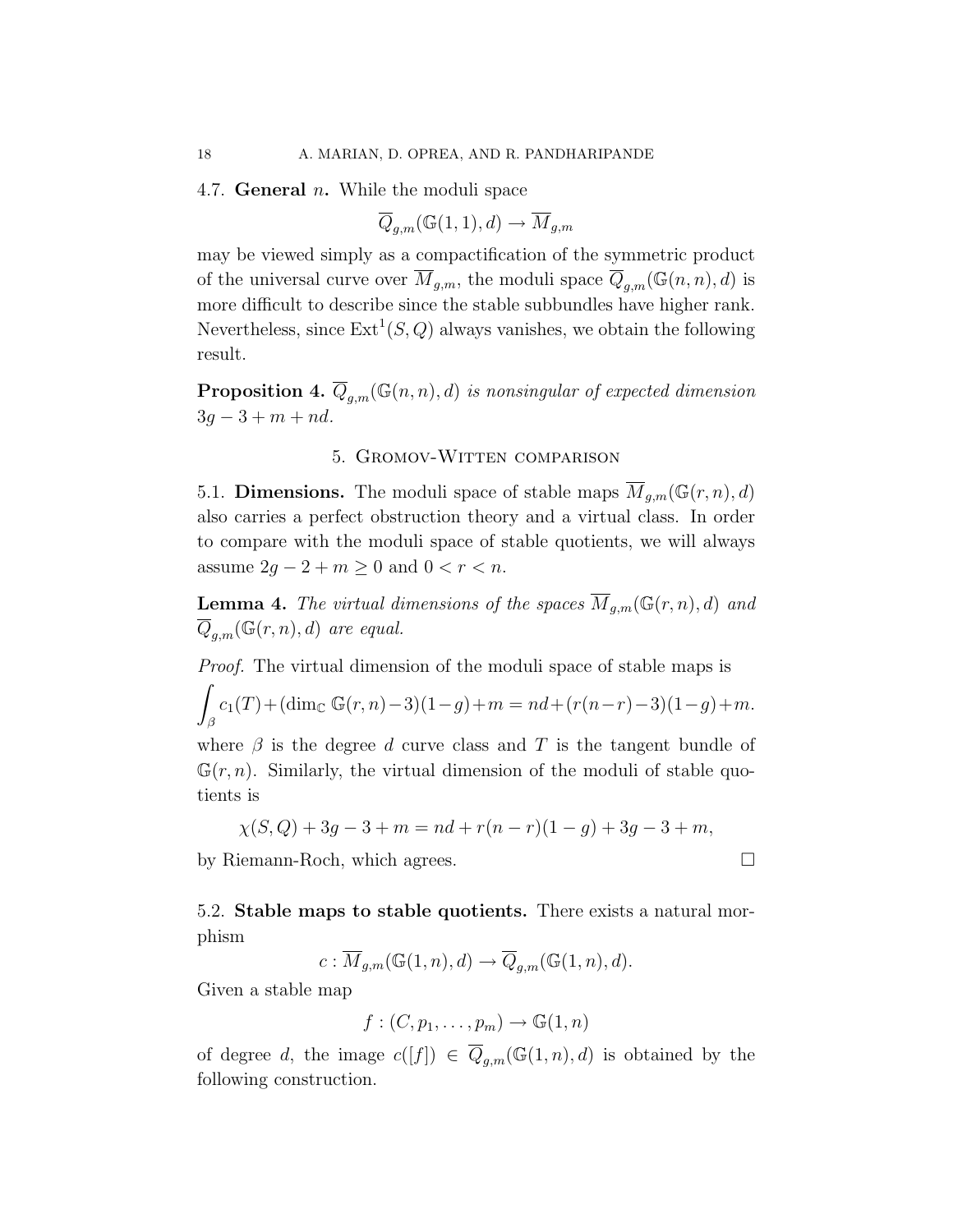The first step is to consider the minimal contraction

$$
\kappa:C\to \widehat{C}
$$

of rational components yielding a quasi-stable curve  $(\widehat{C}, p_1, \ldots, p_m)$ with the automorphism group of each component of dimension at most 1. The minimal contraction  $\kappa$  is unique — the exceptional curves of  $\kappa$ are the maximal connected trees  $T \subset C$  of rational curves which

- (i) contain no markings,
- (ii) meet  $\overline{C \setminus T}$  in a single point.

Let  $T_1, \ldots, T_t$  be the set of maximal trees satisfying (i) and (ii). Then,

$$
\widehat{C} = \overline{C \setminus \cup_i T_i}
$$

is canonically a subcurve of C. Let  $x_1, \ldots, x_t \in \widehat{C}^{ns}$  be the points of incidence with the trees  $T_1, \ldots, T_t$  respectively.

Let  $d_i$  be the degree of the restriction of f to  $T_i$ . Let

$$
0 \to S \to \mathbb{C}^n \otimes \mathcal{O}_{\widehat{C}} \to Q \to 0
$$

be the pull-back by the restriction of  $f$  to  $\widehat C$  of the tautological sequence on  $\mathbb{G}(1,n)$ . The canonical inclusion

$$
0 \to S(-\sum_{i=1}^{t} d_i x_i) \to S
$$

yields a new quotient

$$
0 \to S(-\sum_{i=1}^t d_i x_i) \to \mathbb{C}^n \otimes \mathcal{O}_{\widehat{C}} \xrightarrow{\widehat{q}} \widehat{Q} \to 0.
$$

Stability of the map f implies  $(\widehat{C}, p_1, \ldots, p_m, \widehat{q})$  is a stable quotient. We define

$$
c([f]) = (\widehat{C}, p_1, \dots, p_m, \widehat{q}) \in \overline{Q}_{g,m}(\mathbb{G}(1,n), d).
$$

The morphism c has been studied earlier for genus 0 curves in the linear sigma model constructions of  $[11]$ . The morphism c is considered for the Quot scheme of a fixed nonsingular curve of arbitrary genus in [37]. We have described the morphism c pointwise — we refer the reader to [23, 26, 37] for a scheme theoretic construction.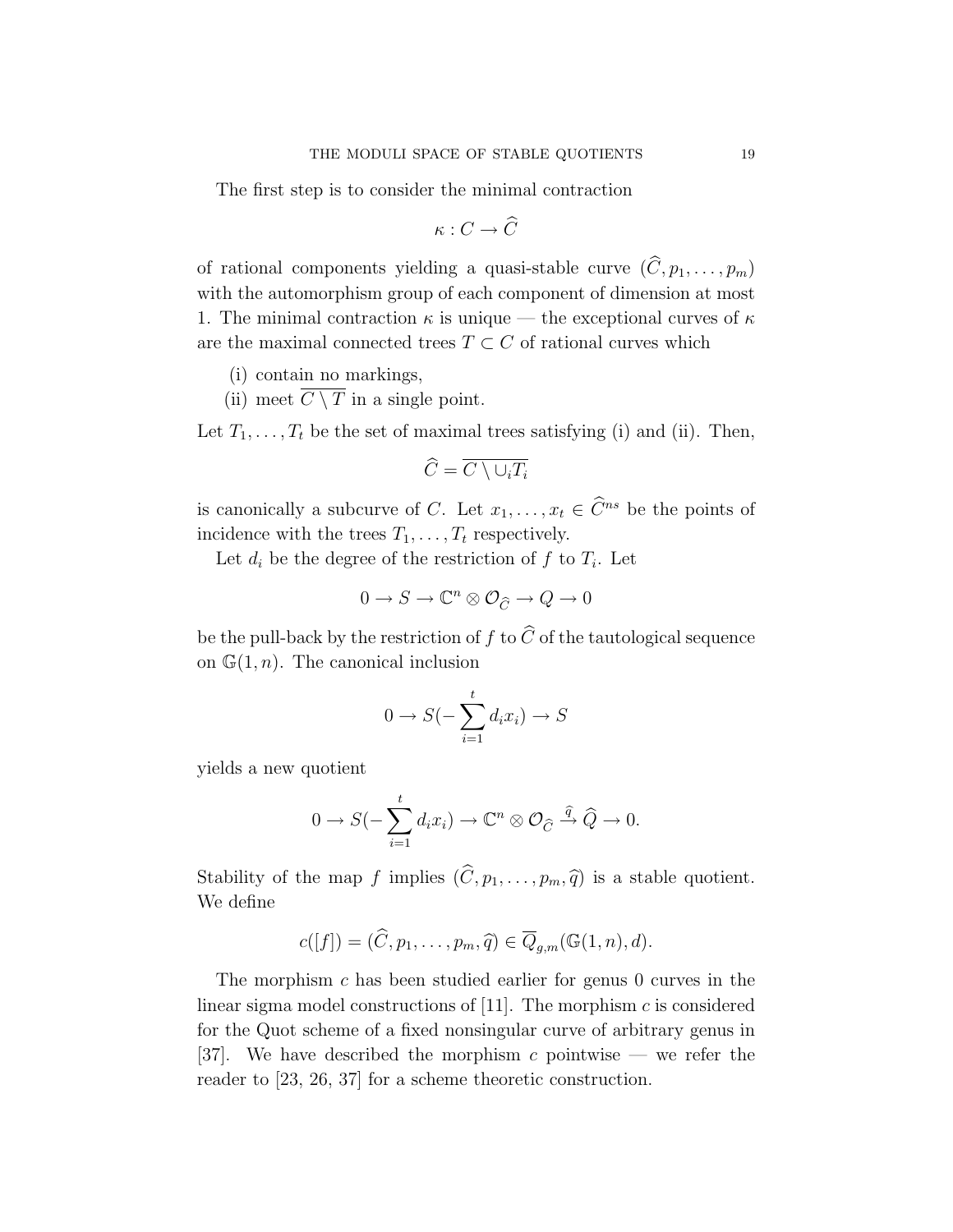5.3. Equivalence. The strongest possible comparison result holds for  $\mathbb{G}(1,n).$ 

Theorem 3.  $c_*[\overline{M}_{g,m}(\mathbb{G}(1,n),d)]^{vir} = [\overline{Q}_{g,m}(\mathbb{G}(1,n),d)]^{vir}.$ 

If  $r > 1$ , a morphism c for  $\mathbb{G}(r, n)$  does not in general exist. However, the following construction provides a substitute. Recall the Plücker embedding

$$
\iota : \mathbb{G}(r,n) \to \mathbb{G}(1,N),
$$

for

$$
N = \binom{n}{r}.
$$

The Plücker embedding induces canonical maps

$$
\iota_M: \overline{M}_{g,m}(\mathbb{G}(r,n),d) \to \overline{M}_{g,m}(\mathbb{G}(1,N),d),
$$
  

$$
\iota_Q: \overline{Q}_{g,m}(\mathbb{G}(r,n),d) \to \overline{Q}_{g,m}(\mathbb{G}(1,N),d).
$$

The morphism  $\iota_M$  is obtained by composing stable maps with  $\iota$ . The morphism  $\iota_Q$  is obtained by associating the subsheaf

$$
0\to \wedge^r S\to \wedge^r\mathbb{C}^n\otimes \mathcal{O}_C
$$

to the subsheaf  $0 \to S \to \mathbb{C}^n \otimes \mathcal{O}_C$ .

**Theorem 4.** For  $0 < r < n$  and all classes  $\gamma_i \in A^*_{GL_n(\mathbb{C})}(\mathbb{G}(r,n), \mathbb{Q}),$ 

$$
c_* \iota_{M*} \Big( \prod_{i=1}^m \text{ev}_i^*(\gamma_i) \ \cap \ [\overline{M}_{g,m}(\mathbb{G}(r,n),d)]^{vir} \Big) =
$$
  

$$
\iota_{Q*} \Big( \prod_{i=1}^m \text{ev}_i^*(\gamma_i) \ \cap \ [\overline{Q}_{g,m}(\mathbb{G}(r,n),d)]^{vir} \Big).
$$

Since descendent classes in both cases are easily seen to be pulledback via  $c \circ \iota_M$  and  $\iota_Q$  respectively, there is no need to include them in the statement of Theorem 4. In particular, Theorem 4 implies the fully equivariant stable map and stable quotient brackets (and CoFT) are equal.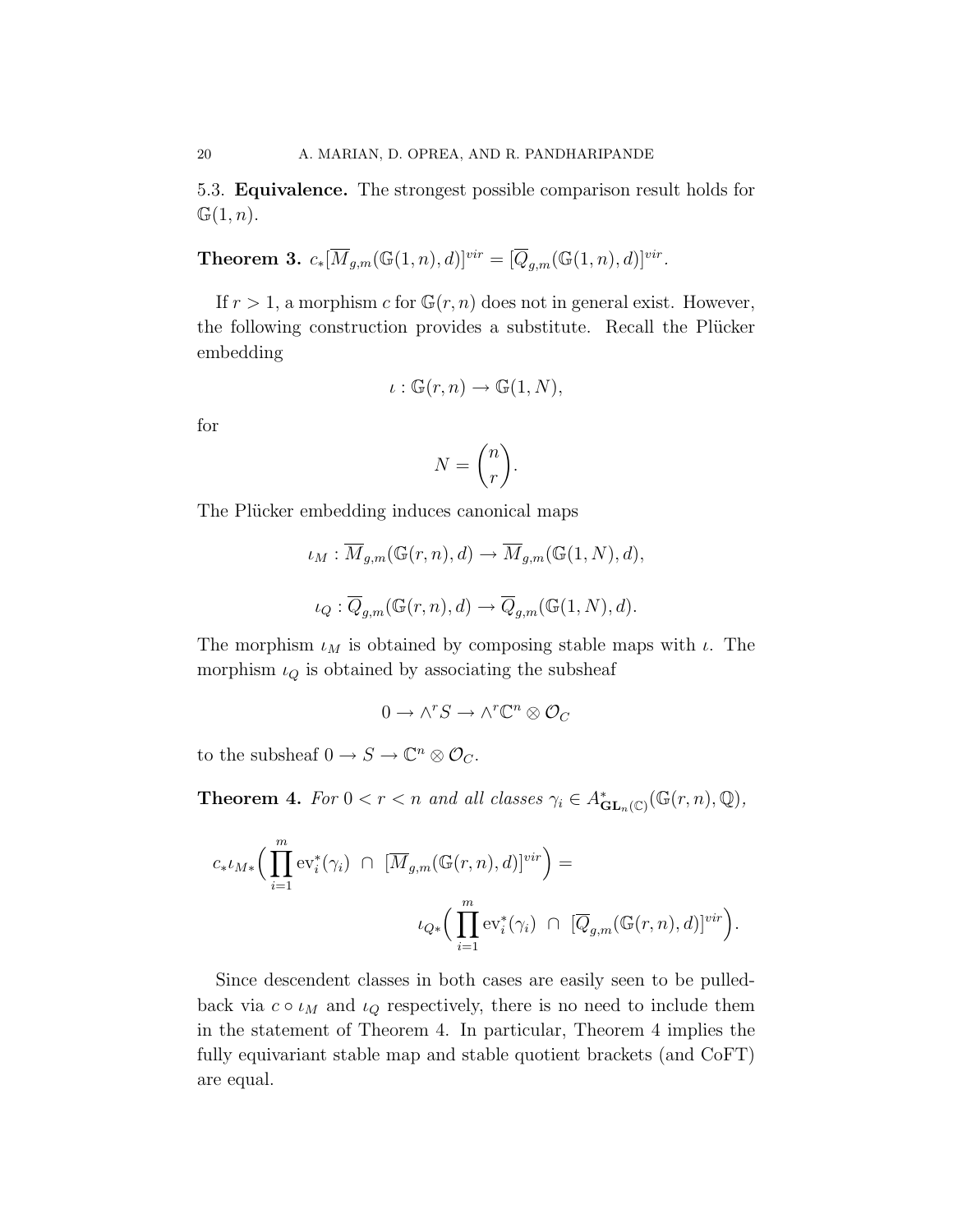5.4. Example. To see Theorems 3 and 4 are not purely formal, we can study the case of genus 1 maps to  $\mathbb{P}^{n-1}$  of degree 1 for  $n \geq 2$ . Let

$$
I \subset \mathbb{P}^{n-1} \times \mathbb{G}(2, n)
$$

be the incidence correspondence consisting of points and lines  $(p, L)$ with  $p \in L$ . First, the moduli space of stable maps is

$$
\overline{M}_{1,0}(\mathbb{P}^{n-1},1)=\overline{M}_{1,1}\times I.
$$

We will denote elements of the moduli space of stable maps by  $(E, p, L)$ where  $(E, p) \in \overline{M}_{1,1}$  and  $(p, L) \in I$ . The triple  $(E, p, L)$  specifies a stable map whose domain is the union of two components  $E$  and  $L$  joined together at  $p$  with the genus one component  $E$  contracted. Second, we have already seen

$$
\overline{Q}_{1,0}(\mathbb{P}^{n-1},1)=\overline{M}_{1,1}\times \mathbb{P}^{n-1}.
$$

The morphism

$$
c:\overline{M}_{1,0}(\mathbb{P}^{n-1},1)\rightarrow \overline{Q}_{1,0}(\mathbb{P}^{n-1},1)
$$

is given by

$$
(E, p, L) \to (E, p).
$$

The virtual class of the moduli space of stable maps is easily computed from deformation theory,

$$
[\overline{M}_{1,0}(\mathbb{P}^{n-1},1)]^{vir} = c_{n-2}(Obs) \cap [\overline{M}_{1,0}(\mathbb{P}^{n-1},1)],
$$

where the rank  $n-2$  obstruction bundle is

$$
Obs_{(E,p,L)} = \frac{\mathbb{E}^* \otimes T_p(\mathbb{P}^{n-1})}{\Psi_p^* \otimes T_p(L)} = \mathbb{E}^* \otimes N_p(\mathbb{P}^{n-1}/L) .
$$

Here, E is the Hodge bundle on  $\overline{M}_{1,1}$ ,  $\Psi_p$  is the cotangent line, and  $N_p(\mathbb{P}^{n-1}/L)$  is the normal space to  $L \subset \mathbb{P}^{n-1}$  at p. We see

$$
c_{n-2}(\text{Obs}) = c_{n-2}(N_p(\mathbb{P}^{n-1}/L)) - \lambda c_{n-3}(N_p(\mathbb{P}^{n-1}/L)) + \lambda^2 c_{n-4}(N_p(\mathbb{P}^{n-1}/L)) + \dots
$$

where  $\lambda = c_1(\mathbb{E})$ . Since  $I \to \mathbb{P}^{n-1}$  is a  $\mathbb{P}^{n-2}$ -bundle,

$$
c_*[\overline{M}_{1,0}(\mathbb{P}^{n-1},1)]^{vir} = c_* (c_{n-2}(N_p(\mathbb{P}^{n-1}/L)) \cap [\overline{M}_{1,0}(\mathbb{P}^{n-1},1)])
$$
  

$$
= [\overline{Q}_{1,0}(\mathbb{P}^{n-1},1)]
$$
  

$$
= [\overline{Q}_{1,0}(\mathbb{P}^{n-1},1)]^{vir}.
$$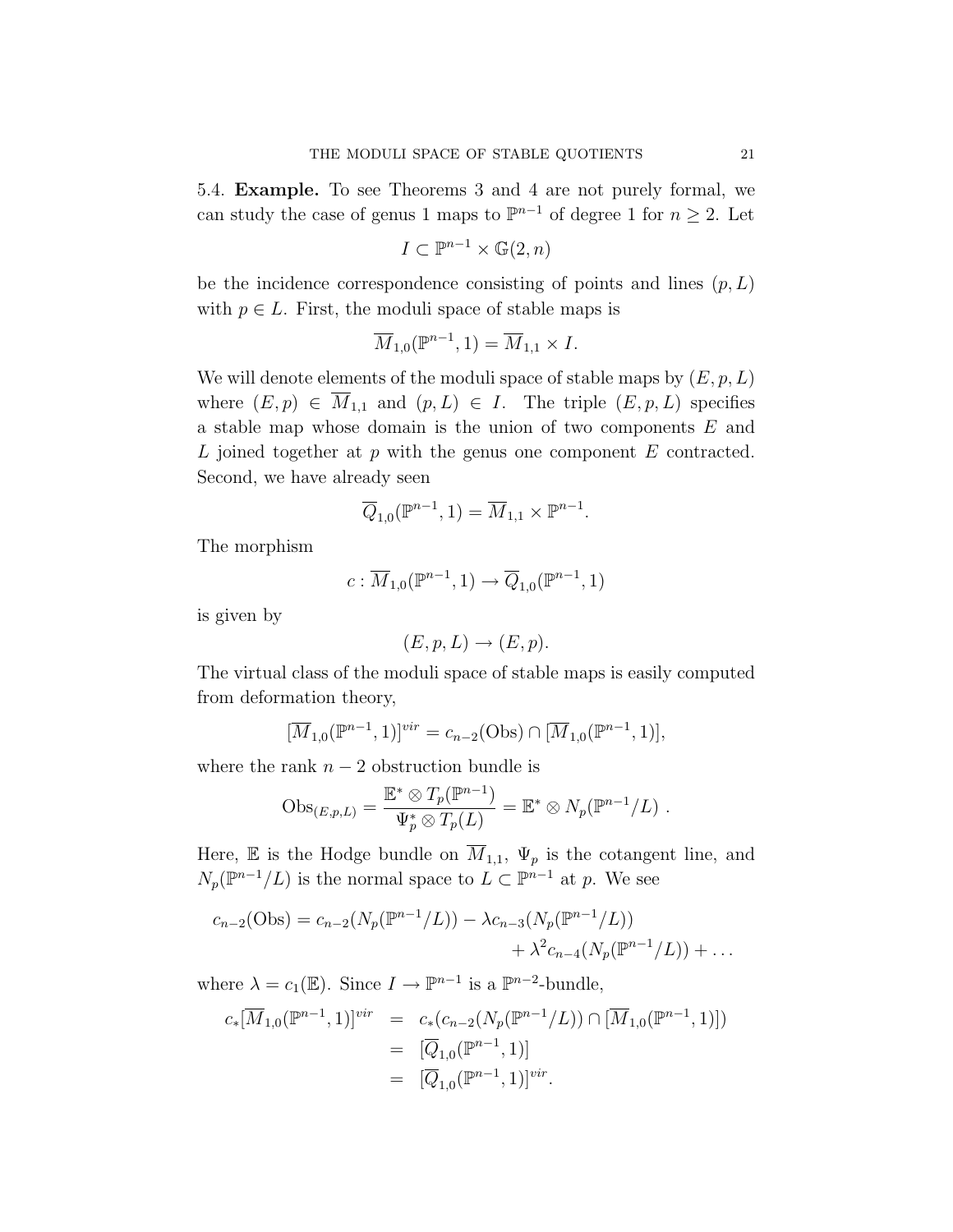For the second equality, we use the elementary projective geometry calculation

$$
c_{n-2}(Q) = 1
$$

where Q is universal rank  $n-2$  quotient on the projective space of lines in  $\mathbb{C}^{n-1}$ . The last equality follows since the moduli space of stable quotients is nonsingular of expected dimension.

#### 6. Construction

#### 6.1. Quotient presentation. Let  $g, m$ , and  $d$  satisfy

 $2a - 2 + m + \epsilon d > 0$ 

for all  $\epsilon > 0$ . We will exhibit the moduli space  $\overline{Q}_{g,m}(\mathbb{G}(r,n),d)$  as a quotient stack.

To begin, fix a stable quotient  $(C, p_1, \ldots, p_m, q)$  where

$$
0 \to S \to \mathbb{C}^n \otimes \mathcal{O}_C \xrightarrow{q} Q \to 0.
$$

By assumption, the line bundle

$$
\mathcal{L}_{\epsilon} = \omega_C(p_1 + \ldots + p_m) \otimes (\Lambda^r S^*)^{\epsilon}
$$

is ample for all  $\epsilon > 0$ . The genus 0 components of C must contain at least 2 nodes or markings with strict inequality for components of degree 0. As a consequence, ampleness of  $\mathcal{L}_{\epsilon}$  for  $\epsilon = \frac{1}{d+1}$  is enough to ensure the stability of a degree d quotient. We will fix  $\epsilon = \frac{1}{d+1}$  $d+1$ throughout.

**Lemma 5.** There exists a sufficiently large and divisible integer f such that the line bundle  $\mathcal{L}^f$  is very ample with no higher cohomology

$$
H^1(C, \mathcal{L}^f) = 0.
$$

*Proof.* We will show that for all  $k \geq 5$ , the choice

$$
f = k(d+1)
$$

suffices. Then,

$$
\mathcal{L}^f = \left(\omega_C \left(\sum_{i=1}^m p_i\right)\right)^{k(d+1)} \otimes (\Lambda^r S^*)^k.
$$

To check very ampleness, we verify

(14) 
$$
H^1\left(C, \mathcal{L}^f \otimes I_{q_1} I_{q_2}\right) = 0
$$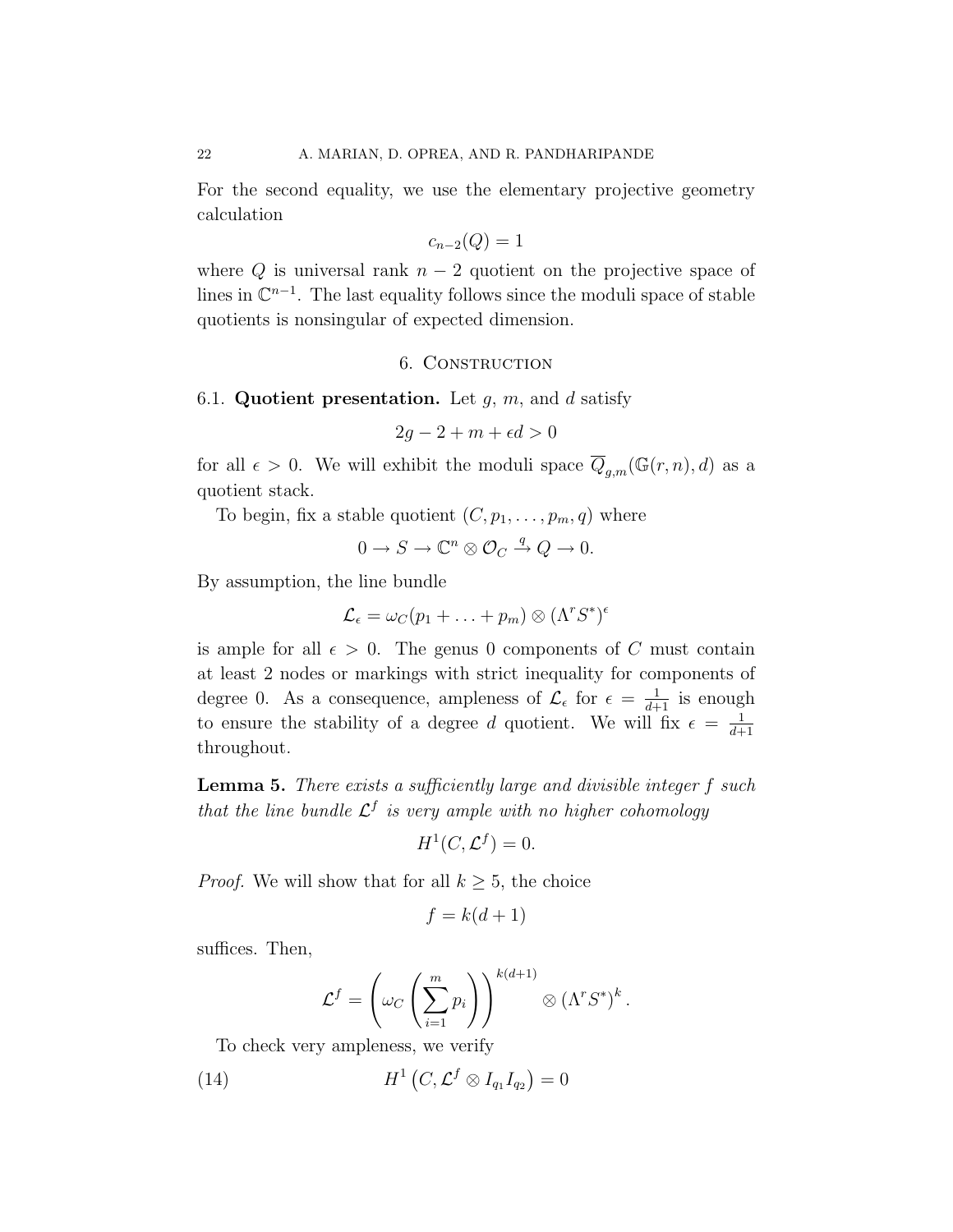for all pairs of (not necessarily distinct) points  $q_1, q_2 \in C$ . By duality, the vanishing (14) is equivalent to

$$
Ext^0(I_{q_1}I_{q_2}, \omega_C \otimes \mathcal{L}^{-f}) = 0.
$$

If  $q_1, q_2 \in C^{ns}$ , we can check instead

$$
H^0(C, \omega_C(q_1+q_2)\otimes \mathcal{L}^{-f})=0,
$$

which is clear since the line bundle has negative degree on each component. The following three cases also need to be taken into account:

- (i)  $q_1$  is node and  $q_2 \in C^{ns}$ ,
- (ii)  $q_1$  and  $q_2$  are distinct nodes,
- (iii)  $q_1 = q_2$  are coincident nodes.

Cases (i-iii) can be easily handled. For instance, to check (i), consider the normalization at  $q_1$ ,

$$
\pi:\widetilde{C}\to C,
$$

and let  $\pi^{-1}(q_1) = \{q'_1, q''_1\}$ . We have

$$
\text{Ext}^0(I_{q_1}I_{q_2}, \omega_C \otimes \mathcal{L}^{-f}) = H^0(\widetilde{C}, \omega_{\widetilde{C}} \otimes \pi^* \mathcal{L}^{-f}(q_1' + q_1'' + q_2))
$$

which vanishes since the line bundle on the right has negative degree on each component. Indeed, for a component of genus  $h$ , degree  $e$  and  $\ell$  special points (nodes or markings), the maximum possible degree is

$$
3 + (-k(d+1) + 1)(2h - 2) - k(d+1)\ell - ek < 0.
$$

The last inequality follows immediately when  $h \geq 2$ , while the remaining cases are checked by hand using that  $k \geq 5$ . For instance, it may be useful to split the analysis according to the following 4 situations:

- $h = 0, \ell > 2$ ,
- $h = 0, \, \ell = 2, \, e > 0,$
- $h = 1, \ell > 0,$
- $h = 1, \ell = 0, e > 0.$

Next, for case (ii), we use that

 $\mathrm{Ext}^{0}(I_{q_{1}}I_{q_{2}}, \omega_{C} \otimes \mathcal{L}^{-f}) = H^{0}(\widetilde{C}, \omega_{\widetilde{C}} \otimes \pi^{*}\mathcal{L}^{-f}(q_{1}^{\prime} + q_{1}^{\prime\prime} + q_{2}^{\prime} + q_{2}^{\prime\prime})) = 0,$ while for *(iii)*, we have

$$
\operatorname{Ext}^0(I_{q_1}^2, \omega_C \otimes \mathcal{L}^{-f}) = H^0(\widetilde{C}, \omega_{\widetilde{C}} \otimes \pi^{\star} \mathcal{L}^{-f}(2q_1' + 2q_1'')) = 0.
$$

In both cases, the vanishing follows since the degree is negative on every component of  $\tilde{C}$ .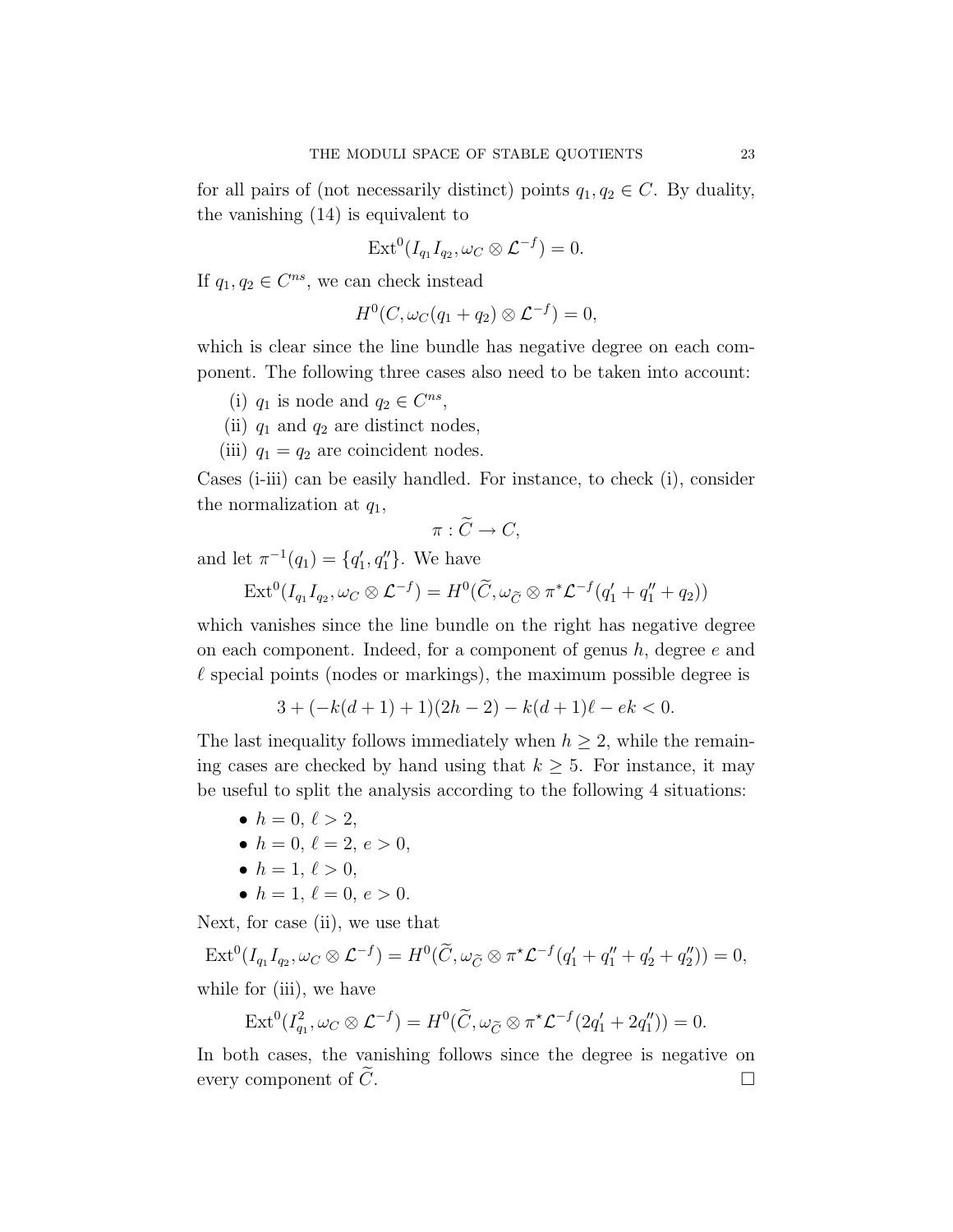By the vanishing of the higher cohomology, the dimension

(15) 
$$
h^0(C, \mathcal{L}^f) = 1 - g + k(d+1)(2g - 2 + m) + kd
$$

is independent of the choice of stable quotient. Let V be a vector space of dimension (15). Given an identification

$$
H^0(C, \mathcal{L}^f) \cong \mathsf{V}^*,
$$

we obtain an embedding

$$
i:C\hookrightarrow \mathbb{P}(\mathsf{V}),
$$

well-defined up to the action of the group  $PGL(V)$ . Let Hilb denote the Hilbert scheme of curves in  $\mathbb{P}(V)$  of genus g and degree

$$
k(d+1)(2g-2+m)+kd,
$$

equal to the degree of  $\mathcal{L}^{f}$ . Each stable quotient gives rise to a point in

$$
\mathcal{H} = \mathsf{Hilb} \times \mathbb{P}(V)^m,
$$

where the last factors record the locations of the markings  $p_1, \ldots, p_m$ .

Elements of H are tuples  $(C, p_1, \ldots, p_m)$ . A quasi-projective subscheme  $\mathcal{H}' \subset \mathcal{H}$  is defined by requiring

- (i) the points  $p_1, \ldots, p_m$  are contained in C,
- (ii) the curve  $(C, p_1, \ldots, p_m)$  is quasi-stable.

We denote the universal curve over  $\mathcal{H}'$  by

 $\pi:\mathcal{C}'\to\mathcal{H}'.$ 

Next, we construct the  $\pi$ -relative Quot scheme

$$
\mathsf{Quot}(n-r,d)\to \mathcal{H}'
$$

parametrizing rank  $n - r$  degree d quotients

 $0 \to S \to \mathbb{C}^n \otimes \mathcal{O}_C \to Q \to 0$ 

on the fibers of  $\pi$ . A locally closed subscheme

$$
\mathcal{Q}' \subset \text{Quot}(n-r,d)
$$

is further singled out by requiring

- (iii)  $Q$  is locally free at the nodes and markings of  $C$ ,
- (iv) the restriction of  $\mathcal{O}_{\mathbb{P}(V)}(1)$  to C agrees with the line bundle

$$
\left(\omega\left(\sum p_i\right)\right)^{k(d+1)}\otimes (\Lambda^rS^*)^k.
$$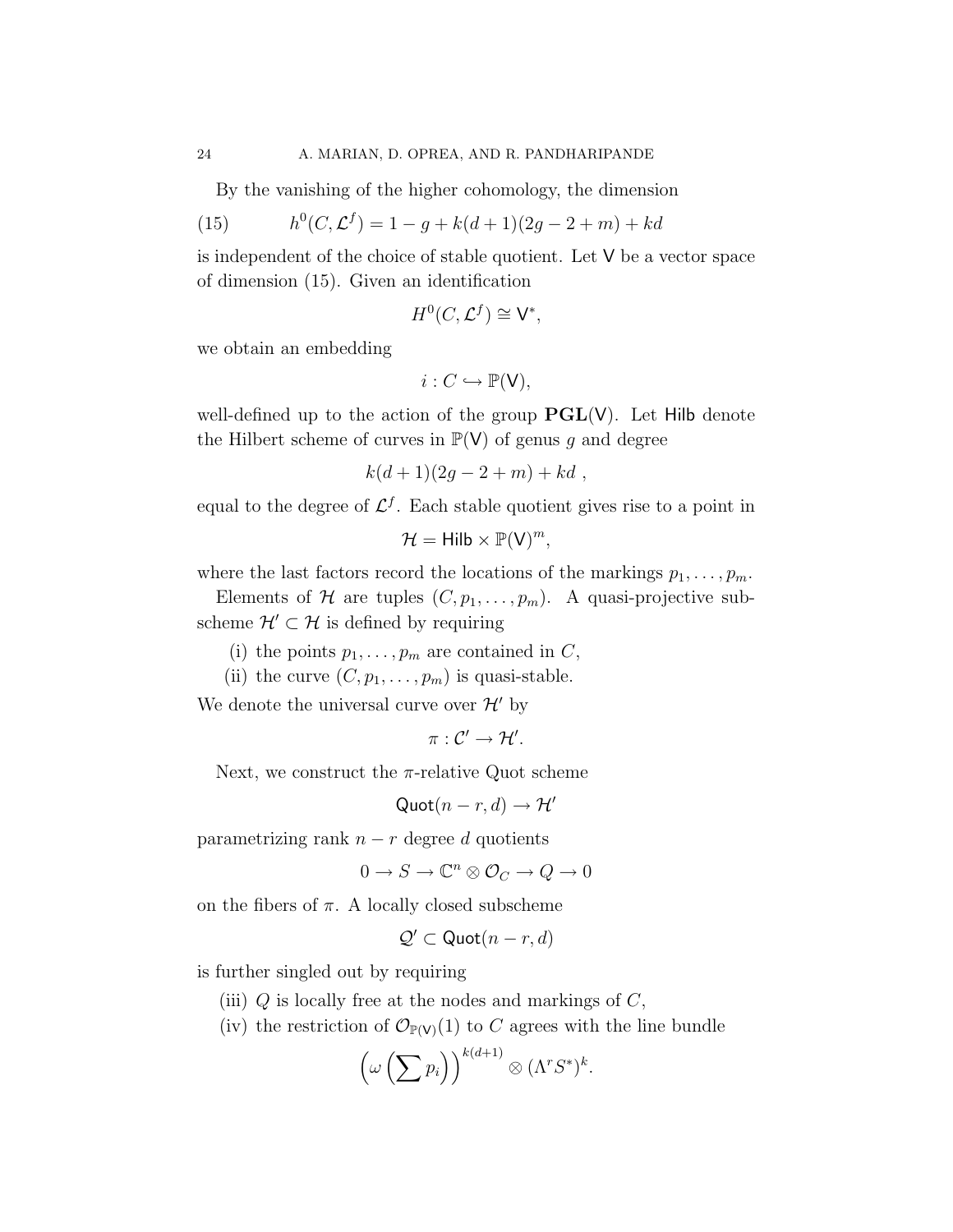The action of  $\mathbf{PGL}(V)$  extends to  $\mathcal{H}'$  and  $\mathcal{Q}'$ . A  $\mathbf{PGL}(V)$ -orbit in  $Q'$  corresponds to a stable quotient up to isomorphism. By stability, each orbit has finite stabilizers. The moduli space  $\overline{Q}_{q,m}(\mathbb{G}(r,n),d)$  is the stack quotient  $[Q'/PGL(V)]$ .

6.2. **Separatedness.** We prove the moduli stack  $\overline{Q}_{g,m}(\mathbb{G}(r,n),d)$  is separated by the valuative criterion.

Let  $(\Delta, 0)$  be a nonsingular pointed curve with complement

$$
\Delta^0 = \Delta \setminus \{0\}.
$$

We consider two flat families of quasi-stable pointed curves

$$
\mathcal{X}_i \to \Delta, \qquad p_1^i, \ldots, p_m^i : \Delta \to \mathcal{X}_i,
$$

and two flat families of stable quotients

$$
0 \to S_i \to \mathbb{C}^n \otimes \mathcal{O}_{\mathcal{X}_i} \to Q_i \to 0,
$$

for  $1 \leq i \leq 2$ . We assume the two families are isomorphic away from the central fiber. We will show the isomorphism extends over 0. In fact, by the separatedness of the Quot functor, we only need to show that the isomorphism extends to the families of curves  $\mathcal{X}_i \to \Delta$  in a manner preserving the sections.

By the semistable reduction theorem, discussed for instance in [16], we derive that possibly after base change ramified over 0, there exists a third family

 $\mathcal{Y} \to \Delta, \qquad p_1, \ldots, p_m : \Delta \to \mathcal{Y}$ 

of quasi-stable pointed curves and dominant morphisms

$$
\pi_i: \mathcal{Y} \rightarrow \mathcal{X}_i
$$

compatible with the sections. We may assume that  $\pi_i$  restricts to an isomorphism away from the nodes of  $(\mathcal{X}_i)_0$ .

After pull-back, we obtain exact sequences of quotients

(16) 
$$
0 \to \pi_i^* S_i \to \mathbb{C}^n \otimes \mathcal{O}_{\mathcal{Y}} \to \pi_i^* Q_i \to 0
$$

on  $\mathcal Y$  of the same degree and rank. Exactness holds after pull-back since the quotient  $Q_i$  is locally free at the nodes of  $(\mathcal{X}_i)_0$ .

The two pull-back sequences (16) must agree on the central fiber by the separatedness of the Quot functor. We claim the central fiber  $\mathcal{Y}_0$  cannot contain components which are contracted over the nodes of  $(\mathcal{X}_1)_0$  but uncontracted over the nodes of  $(\mathcal{X}_2)_0$ . Indeed, if such a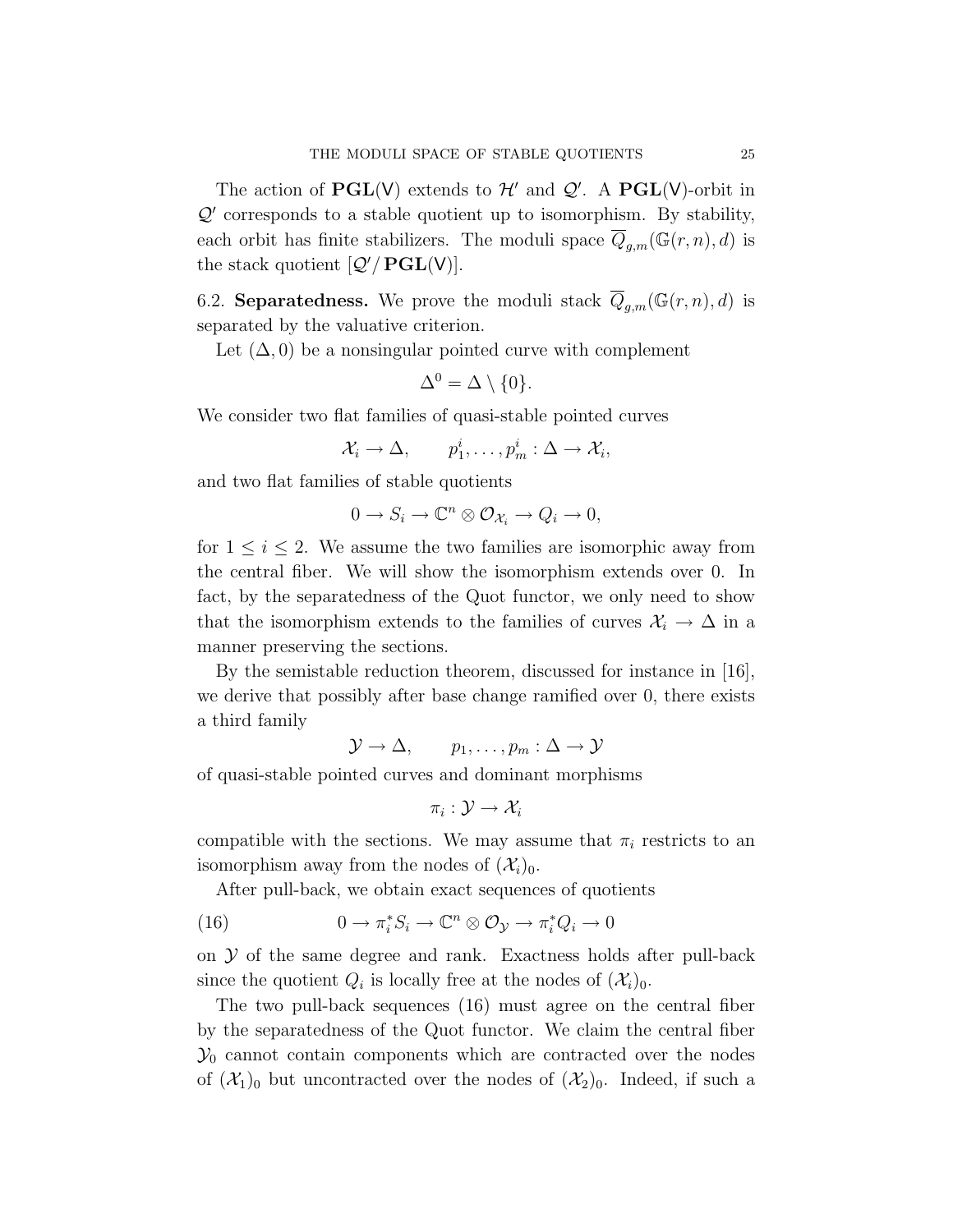component E existed, the quotient  $\pi_1^* Q_1$  would be trivial on E, whereas by stability, since E is rational, the quotient  $\pi_2^*Q_2$  could not be trivial. We conclude the families  $\mathcal{X}_1$  and  $\mathcal{X}_2$  are isomorphic.  $\Box$ 

6.3. **Properness.** We prove the moduli stack  $\overline{Q}_{g,m}(\mathbb{G}(r,n),d)$  is proper by the valuative criterion. Let

$$
\pi^0: \mathcal{X}^0 \to \Delta^0, \qquad p_1, \ldots, p_m: \Delta^0 \to \mathcal{X}^0
$$

carry a flat family of stable quotients

(17) 
$$
0 \to S \to \mathbb{C}^n \otimes \mathcal{O}_{\mathcal{X}^0} \to Q \to 0
$$

which we must extend over  $\Delta$ , possibly after base-change. By standard reductions, after base change and normalization, we may assume the fibers of  $\pi^0$  are nonsingular and irreducible curves, possibly after adding the preimages of the nodes to the marking set. The original family is reconstructed by gluing stable quotients on different components via the evaluation maps at the nodes<sup>7</sup>.

Once the general fiber of  $\pi^0$  is assumed to be nonsingular, we construct an extension

$$
\pi: \mathcal{X} \to \Delta, \qquad p_1, \ldots, p_m: \Delta \to \mathcal{X}
$$

with central fiber an m-pointed stable curve  $[16]$ <sup>8</sup>. After resolving the possible singularities of the total space at the nodes of  $\mathcal{X}_0$  by blow-ups, we may take  $\mathcal X$  to be a nonsingular surface. Using the properness of the relative Quot functor, we complete the family of quotients across the central fiber:

$$
0 \to S \to \mathbb{C}^n \otimes \mathcal{O}_{\mathcal{X}} \to Q \to 0.
$$

The extension may fail to be a quasi-stable quotient since Q may not be locally free at the nodes or the markings of the central fiber. This will be corrected by further blowups.

We will first treat the case when  $S$  has rank 1. As explained in Lemma 1.1.10 of [30], the sheaf  $S^*$  is reflexive over the nonsingular

 ${}^{8}$ There are exactly two cases where the central fiber can not be taken to stable,

$$
(g,m) = (0,2)
$$
 or  $(1,0)$ .

<sup>7</sup>The gluing maps were noted in Subsection 3.1.

In both cases, the central fiber can be taken to be irreducible and nodal. The argument afterwards is the same. We leave the details to the reader.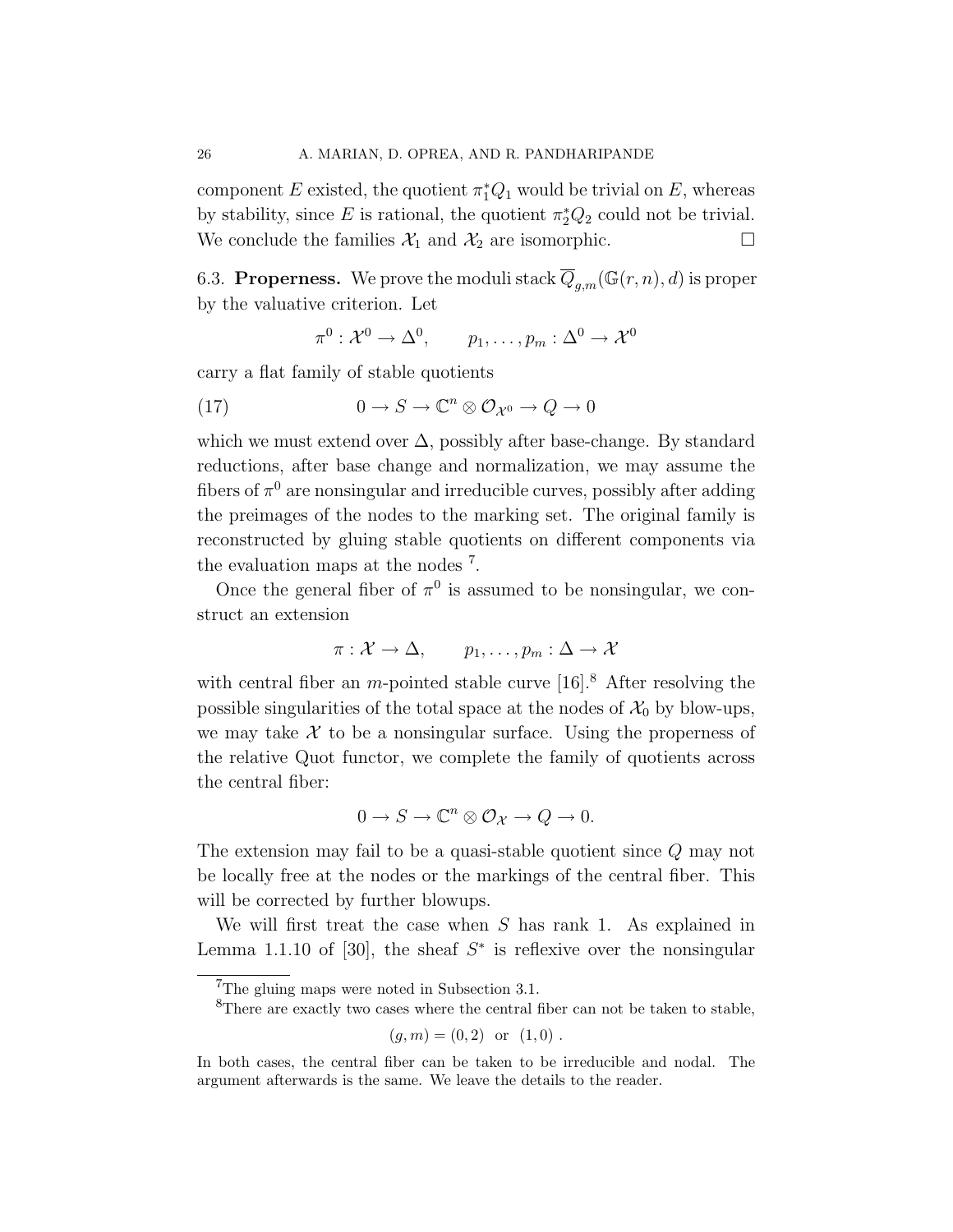surface  $\mathcal{X}$ , hence locally free. Consider the image  $T$  of the map

$$
(\mathbb{C}^n \otimes \mathcal{O}_\mathcal{X})^* \to S^*
$$

which can be written as

$$
T=S^*\otimes I_Z
$$

for a subscheme  $Z \subset \mathcal{X}$ . The quotient Q will have torsion supported on  $Z$ . By the flatness of  $Q$ , the subscheme  $Z$  is not supported on any components of the central fiber.

We consider a point  $\xi \in \mathcal{X}$  which is a node or marking of the central fiber. After restriction to an open set containing  $\xi$ , we may assume all components of  $Z$  pass through  $\xi$ . After a sequence of blow-ups

$$
\mu:\widetilde{\mathcal{X}}\to\mathcal{X},
$$

we may take

$$
\widetilde{Z} = \mu^{-1}(Z) = \sum_i m_i E_i + \sum_j n_j D_j,
$$

where the  $E_i \subset \mathcal{X}$  are the exceptional curves of  $\mu$  and the  $D_j$  intersect the  $E_i$  away from the nodes and markings. Since we are only interested in constraining the behavior of  $\widetilde{Z}$  at the nodes or markings over  $\xi$ , the morphism  $\mu$  can be achieved by repeatedly blowing-up only nodes or markings of the fiber over  $\xi$ .

On the blow-up, the image of the map

$$
(\mathbb{C}^n \otimes \mathcal{O}_\mathcal{X})^* \to \mu^* S^*
$$

factors though  $\mu^* S^*(-\overline{Z})$ . Setting

$$
\widetilde{S} = \mu^* S(\sum_i m_i E_i) \hookrightarrow \mathbb{C}^n \otimes \mathcal{O}_{\widetilde{\mathcal{X}}},
$$

we obtain a flat family

(18) 
$$
0 \to \widetilde{S} \to \mathbb{C}^n \otimes \mathcal{O}_{\widetilde{\mathcal{X}}} \to \widetilde{Q} \to 0
$$

on  $\widetilde{\mathcal{X}}$  where the quotient  $\widetilde{Q}$  is locally free at the nodes or the markings of the (reduced) central fiber.

Unfortunately, the above blow-up process yields a family

$$
\widetilde{\mathcal{X}} \to \Delta
$$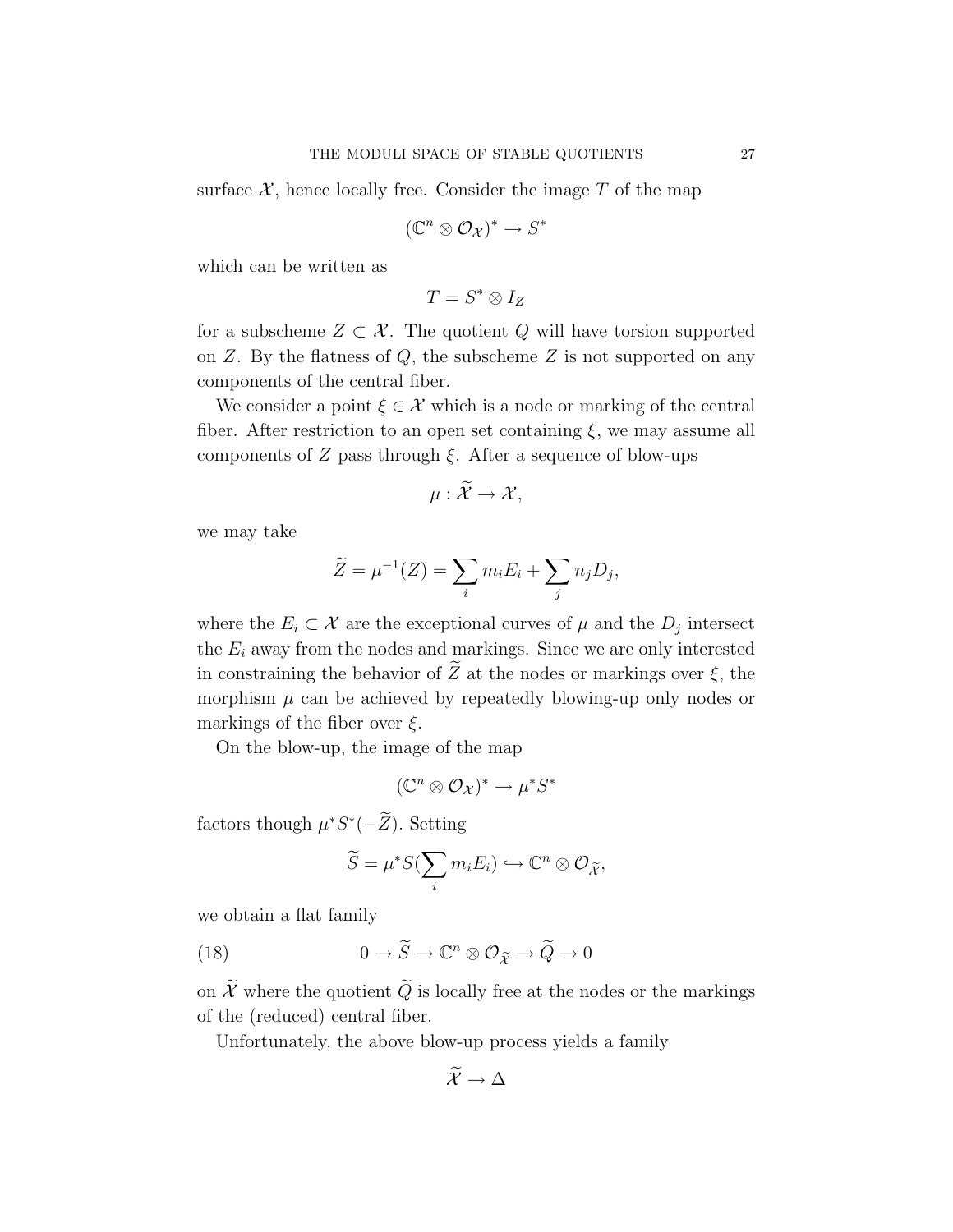with possible nonreduced components occuring in chains over nodes and markings of  $\mathcal{X}_0$ . The multiple components can be removed by base change and normalization,

$$
\mathcal{X}'\rightarrow\widetilde{\mathcal{X}},
$$

with the nodes and markings of  $\mathcal{X}'_0$  mapping to the nodes and markings of  $\widetilde{\mathcal{X}}_0^{red}$ .

The pull-back of  $(18)$  to  $\mathcal{X}'$  yields a quotient

$$
\mathbb{C}^n \otimes \mathcal{O}_{\mathcal{X}'} \to Q' \to 0.
$$

The quotient  $Q'$  is certainly locally free (and hence flat) over the nodes and markings of  $\mathcal{X}'_0$ . The quotient  $Q'$  may fail to be flat over finitely many nonsingular points of  $\mathcal{X}'_0$ . A flat limit

(19) 
$$
0 \to S'' \to \mathbb{C}^n \otimes \mathcal{O}_{\mathcal{X}'} \to Q'' \to 0
$$

can then be found after altering  $Q'$  only at the latter points. Since  $Q''$ is locally free over the nodes and markings of  $\mathcal{X}'_0$ , we have constructed a quasi-stable quotient. However (19) may fail to be stable because of possible unstable genus 0 components in the central fiber.

By the economical choice of blow-ups (occuring only at nodes and markings over  $\xi$ ), all unstable genus 0 curves P carry exactly 2 special points and

$$
S''|_P \cong \mathcal{O}_P.
$$

All such unstable components are contracted by the line bundle

$$
\mathcal{L} = \omega_C (p_1 + \ldots + p_m)^{d+1} \otimes \Lambda^r(S'')^*.
$$

Indeed,  $\mathcal{L}^k$  is  $\pi'$ -relatively<sup>9</sup> basepoint free for  $k \geq 2$  and trivial over the unstable genus 0 curves. As a consequence,  $\mathcal{L}^k$  determines a morphism

$$
q: \mathcal{X}' \to \mathcal{Y} = \text{Proj}(\bigoplus_m L^{km}) .
$$

The push-forward

$$
0 \to q_*S'' \to \mathbb{C}^n \otimes \mathcal{O}_{\mathcal{Y}} \to q_*Q'' \to 0
$$

is stable. We have constructed the limit of the original family (17) of stable quotients over  $\Delta^0$ .

<sup>&</sup>lt;sup>9</sup>Here,  $\pi': \mathcal{X}' \to \Delta$ .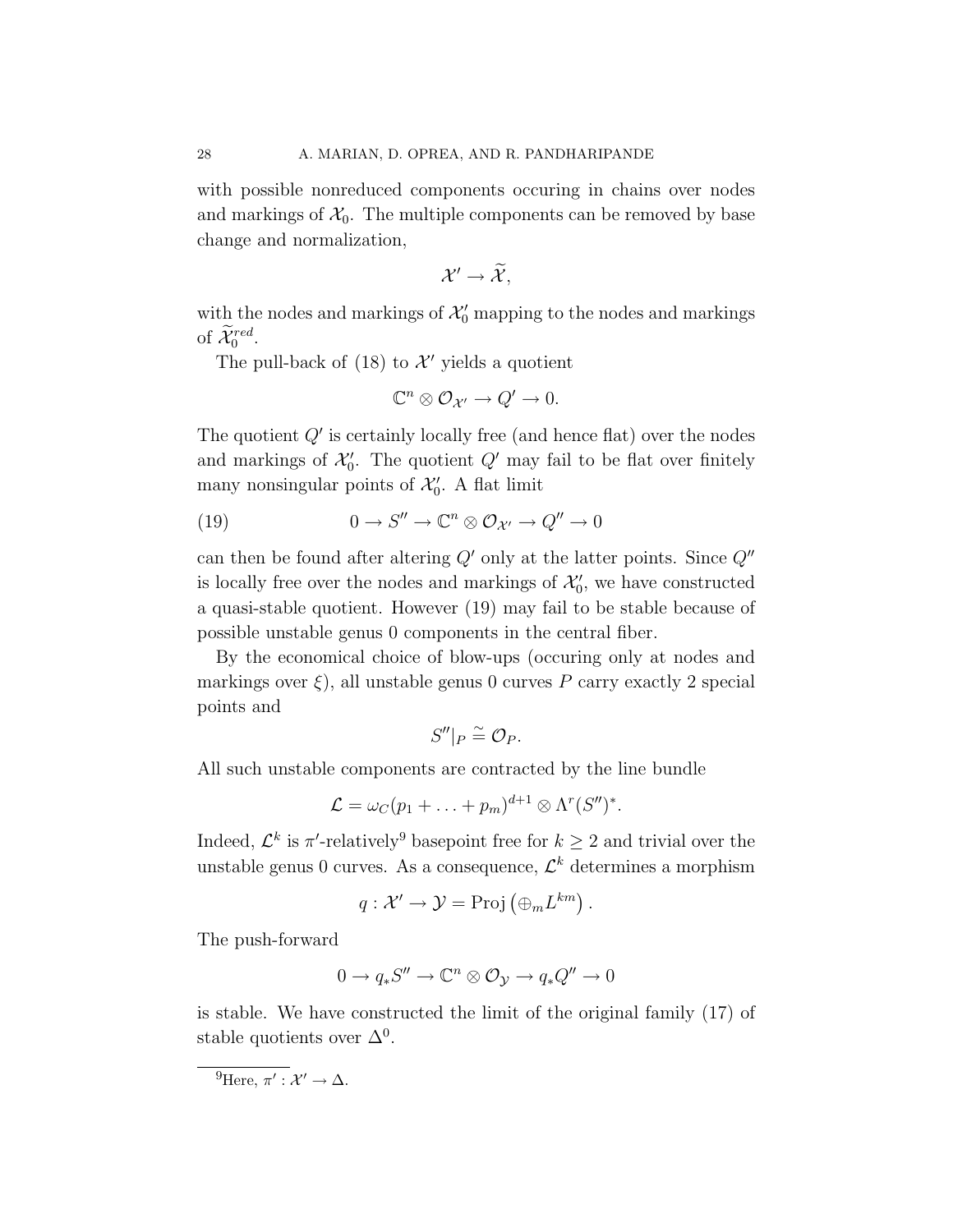The case when the subsheaf  $S$  has arbitrary rank is similar. The cokernel  $K$  of the map

$$
(\mathbb{C}^n \otimes \mathcal{O}_\mathcal{X})^* \to S^*
$$

has support of dimension at most 1. The initial Fitting ideal of K, denoted  $\mathcal{F}_0(K)$ , endows the support of K with a natural scheme structure. After a suitable composition of blow-ups

$$
\mu:\widetilde{\mathcal{X}}\to\mathcal{X},
$$

we may take

$$
\mathcal{F}_0(p^*K) = p^*\mathcal{F}_0(K)
$$

to be divisorial with only exceptional components passing through the nodes and markings of the central fiber. Let V be the exceptional part of  $\mathcal{F}_0(p^*K)$  We set

$$
K'=\mu^*K\otimes\mathcal{O}_V,
$$

and define the sheaves  $\widetilde{K}$  and  $\widetilde{S}$  by the diagram

$$
(\mathbb{C}^n \otimes \mathcal{O}_{\widetilde{\mathcal{X}}})^* \longrightarrow \widetilde{S}^* \longrightarrow \widetilde{K}.
$$
  

$$
(\mathbb{C}^n \otimes \mathcal{O}_{\mathcal{X}})^* \longrightarrow \mu^* S^* \longrightarrow \mu^* K
$$
  

$$
\downarrow \qquad \qquad \downarrow
$$
  

$$
K' \longrightarrow K'
$$

The Fitting ideal  $\mathcal{F}_0(\widetilde{K})$  does not vanish on exceptional divisors of  $\mu$ . Therefore, the quotient

$$
0\to \widetilde{S}\to \mathbb{C}^n\otimes \mathcal{O}_{\widetilde{\mathcal{X}}}\to \widetilde{Q}\to 0
$$

is locally free at the nodes or the markings of the (reduced) central fiber. The remaining steps exactly follow the rank 1 case.  $\Box$ 

# 7. Proofs of Theorems 3 and 4

7.1. Localization. Since Theorem 3 is a special case of Theorem 4, we will restrict our attention to the latter.

The idea is to proceed by localization with respect to the maximal torus  $\mathbf{T} \subset \mathbf{GL}_n(\mathbb{C})$  acting with diagonal weights  $w_1, \ldots, w_n$ . By the usual splitting principle, the torus calculation is enough for the full equivariant result. Localization formulas for the virtual classes of the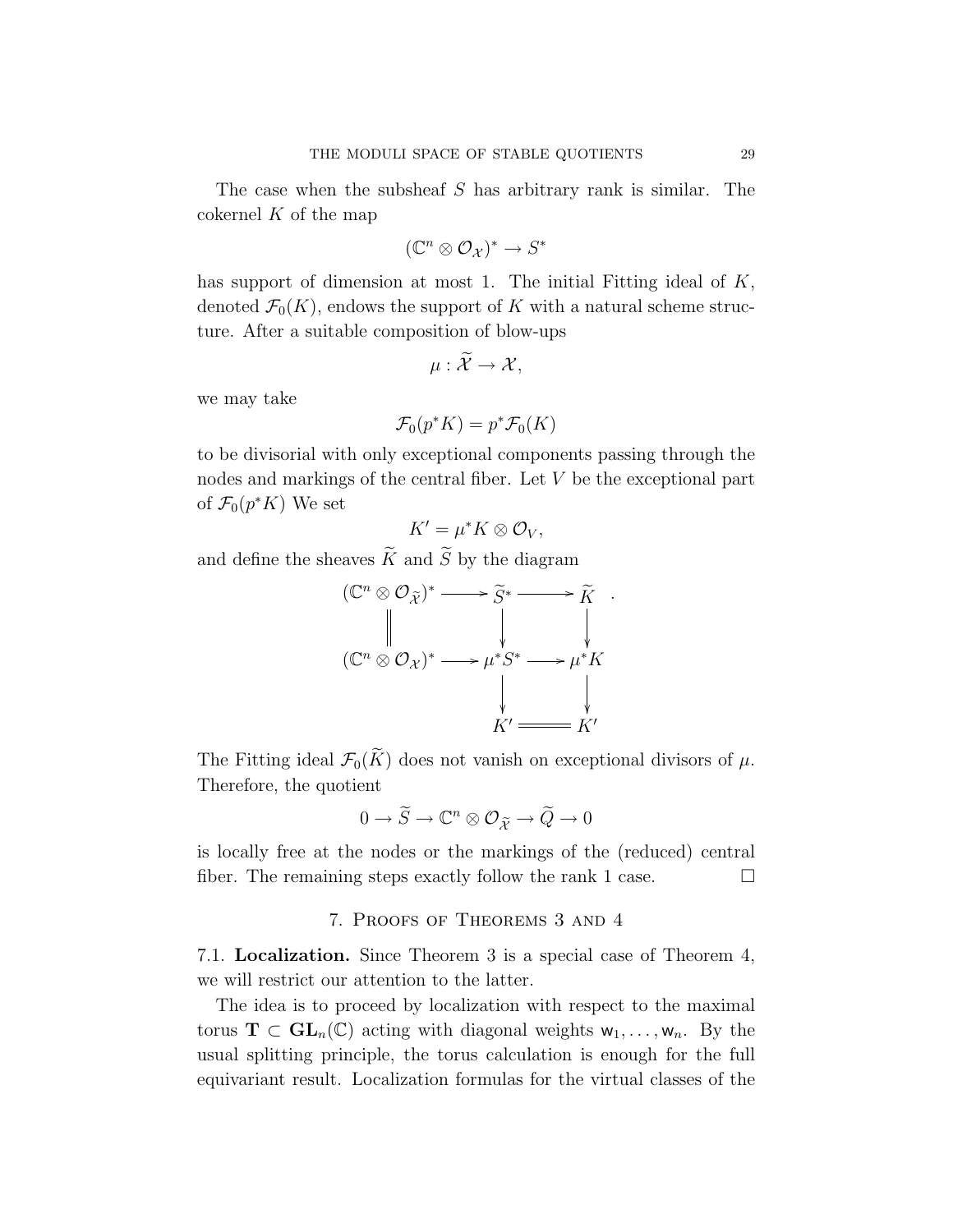moduli of stable maps and stable quotients<sup>10</sup> are both given by [12]. We will compare fixed point residues pushed-forward via the Plücker embedding to

$$
\overline{Q}_{g,m}(\mathbb{G}(1,N),d),
$$

for  $N = \binom{n}{r}$  $\binom{n}{r}$ .

To state the localization theorem, we write

$$
j: \overline{M}_{g,m}(\mathbb{G}(r,n),d)^{\mathbf{T}} \hookrightarrow \overline{M}_{g,m}(\mathbb{G}(r,n),d)
$$

for the inclusion of the fixed point locus. The restriction of the deformationobstruction theory of  $\overline{M}_{g,m}(\mathbb{G}(r,n),d)$  to the fixed point locus determines

- (i) a virtual class of  $\overline{M}_{g,m}(\mathbb{G}(r,n),d)^{\mathrm{T}}$  obtained from the T-invariant part,
- (ii) a virtual normal bundle  $N_M^{vir}$  obtained from the moving part. We wrote  $e$  for the **T**-equivariant Euler class in  $K$ -theory.

Then,

$$
\left[\overline{M}_{g,m}(\mathbb{G}(r,n),d)\right]^{vir} = j_{\star}\left(\mathbf{e}(-N_M^{vir}) \cap \left[\overline{M}_{g,m}(\mathbb{G}(r,n),d)^{\mathbf{T}}\right]^{vir}\right).
$$

In parallel, on the stable quotient side, we have

$$
\left[\overline{Q}_{g,m}(\mathbb{G}(r,n),d)\right]^{vir} = j_{\star}\left(\mathbf{e}(-N_{Q}^{vir})\cap\left[\overline{Q}_{g,m}(\mathbb{G}(r,n),d)^{\mathbf{T}}\right]^{vir}\right).
$$

We will use the Plücker diagram

$$
\begin{aligned} &\overline{M}_{g,m}(\mathbb{G}(r,n), d) \xrightarrow{\iota_M} \overline{M}_{g,m}(\mathbb{G}(1,N), d) \\ &\Big\vert_{c} \\ &\overline{Q}_{g,m}(\mathbb{G}(r,n), d) \xrightarrow{\iota_Q} \overline{Q}_{g,m}(\mathbb{G}(1,N), d). \end{aligned}
$$

By equivariance, we obtain the diagram of fixed loci

$$
\begin{aligned} & \overline{M}_{g,m}(\mathbb{G}(r,n), d)^{\mathbf{T}} \xrightarrow{\iota_M^{\mathbf{T}}} \overline{M}_{g,m}(\mathbb{G}(1,N), d)^{\mathbf{T}} \\ & \hspace{1cm} \Big\downarrow_{c^{\mathbf{T}}}^c \\ & \overline{Q}_{g,m}(\mathbb{G}(r,n), d)^{\mathbf{T}} \xrightarrow{\iota_Q^{\mathbf{T}}} \overline{Q}_{g,m}(\mathbb{G}(1,N), d)^{\mathbf{T}}. \end{aligned}
$$

<sup>10</sup>An analogous localization computation for the virtual class of the Quot scheme of a fixed nonsingular curve was carried out in [27]. In particular, the fixed loci and their contributions were explicitly determined. The localization for the stable quotient space is conceptually similar.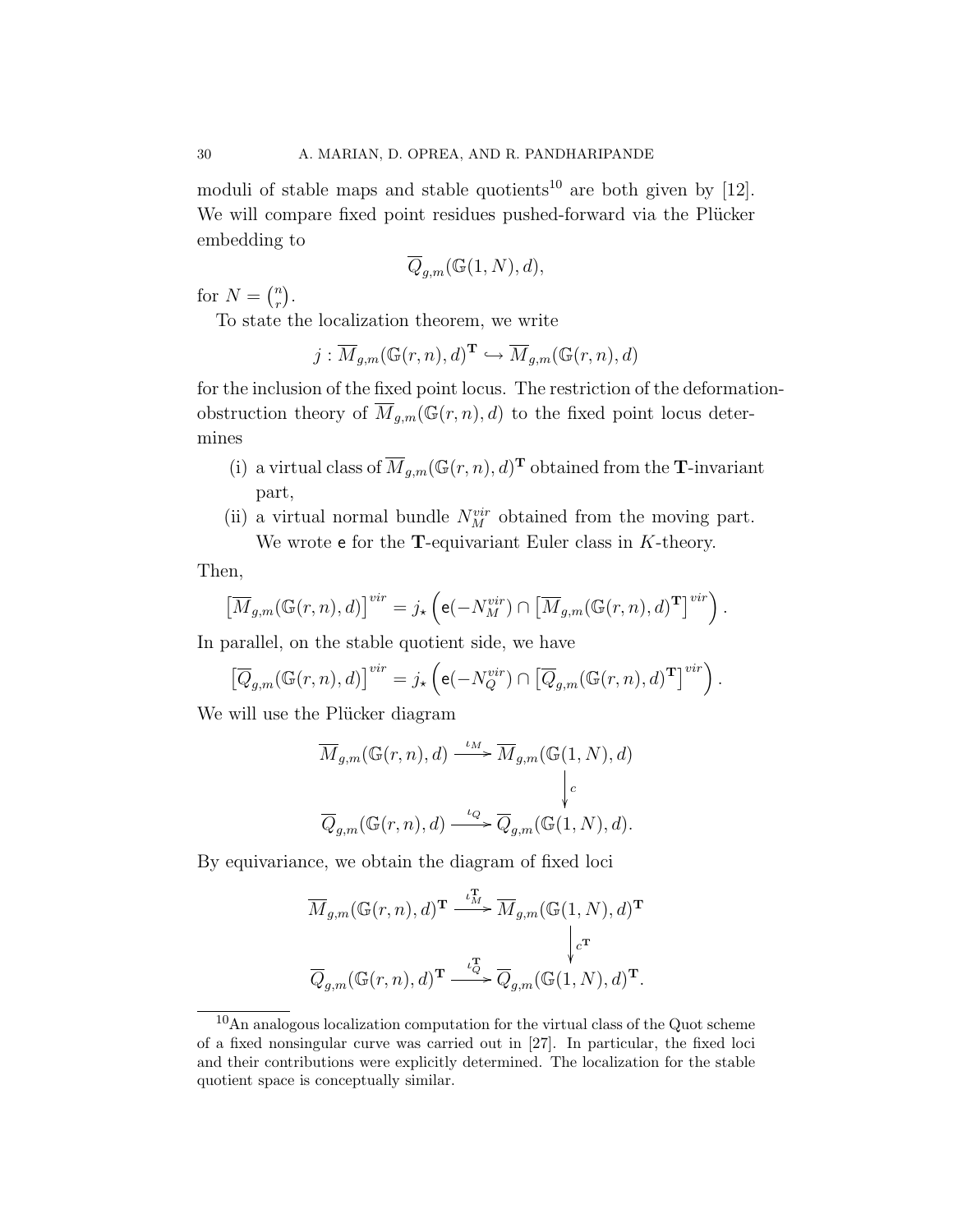The fixed loci will be described in the next subsection, and their virtual fundamental classes will be shown to agree with the usual fundamental classes. Finally, we will prove

$$
c^{\mathbf{T}}_{\star} \iota^{\mathbf{T}}_{M\star}(\mathbf{e}(-N^{vir}_M) \cap \left[ \overline{M}_{g,m}(\mathbb{G}(r,n),d)^{\mathbf{T}} \right]^{\text{vir}}) =
$$
  

$$
\iota^{\mathbf{T}}_{Q\star}(\mathbf{e}(-N^{vir}_Q) \cap \left[ \overline{Q}_{g,m}(\mathbb{G}(r,n),d)^{\mathbf{T}} \right]^{\text{vir}}).
$$

In fact, the identity will be verified over each connected component of the fixed point locus  $\overline{Q}_{g,m}(\mathbb{G}(1,N),d)^{\mathbf{T}}$ .

7.2. T-fixed loci for stable maps. The T-fixed loci of the moduli space  $\overline{M}_{g,m}(\mathbb{G}(r,n),d)$  are described in detail in [12]. We briefly recall here that the fixed loci are indexed by decorated graphs  $(\Gamma, \nu, \gamma, \epsilon, \delta, \mu)$ where

- (i)  $\Gamma = (V, E)$  such that V is the vertex set and E is the edge set (with no self-edges),
- (ii)  $\nu: V \to \mathbb{G}(r,n)^{\mathbf{T}}$  is an assignment of a **T**-fixed point  $\nu(v)$  to each element  $v \in V$ ,
- (iii)  $\gamma: V \to \mathbb{Z}_{\geq 0}$  is a genus assignment,
- (iv)  $\epsilon$  is an assignment to each  $e \in E$  of a **T**-invariant curve  $\epsilon(e) \cong \mathbb{P}^1$ of  $\mathbb{G}(r,n)$  together with a covering number  $\delta(e) \geq 1$ ,
- (v)  $\mu$  is a distribution of the m markings to the vertices V.

The graph  $\Gamma$  is required to be connected. The two vertices incident to the edge  $e \in E$  must correspond via  $\nu$  to the two **T**-fixed points incident to  $\epsilon(e)$ . The sum of  $\gamma$  over V together with  $h^1(\Gamma)$  must equal q. The sum of  $\delta$  over E must equal d.

The T-fixed locus corresponding to a given graph is, up to automorphisms, the product

$$
\prod_v \overline{M}_{\gamma(v),\,\text{val}(v)},
$$

where  $val(v)$  counts all incident edges and markings. The stable maps in the T-fixed locus are easily described. If the condition

$$
2\gamma(v) - 2 + \text{val}(v) > 0
$$

holds, then the vertex  $v$  is said to be *nondegenerate*. Such a vertex corresponds to a collapsed curve varying in  $M_{\gamma(v),\text{val}(v)}$ . Moreover, each edge e gives a degree  $\delta(e)$  covering of the invariant curve  $\epsilon(e) \cong \mathbb{P}^1$ ,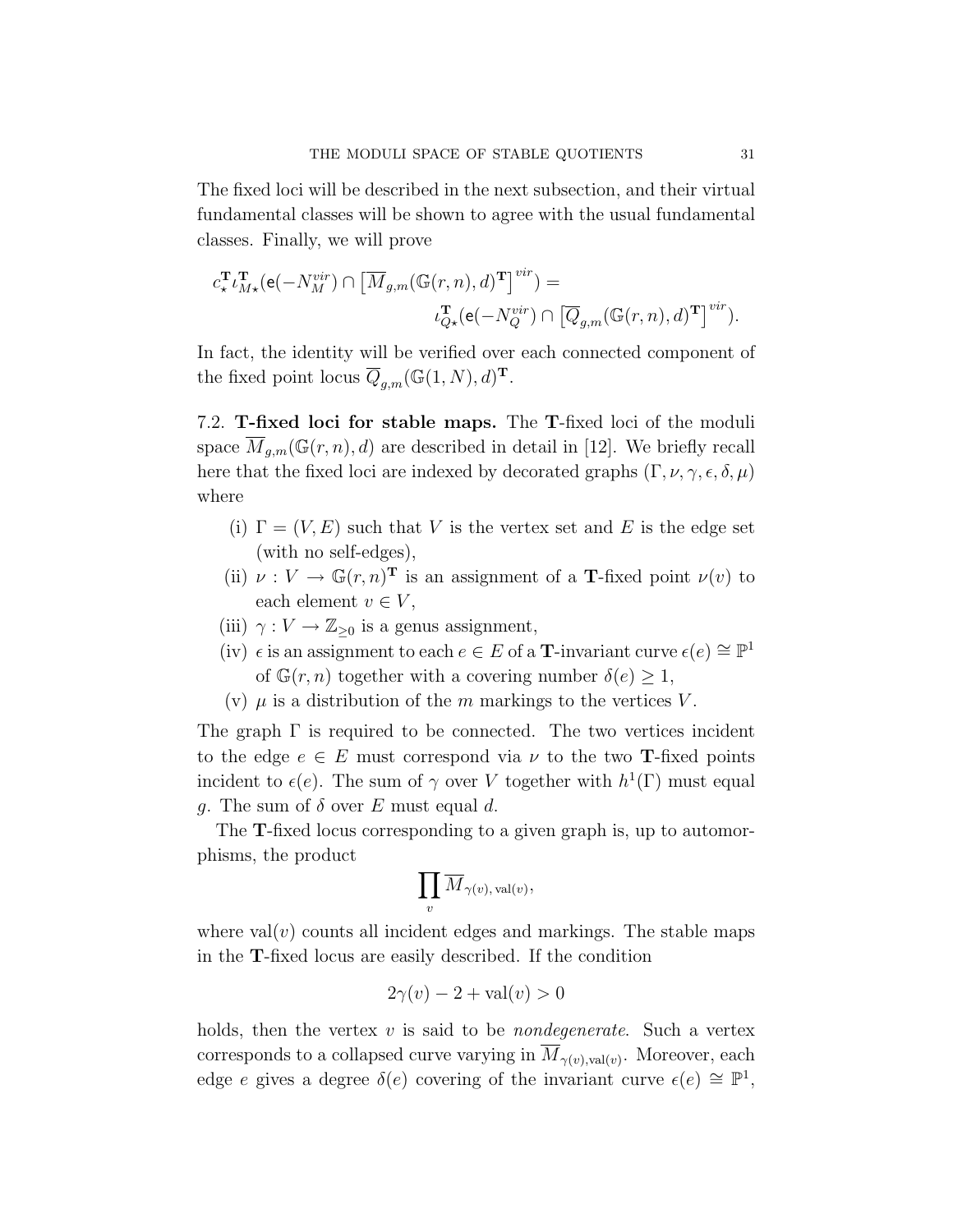ramified only over the two torus fixed points. The stable map is obtained by gluing along the graph incidences. The factor  $\overline{M}_{\gamma(v), \text{val}(v)}$  corresponding to a degenerate vertex in the product above is interpreted as a point.

### 7.3. T-fixed loci for stable quotients.

7.3.1. The indexing set. The **T**-fixed loci of  $\overline{Q}_{g,m}(\mathbb{G}(r,n),d)$  are similarly indexed by decorated graphs  $(\Gamma, \nu, \gamma, s, \epsilon, \delta, \mu)$  where

- (i)  $\Gamma = (V, E)$  such that V is the vertex set and E is the edge set (no self-edges are allowed),
- (ii)  $\nu: V \to \mathbb{G}(r,n)^{\mathbf{T}}$  is an assignment of a **T**-fixed point  $\nu(v)$  to each element  $v \in V$ ,
- (iii)  $\gamma: V \to \mathbb{Z}_{\geq 0}$  is a genus assignment,
- (iv)  $s(v) = (s_1(v), \ldots, s_r(v))$  is an assignment of a tuple of nonnegative integers with  $\mathbf{s}(v) = \sum_{i=1}^{r} s_i(v)$  together with an inclusion

$$
\iota_s: \{1,\ldots,r\} \to \{1,\ldots,n\},\
$$

- (v)  $\epsilon$  is an assignment to each  $e \in E$  of a **T**-invariant curve  $\epsilon(e)$  of  $\mathbb{G}(r,n)$  together with a covering number  $\delta(e) \geq 1$ ,
- (vi)  $\mu$  is a distribution of the markings to the vertices V.

The graph  $\Gamma$  is required to be connected. The two vertices incident to the edge  $e \in E$  must correspond via  $\nu$  to the two **T**-fixed points incident to  $\epsilon(e)$ . The sum of  $\gamma$  over V together with  $h^1(\Gamma)$  must equal g. The assignment s determines the splitting type of the subsheaf over the vertex v. The inclusion  $\iota_s$  determines r trivial factors of  $\mathbb{C}^n \otimes \mathcal{O}_C$ in which the subsheaf S injects. The inclusion  $\iota_s$  must be compatible with  $\nu(v)$ . The sum of  $s(v)$  over V together with the sum of  $\delta$  over E must equal d.

A vertex v occurring in stable quotient graphs is degenerate if

$$
\gamma(v) = 0
$$
, val $(v) = 2$ , s $(v) = 0$ .

For nondegenerate vertices, the stability condition

$$
2\gamma(v) - 2 + \text{val}(v) + \epsilon \cdot \mathbf{s}(v) > 0
$$

holds for every strictly positive  $\epsilon \in \mathbb{Q}$ . The valence of v, as before, counts all incident edges and markings.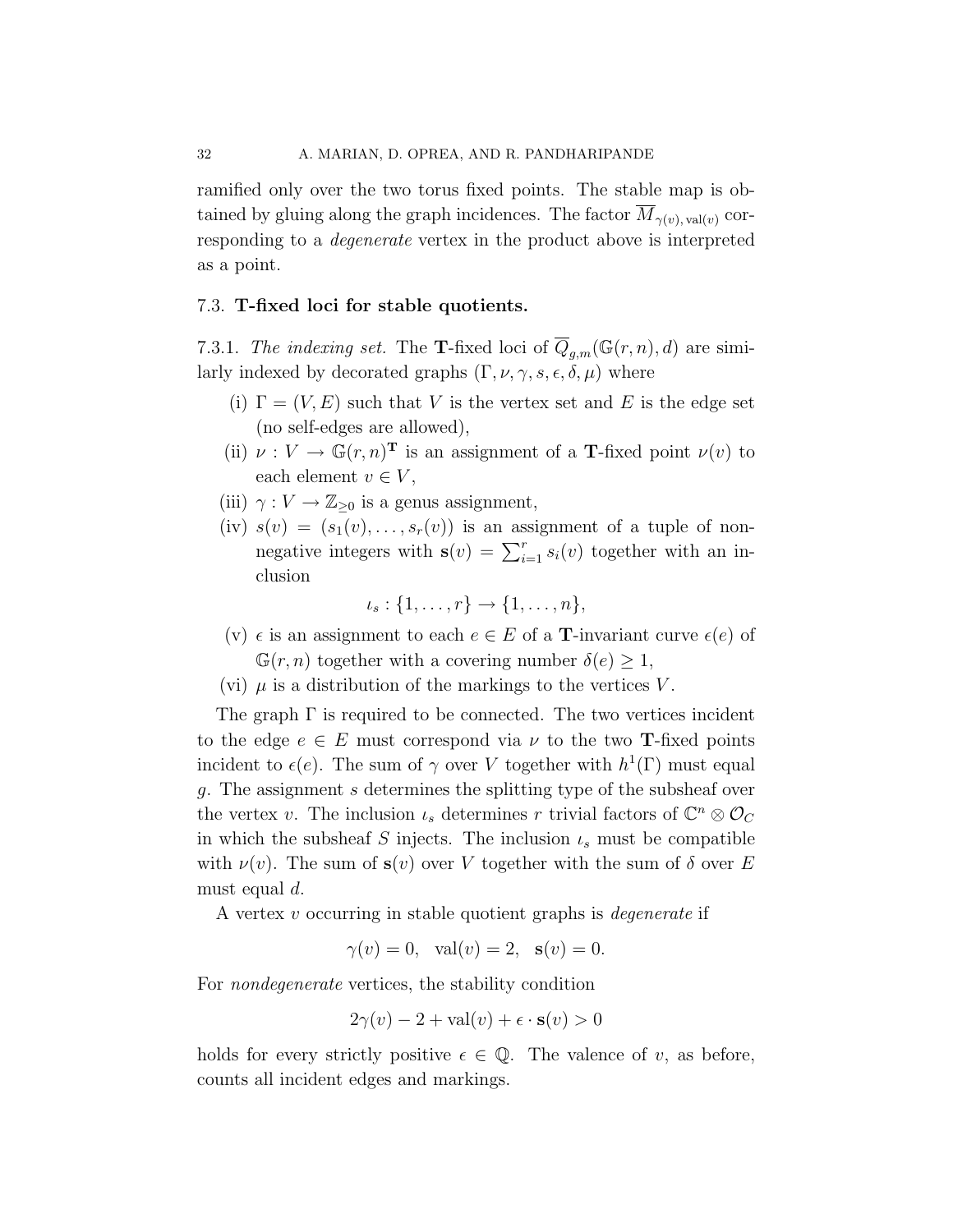7.3.2. *Mixed pointed spaces*. The **T**-fixed loci for the stable quotients are described in terms of mixed pointed spaces. Let  $s = (s_1, \ldots, s_r)$ be a tuple of non-negative integers. Let  $\overline{M}_{g,A|s}$  be the moduli space of genus g curves with markings

$$
\{p_1,\ldots,p_A\} \cup \bigcup_{j=1}^r \{\widehat{p}_{j1},\ldots,\widehat{p}_{js_j}\} \in C^{ns} \subset C
$$

satisfying the conditions

(i) the points  $p_i$  are distinct,

(ii) the points  $\widehat{p}_{jk}$  are distinct from the points  $p_i$ , with stability given by the ampleness of

$$
\omega_C(\sum_{i=1}^A p_i + \epsilon \sum_{j,k} \widehat{p}_{jk})
$$

for every strictly positive  $\epsilon \in \mathbb{Q}$ . The conditions allow the points  $\widehat{p}_{jk}$ and  $\widehat{p}_{j'k'}$  to coincide. If

$$
\mathbf{s} = \sum_{j=1}^{r} s_j,
$$

then  $\overline{M}_{g,A|s} = \overline{M}_{g,A|s}$  defined in Section 4.1.

7.3.3. Torus fixed quotients. Fix a decorated graph  $(\Gamma, \nu, \gamma, s, \epsilon, \delta, \mu)$ indexing a **T**-fixed locus of the moduli space  $\overline{Q}_{g,m}(\mathbb{G}(r,n),d)$ . The corresponding T-fixed locus is, up to a finite map, the product of mixed pointed spaces

$$
\prod_{v\in V}\overline{M}_{\gamma(v),\,\text{val}(v)|\mathbf{s}(v)}.
$$

As usual, the factors corresponding to degenerate vertices are treated as points.

The corresponding T-fixed stable quotients can be described explicitly. For each vertex  $v$  of the graph, pick a curve  $C_v$  in the mixed moduli space with markings

$$
\{p_1,\ldots,p_{val(v)}\}\cup \bigcup_{j=1}^r \{\widehat{p}_{j1},\ldots,\widehat{p}_{js_j(v)}\}.
$$

For each edge  $e$ , pick a rational curve  $C_e$ . A pointed curve C is obtained by gluing the curves  $C_v$  and  $C_e$  via the graph incidences, and distributing the markings on the domain via the assignment  $\mu$ .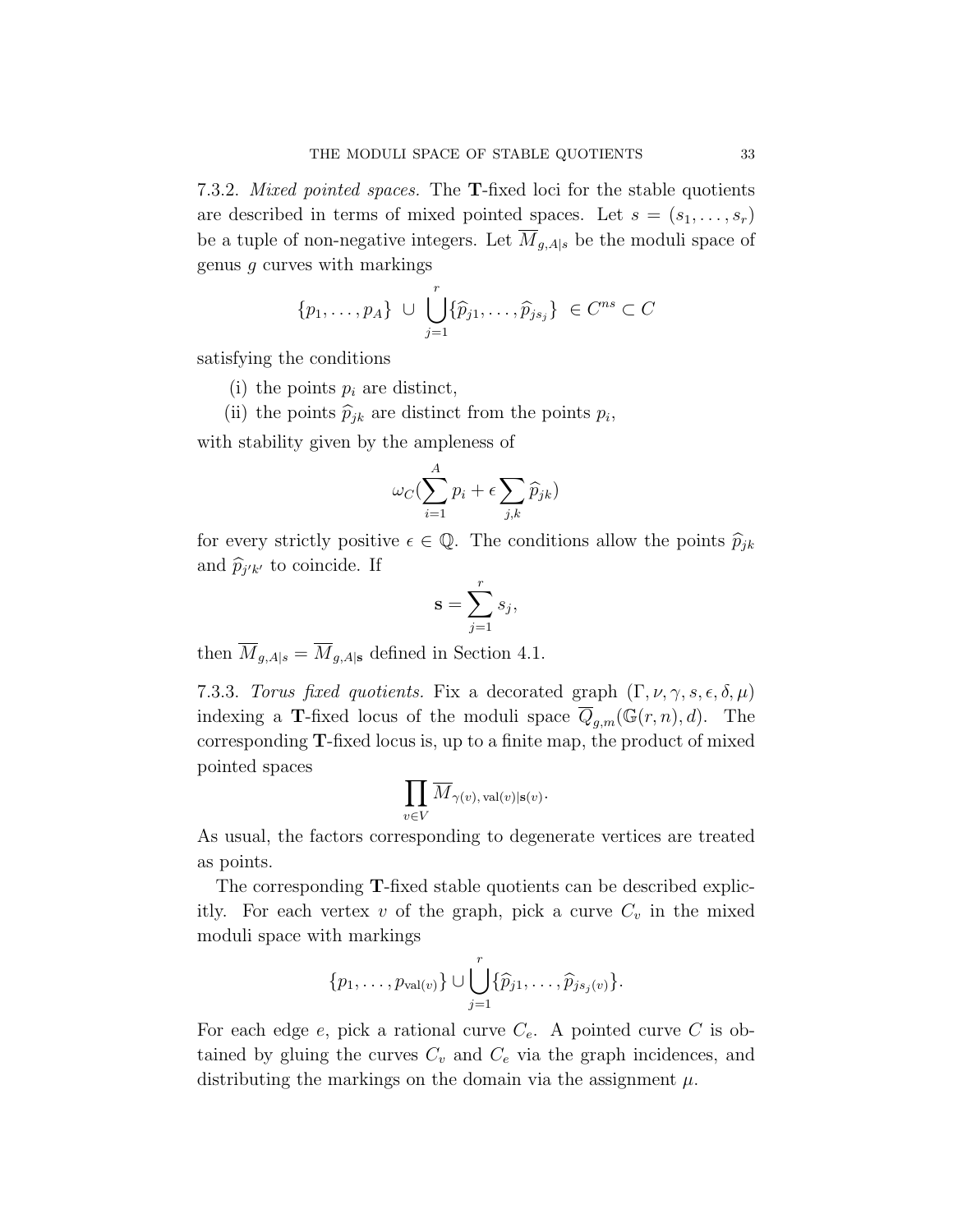(i) On the component  $C_v$ , the stable quotient is given by the exact sequence

$$
0 \to \bigoplus_{j=1}^r \mathcal{O}_{C_v}(-\sum_{k=1}^{s_j(v)} \widehat{p}_{jk}) \to \mathbb{C}^n \otimes \mathcal{O}_{C_v} \to Q \to 0.
$$

The first inclusion is the composition of

$$
\oplus_{j=1}^r \mathcal{O}_{C_v}(-\sum_{k=1}^{s_j(v)} \widehat{p}_{jk}) \to \mathbb{C}^r \otimes \mathcal{O}_{C_v}
$$

with the *r*-plane  $\mathbb{C}^r \otimes \mathcal{O}_{C_v} \to \mathbb{C}^n \otimes \mathcal{O}_{C_v}$  determined by  $i_s$ .

(ii) For each edge e, consider the degree  $\delta_e$  covering of the Tinvariant curve  $\epsilon(e) \cong \mathbb{P}^1$  in the Grassmannian  $\mathbb{G}(r,n)$ :

$$
f_e: C_e \to \epsilon(e)
$$

ramified only over the two torus fixed points. The stable quotient is obtained pulling back the tautological sequence of  $\mathbb{G}(r,n)$ to  $C_e$ .

The gluing of stable quotients on different components via the maps described in 3.1 is made possible by the compatibility of  $i_s$ ,  $\nu$  and  $\epsilon$ .

7.4. Contributions. Consider a graph indexing a fixed locus in the stable map space. When lifted to

$$
\prod_v \overline{M}_{\gamma(v),\text{val}(v)},
$$

the contribution of the normal bundle  $N_M^{vir}$  to the localization formula takes the product form

$$
\prod_v \mathsf{MapCont}(v) \prod_e \mathsf{MapCont}(e) \prod_{(v,e)} \mathsf{MapCont}(v,e)
$$

for vertices v, edges e and flags  $(v, e)$ . Here,

$$
\mathsf{MapCont}(v) \in A_{\mathbf{T},\mathrm{loc}}^\star(\overline{M}_{\gamma(v),\mathrm{val}(v)})
$$

are cohomology classes involving also the *localized* equivariant parameter, while  $\mathsf{MapCont}(e)$  and  $\mathsf{MapCont}(v,e)$  (and the contributions of degenerate vertices) are pulled back from  $A^{\star}_{\mathbf{T},\text{loc}}(\mathrm{Spec}(\mathbb{C}))$ . This factorization is obtained in [12].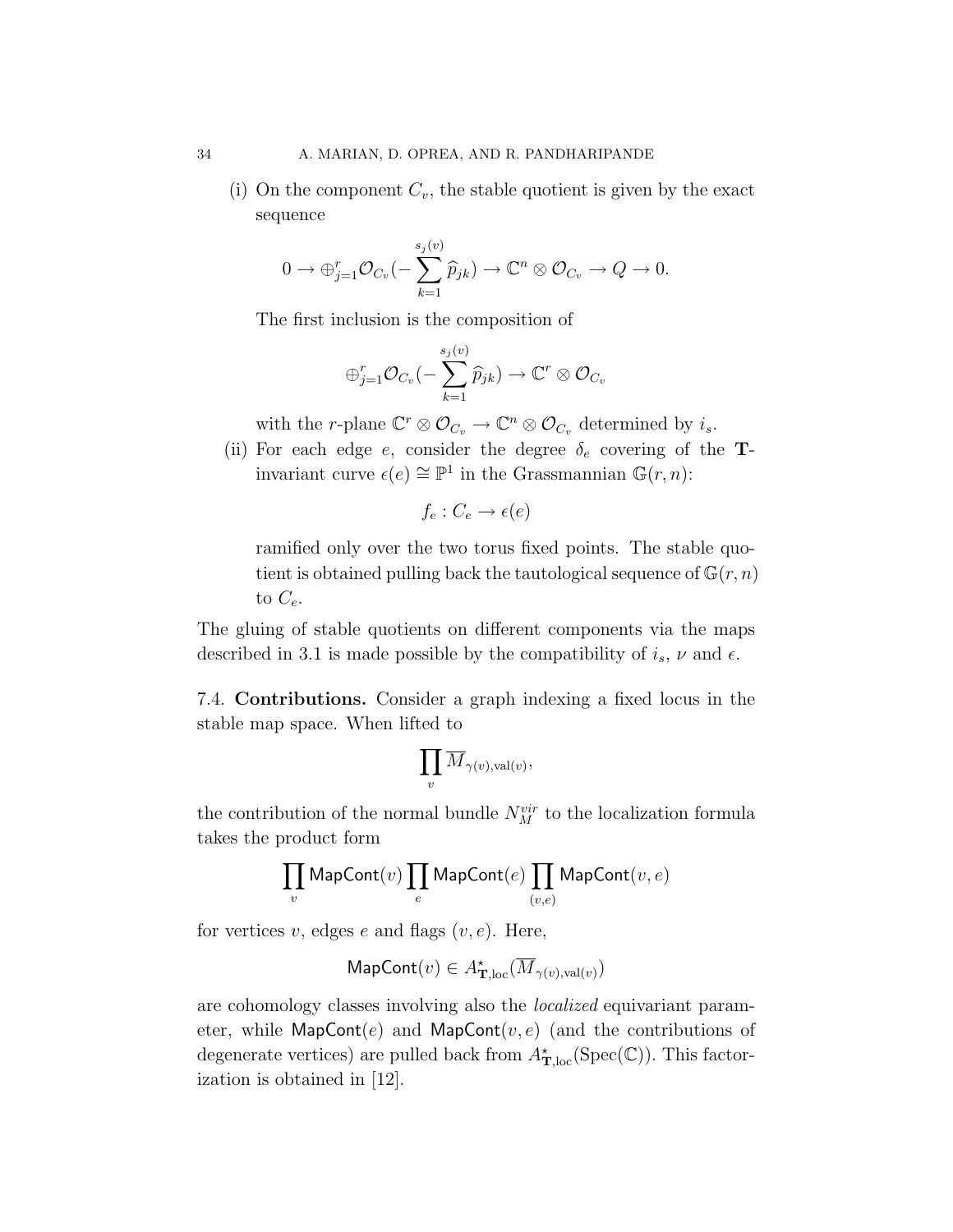Similarly, the stable quotient contributions will be written in the product form

$$
\prod_v \mathsf{QuotCont}(v) \prod_e \mathsf{QuotCont}(e) \prod_{(v,e)} \mathsf{QuotCont}(v,e)
$$

where

$$
\mathsf{QuotCont}(v) \in A_{\mathbf{T},\mathrm{loc}}^\star(\overline{M}_{\gamma(v),\mathrm{val}(v)|\mathbf{s}(v)}),
$$

and the edge and flag contributions are in  $A_{\mathbf{T},\text{loc}}^{\star}(\text{Spec}(\mathbb{C}))$ . We now describe the exact expressions.

7.4.1. Vertices for stable maps. Consider the case of a nondegenerate vertex v occurring in a graph for stable maps. The vertex corresponds to the moduli space<sup>11</sup>  $\overline{M}_{\gamma(v),\text{val}(v)}$ . The vertex contribution is computed in  $[12]^{12}$ 

(20) MapCont(v) = 
$$
\frac{\mathbf{e}(\mathbb{E}^* \otimes T_{\nu(v)})}{\mathbf{e}(T_{\nu(v)})} \frac{1}{\prod_e \frac{w(e)}{\delta(e)} - \psi_e}.
$$

Here, e denotes the Euler class,  $T_{\nu(v)}$  is the **T**-representation on the tangent space of  $\mathbb{G}(r,n)$  at  $\nu(v)$ , and

$$
\mathbb{E} \to \overline{M}_{\gamma(v), \text{val}(v)},
$$

is the Hodge bundle. Finally, the product in the denominator is over all edges incident to v. The factor  $w(e)$  denotes the **T**-weight of the tangent representation  $T_{\nu(v)}\epsilon(v)$  along the corresponding **T**-fixed edge, and  $\psi_e$  denotes the cotangent line at the corresponding marking of  $\overline{M}_{\gamma(v),\text{val}(v)}$ .

7.4.2. Vertices for stable quotients. Next, let v be a nondegenerate vertex occurring in a graph for stable quotients. For simplicity, assume

$$
\iota_s(j) = j, \quad 1 \le j \le r.
$$

The vertex corresponds to the moduli space<sup>13</sup>  $\overline{M}_{\gamma(v),\text{val}(v)|s(v)}$  where the subsheaf is given by

$$
0 \to S = \bigoplus_{j=1}^r \mathcal{O}_C(-\sum_{k=1}^{s_j(v)} \widehat{p}_{jk}) \xrightarrow{\iota_s} \mathbb{C}^n \otimes \mathcal{O}_C \to Q \to 0.
$$

<sup>11</sup>As usual we order all issues and quotient by the overcounting.

 $12$ We deviate from the conventions of [12] slightly. Some of the flag contributions in [12] are absorbed here by the vertices.

<sup>13</sup>Again, we order all issues and quotient by the overcounting.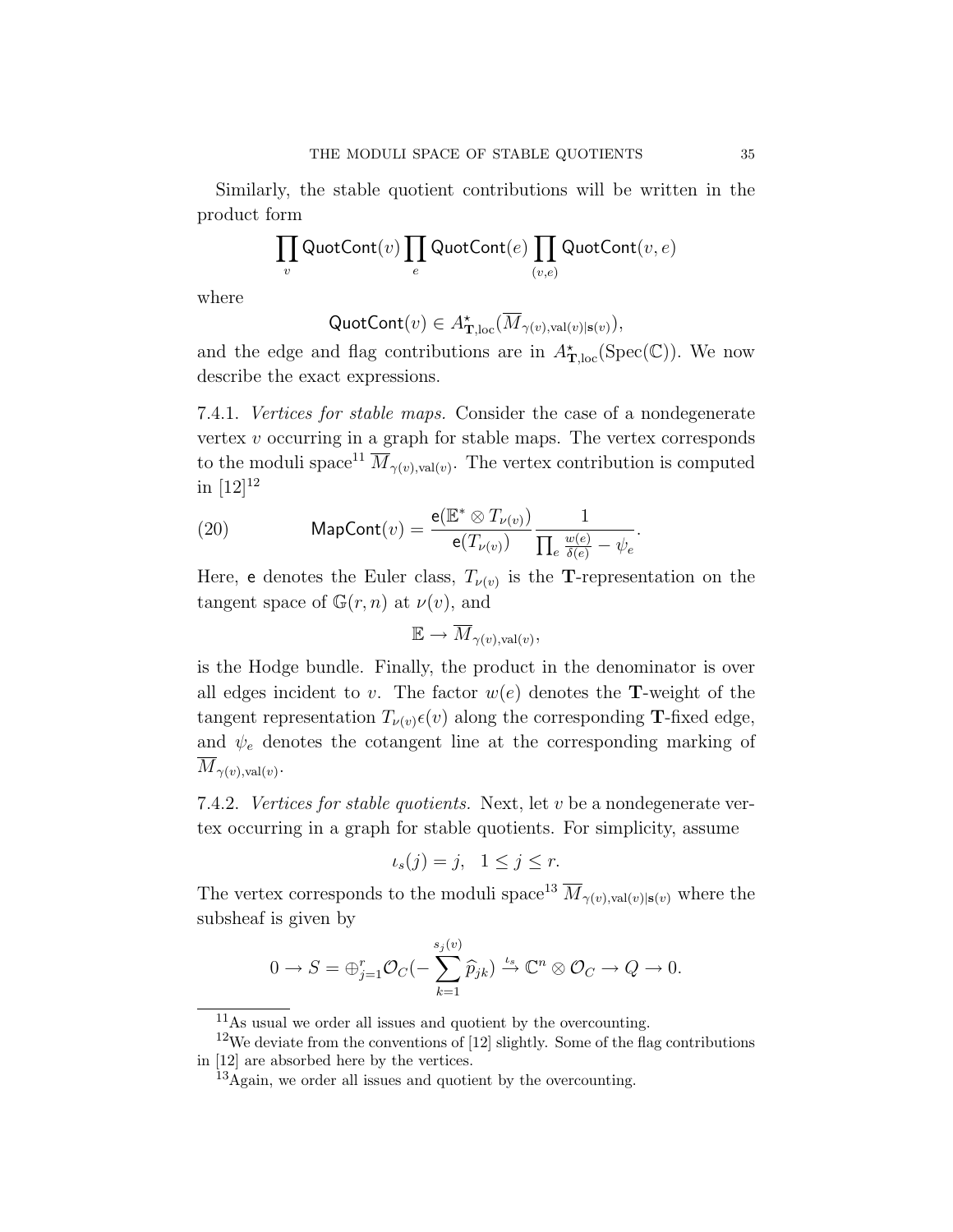The vertex contribution, determined by the *moving* part of  $RHom(S, Q)$ and the moving part of the deformation space of the underlying curve, is

.

(21) 
$$
\text{QuotCont}(v) = \frac{e(\text{Ext}^1(S, Q)^m)}{e(\text{Ext}^0(S, Q)^m)} \frac{1}{\prod_e \frac{w(e)}{\delta(e)} - \psi_e}
$$

Since the Ext spaces are not separately of constant rank, a better form is needed for (21).

Let  $\widehat{P}_i \subset C$  be the divisor associated to points corresponding to  $s_i$ 

$$
\widehat{P}_i = \sum_{j=1}^{s_i(v)} \widehat{p}_{ij}.
$$

In the quotient sequence above we have

$$
S = \bigoplus_{i=1}^{r} \mathcal{O}_C(-\widehat{P}_i), \ \ Q = \left(\mathbb{C}^{n-r} \otimes \mathcal{O}_C\right) \oplus \left(\bigoplus_{i=1}^{r} \mathcal{O}_{\widehat{P}_i}\right).
$$

We calculate

$$
Hom(S,Q) = S^{\vee} \otimes \mathbb{C}^{n-r} \oplus \left( \bigoplus_{1 \leq i,j \leq r} \mathcal{O}_C(\widehat{P}_j) \otimes \mathcal{O}_{\widehat{P}_i} \right).
$$

Using the exact sequence

$$
0 \to (\mathbb{C}^r)^{\vee} \otimes \mathcal{O}_C \to S^{\vee} \to \bigoplus_{i=1}^r \mathcal{O}_C(\widehat{P}_i)|_{\widehat{P}_i} \to 0,
$$

we can compute the moving part of  $RHom(S,Q)$ . We see that (21) is equivalent to

QuotCont(v) = 
$$
\frac{\mathsf{e}(\mathbb{E}^* \otimes T_{\nu(v)})}{\mathsf{e}(T_{\nu(v)})} \frac{1}{\prod_e \frac{w(e)}{\delta(e)} - \psi_e}.
$$

$$
\frac{1}{\prod_{i \neq j} \mathsf{e}(H^0(\mathcal{O}_C(\widehat{P}_i)|_{\widehat{P}_j}) \otimes [\mathsf{w}_j - \mathsf{w}_i])}.
$$

$$
\frac{1}{\prod_{i,j^*} \mathsf{e}(H^0(\mathcal{O}_C(\widehat{P}_i)|_{\widehat{P}_i}) \otimes [\mathsf{w}_{j^*} - \mathsf{w}_i]))}
$$

where the products in the last factors satisfy the following conditions

$$
1 \leq i \leq r, \quad 1 \leq j \leq r, \quad r+1 \leq j^* \leq n \quad .
$$

The brackets  $\lceil \cdot \rceil$  in the above expression denote the trivial line bundle with the specified weights. Using the remarks of Subsection 4.6, the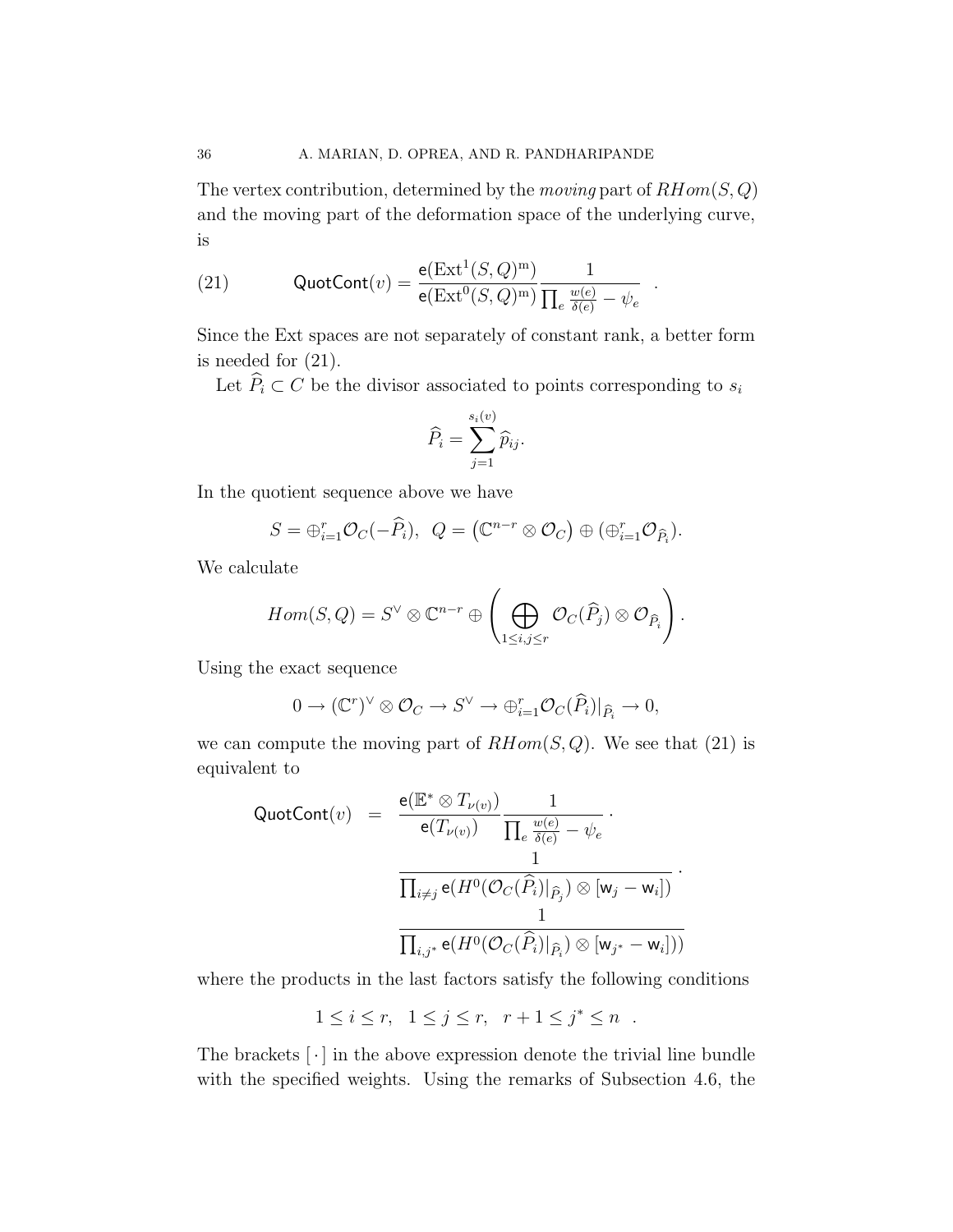second and third line in the above expression give a universal polynomial

$$
\mathsf{Q}_{v}(\widehat{\psi}_{i}, D_{J}) \in A_{\mathbf{T},\mathrm{loc}}^{\star}(\overline{M}_{\gamma(v),\mathrm{val}(v)|\mathbf{s}(v)})\left[\widehat{\psi}_{i}, D_{J}\right],
$$

independently of  $\gamma(v)$  and val $(v)$ .

In a similar fashion, the vertex contribution to the fixed part of  $RHom(S,Q)$  equals

$$
\oplus_{i=1}^r RHom(\mathcal O_C(-\widehat P_i),\mathcal O_{\widehat P_i}).
$$

Hence, the virtual fundamental class of the fixed locus agrees with the usual fundamental class.

While the vertex contributions for stable maps and stable quotients appear quite different, the genus dependent part of the integrand involving the Hodge bundle is the same. The differences all involve the local geometry of the points.

# 7.5. Matching.

7.5.1. Genus 0. Theorem 4 is immediate in genus 0 by a geometric argument. Since

$$
\overline{M}_{0,m}(\mathbb{G}(r,n),d)
$$
 and  $\overline{Q}_{0,m}(\mathbb{G}(r,n),d)$ 

are nonsingular of expected dimension, the virtual class in both cases is the usual fundamental class. Moreover, since the moduli spaces are  $irreducible<sup>14</sup>$  and birational, Theorem 4 in the form

(22) 
$$
c_* \iota_{M*}\Big([\overline{M}_{0,m}(\mathbb{G}(r,n),d)]^{vir}\Big) = \iota_{Q*}\Big([\overline{Q}_{0,m}(\mathbb{G}(r,n),d)]^{vir}\Big).
$$

follows since image of  $c \circ \iota_M$  simply coincides with the image of  $\iota_Q$ .

7.5.2. Arbitrary genus. In arbitrary genus, the argument relies on the localization theorem. The crucial step is to notice Theorems 3 and 4 are a consequence of a universal calculation in a moduli space of pointed curves. In fact, the universal calculation is genus independent since the genus dependent integrand factors agree.

Matching the stable map and stable quotient localization formulas requires a discussion of the morphisms  $\iota_M^{\mathbf{T}}, \iota_Q^{\mathbf{T}}$  and  $c^{\mathbf{T}}$ . The Plücker

 $14$ See [18, 39].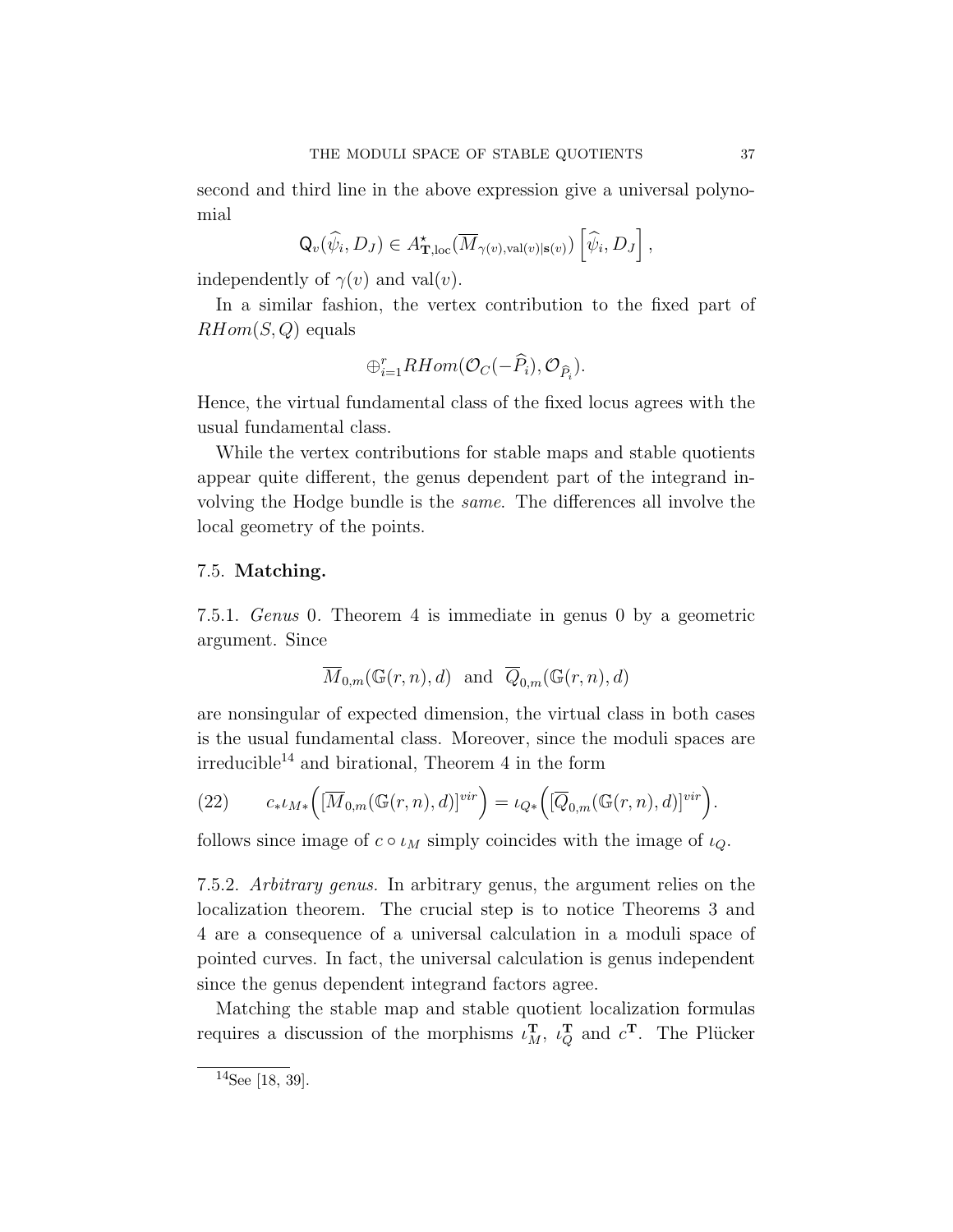morphism  $\iota_M^{\mathbf{T}}$  takes a fixed locus in  $\overline{M}_{g,m}(\mathbb{G}(r,n),d)$  and maps it isomorphically to a fixed locus in  $\overline{M}_{q,m}(\mathbb{G}(1,N),d)$ . The morphism

$$
c^{\mathbf{T}} : \overline{M}_{g,m}(\mathbb{G}(1,N),d)^{\mathbf{T}} \to \overline{Q}_{g,m}(\mathbb{G}(1,N),d)^{\mathbf{T}}
$$

is more interesting to analyze. For stable maps, the composition  $c^{\mathbf{T}}\iota_M^{\mathbf{T}}$ M collapses the unmarked genus 0 tails into torsion quotients, the torsion having multiplicity equal to the degree of the collapsed components. Different fixed loci may be mapped non-isomorphically to a single component of  $\overline{Q}_{g,m}(\mathbb{G}(1,N),d)^{\mathbf{T}}$ . Similarly, the stable quotient side  $\overline{Q}_{g,m}(\mathbb{G}(r,n),d)^{\mathrm{T}}$  has many splitting types of the subbundle S which are collapsed via the Plücker morphism into the same fixed locus in  $\overline{Q}_{g,m}(\mathbb{G}(1,N),d)^{\mathrm{T}}$ .

Differences in the localization formulas occur in the nondegenerate vertices. For noncollapsed edges (not occurring in genus 0 tails of the stable map space) and noncollapsed degenerate vertices of valence 2, the edge and vertex contributions exactly coincide, since the moduli spaces are identified as stacks with the same perfect-obstruction theories. Edges corresponding to unmarked rational tails on the Gromov-Witten side are collapsed to nondegenerate vertices — their contributions will be absorbed by these vertices.

Summarizing, the resulting localization formulas for both stable maps and stable quotients take the product forms

$$
\prod_{v} \mathsf{MapCont}(v) \prod_{e} \mathsf{MapCont}(e) \prod_{(v,e)} \mathsf{MapCont}(v,e)
$$
  

$$
\prod_{v} \mathsf{QuotCont}(v) \prod_{e} \mathsf{QuotCont}(e) \prod_{(v,e)} \mathsf{QuotCont}(v,e),
$$

where the last two factors agree, while

MapCont(v) = 
$$
\frac{e(E^{\vee} \otimes T_{\nu(v)})}{e(T_{\nu(v)})} \prod_{e} \frac{1}{\frac{w(e)}{\delta(e)} - \psi_e} \mathsf{M}_{v}(\widehat{\psi}_j, D_J)
$$

and

$$
\text{QuotCont}(v) = \frac{\mathsf{e}(\mathbb{E}^{\vee} \otimes T_{\nu(v)})}{\mathsf{e}(T_{\nu(v)})} \prod_{e} \frac{1}{\frac{w(e)}{\delta(e)} - \psi_e} \mathsf{Q}_v(\widehat{\psi}_j, D_J).
$$

Furthermore,

$$
\mathsf{M}_{v}(\widehat{\psi}_j, D_J), \ \mathsf{Q}_{v}(\widehat{\psi}_j, D_J) \in A_{\mathbf{T},\mathrm{loc}}^{\star}(\overline{M}_{\gamma(v),\mathrm{val}(v)|s(v)})
$$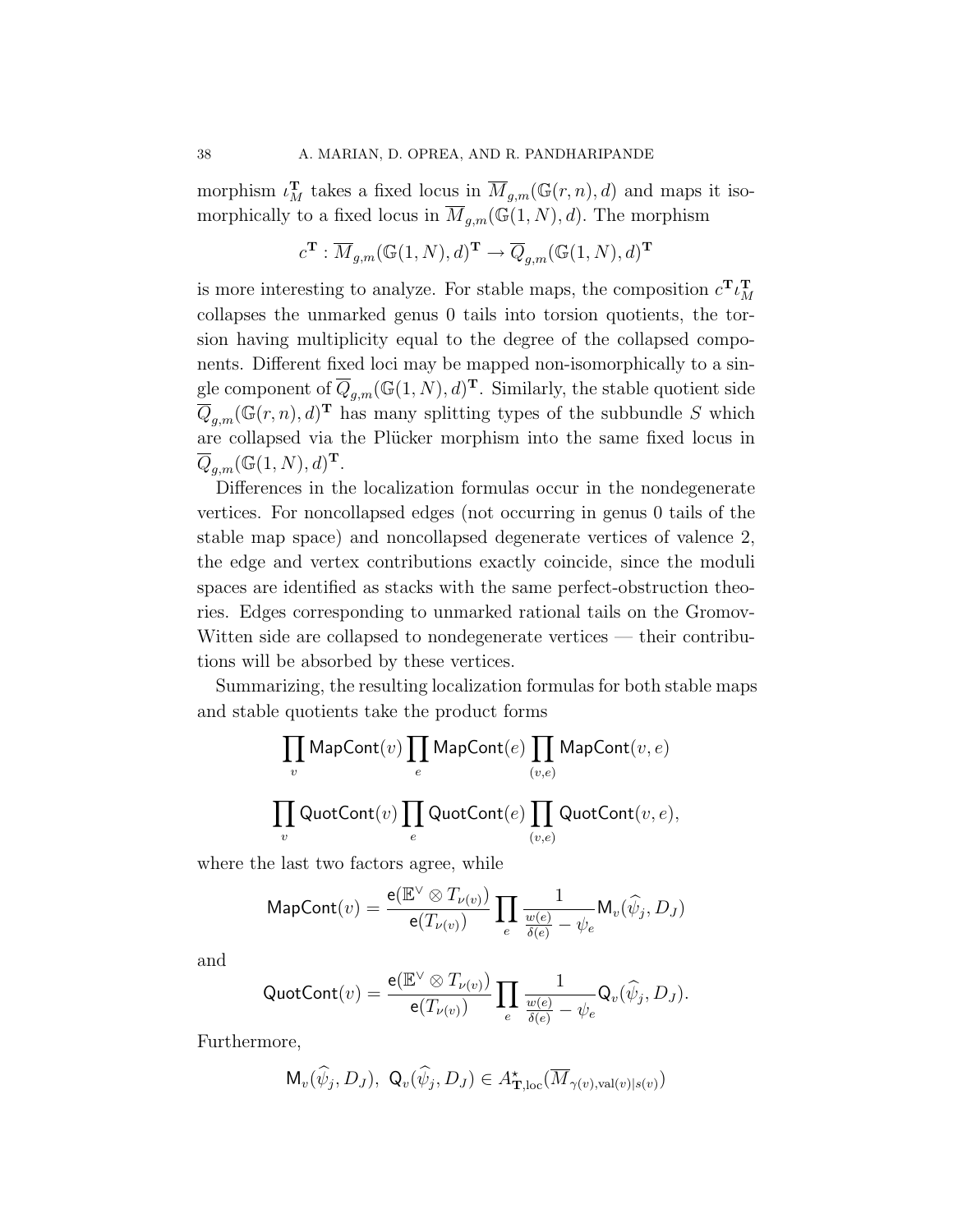are universal polynomials which do not depend on  $\gamma(v)$  and val $(v)$ , but only on  $s(v)$  and  $v(v)$ . Lemma 3 is used to obtain the polynomial  $Q_v$ . To apply the Lemma, note that  $c^T$  essentially coincides with the Hassett contractions (7), composed with diagonal maps which increase the multiplicities of coinciding points according to the degree of the collapsed rational tails. For example, the simplest diagonal morphism

$$
\overline{M}_{g,m|1} \to \overline{M}_{g,m|d}
$$

is obtained by assigning multiplicity  $d$  to the last marking. Such a morphism corresponds to the contraction of a degree  $d$  rational tail of a stable map into a degree d torsion quotient with support at the attaching node of the tail.

We will prove the equality

$$
\mathsf{M}_{v}(\widehat{\psi}_j, D_J) = \mathsf{Q}_{v}(\widehat{\psi}_j, D_J).
$$

We may take the polynomials  $M_v$  and  $Q_v$  to be in canonical form as defined in Section 4.4. Equality (22) established in genus 0, implies a matching after T-equivariant localization. In particular, there is a matching obtained for **T**-equivariant residues on the locus  $M_{0,\text{val}(v)|s(v)}$ . Hence, in genus 0, we have

$$
\mathsf{M}_{v}(\widehat{\psi}_j, D_J) = \mathsf{Q}_{v}(\widehat{\psi}_j, D_J)
$$

in  $A_{\mathbf{T},\text{loc}}^{\star}(\overline{M}_{0,\text{val}(v)|s(v)})$ . By the independence result of Section 7.6, we conclude the much stronger equality

$$
\mathsf{M}_v = \mathsf{Q}_v
$$

as abstract polynomials. This implies Theorems 3 and 4 for arbitrary genus.  $\Box$ 

#### 7.6. Independence.

7.6.1. Polynomials. Consider variables  $\widehat{\psi}_1,\ldots,\widehat{\psi}_d$  and

$$
\{ D_J | J \subset \{1, \ldots, d\}, |J| \ge 2 \}
$$

for fixed  $d \geq 0$ . Given a polynomial  $P(\psi_j, D_J)$ , we obtain a canonical form  $P^C$  in the sense of Section 4.4.

We view  $P^C$  in two different ways. First,  $P^C$  yields a class

(23) 
$$
P^C = P(\widehat{\psi}_j, D_J) \in A^*(\overline{M}_{0,m|d}, \mathbb{Q})
$$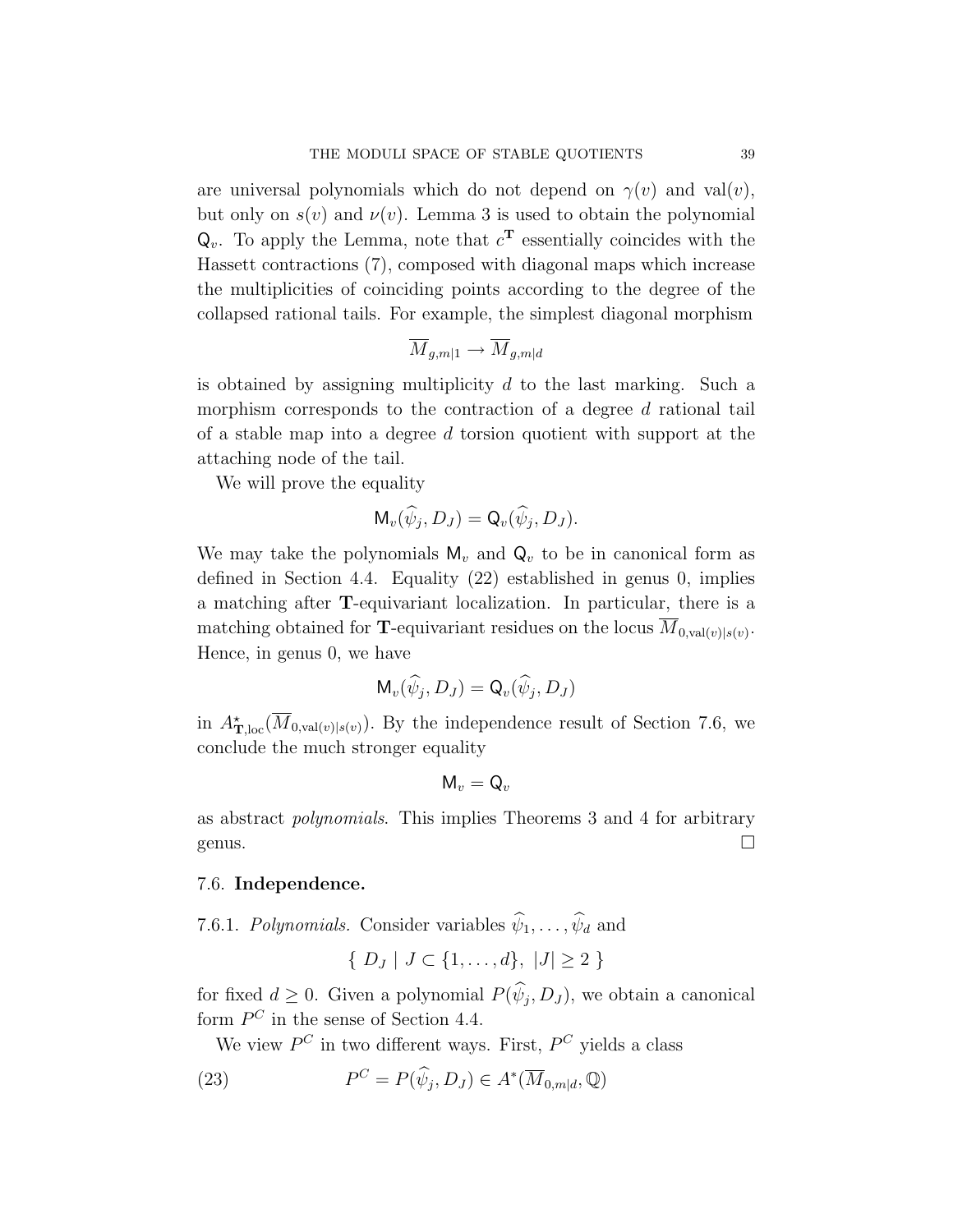for every m. We will always take  $m \geq 3$  to avoid unstable cases. Second,  $P^C$  is an abstract polynomial. If  $P^C$  always vanishes in the first sense (23), then we will show that  $P^C$  vanishes as an abstract polynomial.

If  $P(\psi_j, D_j)$  is symmetric with respect to the  $\mathbb{S}_d$ -action on the variables, then  $P^C$  is also symmetric. The class (23) lies in the  $\mathbb{S}_d$ -invariant sector,

(24) 
$$
P^C \in A^*(\overline{M}_{0,m|d}, \mathbb{Q})^{\mathbb{S}_d} = A^*(\overline{M}_{0,m|d}/\mathbb{S}_d, \mathbb{Q}).
$$

Hence, for symmetric P, only the vanishing in  $A^*(\overline{M}_{0,m|d}/\mathbb{S}_d,\mathbb{Q})$  will be required to show  $P^C$  vanishes as an abstract polynomial.

7.6.2. Partitions. Fix a codimension k. Let

$$
\mathcal{P}=(\mathcal{P}_1,\ldots,\mathcal{P}_\ell)
$$

be a set partition of  $\{1,\ldots,d\}$  with  $\ell \geq d-k$  nonempty parts,

 $\bigcup_{i=1}^{\ell} \mathcal{P}_i = \{1,\ldots,d\}.$ 

The parts  $P_i$  are ordered by lexicographical ordering.<sup>15</sup> Let

$$
\tau = (t_1, \ldots, t_\ell), \quad \sum_{i=1}^\ell t_i = k - d + \ell
$$

be an ordered partition of  $k - d + \ell$ . The parts  $t_i$  are allowed to be 0.

Let  $P[d, k]$  be the set of all such pairs  $[\mathcal{P}, \tau]$ . Let  $V[d, k]$  be a Qvector space with basis given by the elements of  $P[d, k]$ . To each pair  $[\mathcal{P}, \tau] \in P[d, k]$  and integer  $m \geq 3$ , we associate the class

$$
X_m[\mathcal{P}, \tau] = \widehat{\psi}_{\mathcal{P}_1}^{t_1} \dots \widehat{\psi}_{\mathcal{P}_\ell}^{t_\ell} \cdot D_{\mathcal{P}_1} \dots D_{\mathcal{P}_\ell} \in A^k(\overline{M}_{0,m|d}) \ .
$$

7.6.3. Pairing. Let  $\mathbf{W}_m$  the Q-vector space with basis given by the symbols  $[\mathcal{S}, \mu]$  where  $\mathcal{S} \subset \overline{M}_{0,m|d}$  is a stratum of dimension  $s \geq k$  and  $\mu$  is a monomial in the variables

$$
\psi_1,\ldots,\psi_m
$$

of degree  $s - k$ .

There is a canonical Poincaré pairing

$$
I: \mathbf{V}[d,k] \times \mathbf{W}_m \to \mathbb{Q}
$$

<sup>&</sup>lt;sup>15</sup>The choice of ordering will not play a role in the argument.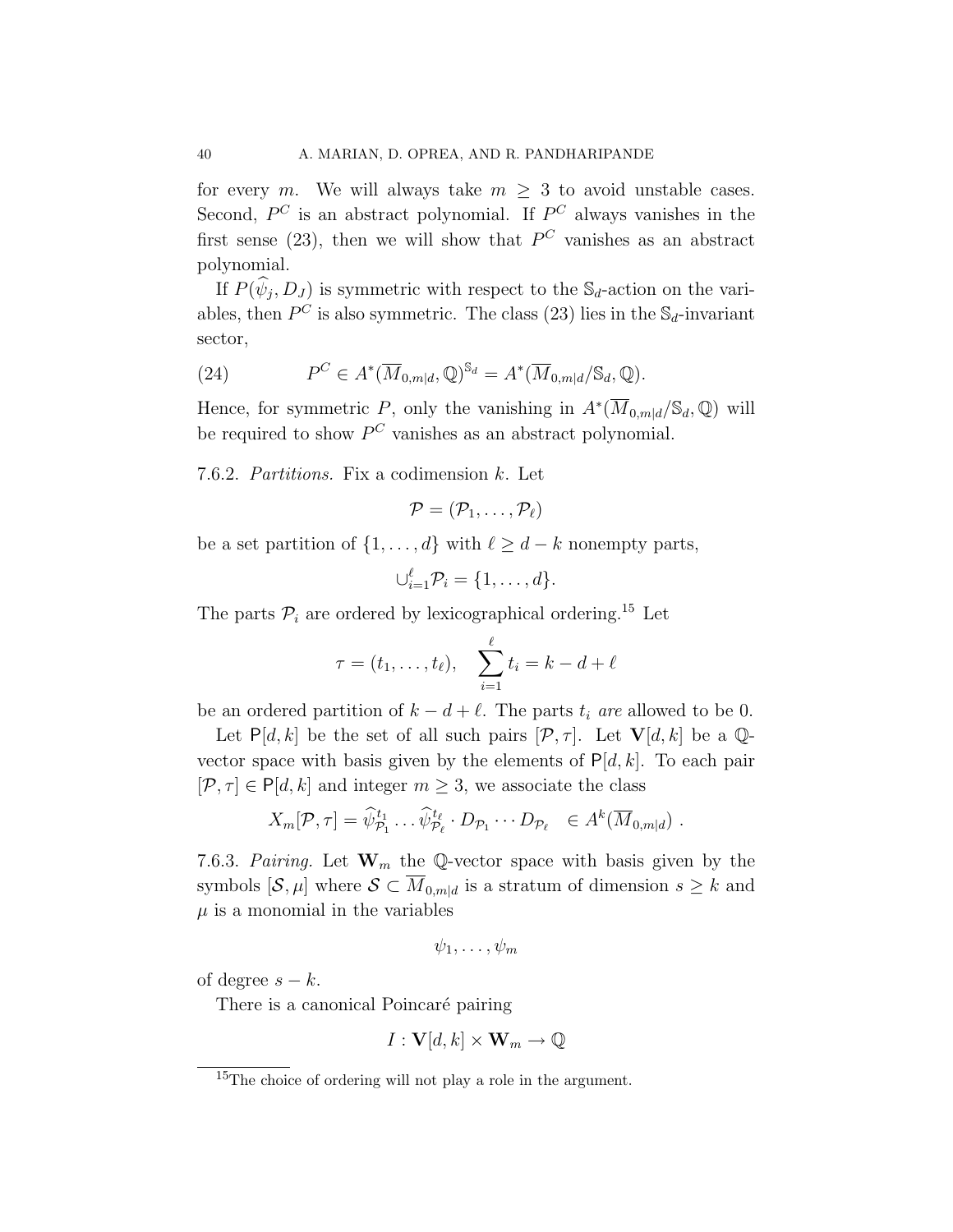defined on the bases by

$$
I([\mathcal{P},\tau],[\mathcal{S},\mu])=\int_{\mathcal{S}}X_m[\mathcal{P},\tau]\cup\mu(\psi_1,\ldots,\psi_m).
$$

**Lemma 6.** A vector  $v \in V[d, k]$  is 0 if and only if v is in the null space of all the pairings I for  $m \geq 3$ .

*Proof.* To  $[\mathcal{P}, \tau] \in \mathsf{P}[d, k]$ , we associate  $Y_m[\mathcal{P}, \tau] \in \mathbf{W}_m$ , where

$$
m=4+k-d+2\ell
$$

and  $\ell$  is the length of  $\mathcal{P}$ , by the following construction.

Let  $\mathcal{S} \subset \overline{M}_{0,m|d}$  be the stratum consisting of a chain of  $\ell+2$  rational curves attached head to tail,

$$
R_0, R_1, R_2, \ldots, R_\ell, R_{\ell+1},
$$

with the m markings  $p_1, \ldots, p_m$  distributed by the rules:

- (i)  $R_0$  and  $R_{\ell+1}$  each carry exactly 2 markings,
- (ii) For  $1 \leq i \leq \ell$ ,  $R_i$  carries  $t_i + 1$  markings,
- (iii) the marking are distributed in order from left to right.

We write  $r_i$  for the minimal label of the markings on  $R_i$ . The d markings  $\widehat{p}_1,\ldots,\widehat{p}_d$  are distributed by the rules

(iv)  $R_0$  and  $R_{\ell+1}$  each carry 0 markings

(v) For  $1 \leq i \leq \ell$ ,  $R_i$  carries the markings corresponding to  $\mathcal{P}_i$ .

The dimension of  $S$  is easily calculated,

$$
\dim(\mathcal{S}) = \dim(\overline{M}_{0,m|d}) - \ell - 1
$$
  
= 4 + k - d + 2\ell + d - 3 - \ell - 1  
= \ell + k.

The associated element of  $\mathbf{W}_m$  is defined by

$$
Y_m[\mathcal{P}, \tau] = [\mathcal{S}, \psi_{r_1} \cdots \psi_{r_\ell}].
$$

The next step is to find when the pairing

(25) 
$$
I([\mathcal{P}, \tau], Y_{m'}[\mathcal{P}', \tau'])
$$

is nontrivial for

$$
[\mathcal{P},\tau], [\mathcal{P}',\tau'] \in \mathsf{P}[d,k],
$$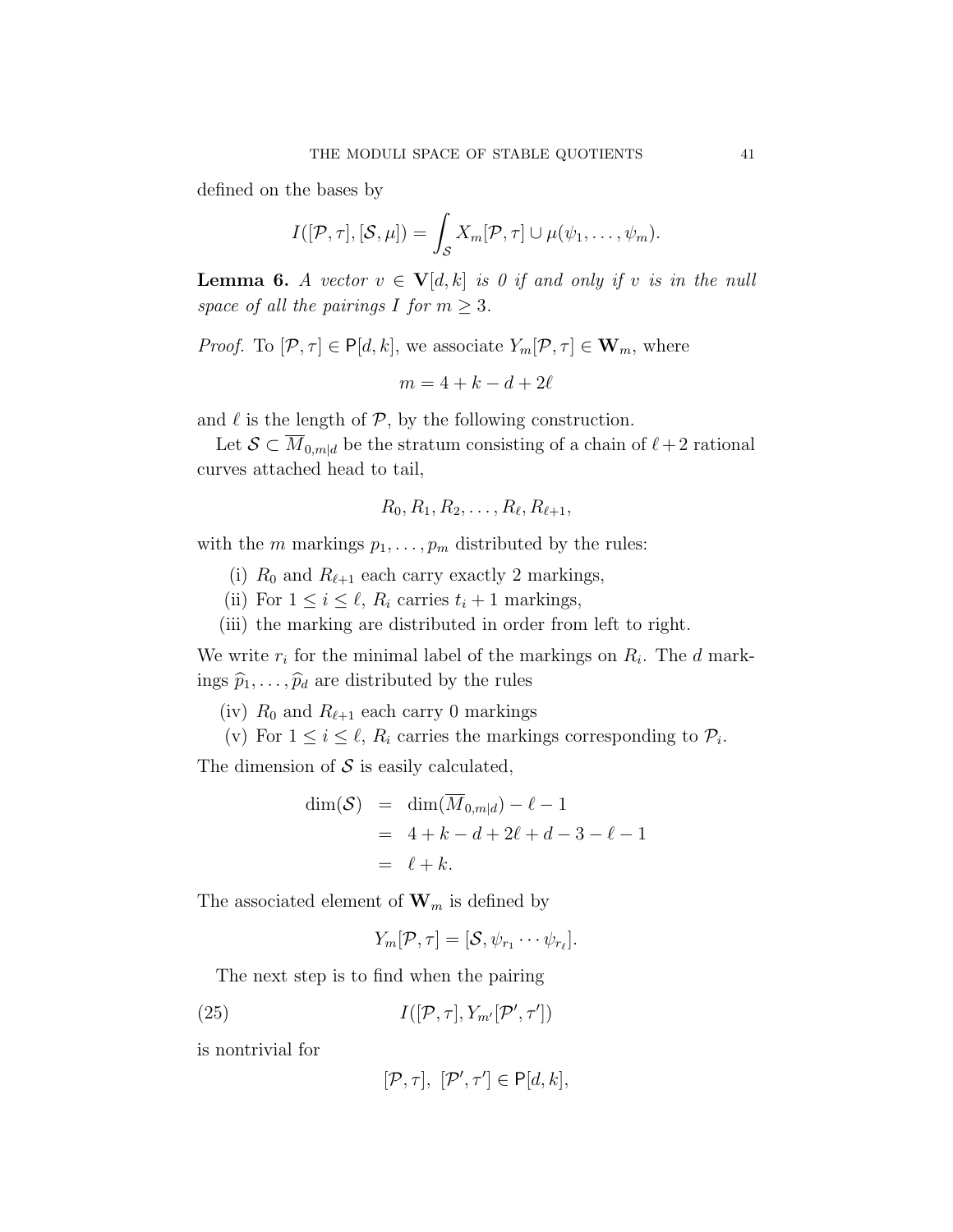with  $m' = 4 + k - d + 2\ell'$ . By definition, the pairing (25) equals

(26) 
$$
\int_{\mathcal{S}'} X_{m'}[\mathcal{P}, \tau] \cup \psi_{r'_1} \cdots \psi_{r'_{\ell'}} = \int_{\mathcal{S}'} \psi_{r'_1} \cdots \psi_{r'_{\ell'}} \cdot \widehat{\psi}_{\mathcal{P}_1}^{t_1} \cdots \widehat{\psi}_{\mathcal{P}_{\ell}}^{t_{\ell}} \cdot D_{\mathcal{P}_1} \cdots D_{\mathcal{P}_{\ell}}
$$

The integral (26) is calculated by distributing the diagonal points corresponding to  $D_{\mathcal{P}_j}$  to the components  $R'_i$  of curves in  $\mathcal{S}'$  in all possible ways. Note that unless there is at least one diagonal  $D_{\mathcal{P}_i}$  distributed to each  $R'_i$  for  $1 \leq i \leq \ell'$ , the contribution to the integral (26) vanishes. Hence, nonvanishing implies  $\ell \geq \ell'$ .

If  $\ell = \ell'$ , then the distribution rule (v) implies the set theoretic intersection

$$
\mathcal{S}' \cap D_{\mathcal{P}_1} \cap \cdots \cap D_{\mathcal{P}_\ell}
$$

is empty unless  $P = P'$ . If  $P = P'$ , the only nonvanishing diagonal distribution is given by sending  $D_{\mathcal{P}_i}$  to  $R'_i$ . The integral (26) is easily seen to be nonzero then if and only if  $\tau = \tau'$ . Indeed, the contribution of  $R'_i$  to the integral is

$$
\int_{\overline{M}_{0,t'_i+3||\mathcal{P}_i|}} \psi_{r'_i} \,\widehat{\psi}_{\mathcal{P}_i}^{t_i} \cdot D_{\mathcal{P}_i} = \int_{\overline{M}_{0,t'_i+4}} \psi_{r'_i} \,\psi_{t'_i+4}^{t_i} = \begin{cases} t_i+1 & \text{if } t_i = t'_i \\ 0 & \text{otherwise} \end{cases}.
$$

The linear functions on  $\mathbf{V}[d, k]$  determined by  $I(\cdot, Y_{m'}[\mathcal{P}', \tau'])$  are block lower-triangular with respect to the partial ordering by the length of the set partition. Moreover, the diagonal blocks are themselves diagonal with nonzero entries.

Following the notation of Section 7.6.1, Lemma 6 proves that if

$$
P^C \in A^*(\overline{M}_{0,m|d}, \mathbb{Q})
$$

vanishes for all  $m \geq 3$ , then  $P^C$  vanishes as an abstract polynomial. The proofs of Theorems 3 and 4 are therefore complete.

# 8. Tautological relations

8.1. **Tautological classes.** Let  $g \geq 2$ . The tautological ring of the moduli space of curves

$$
R^*(M_g) \subset A^*(M_g, \mathbb{Q})
$$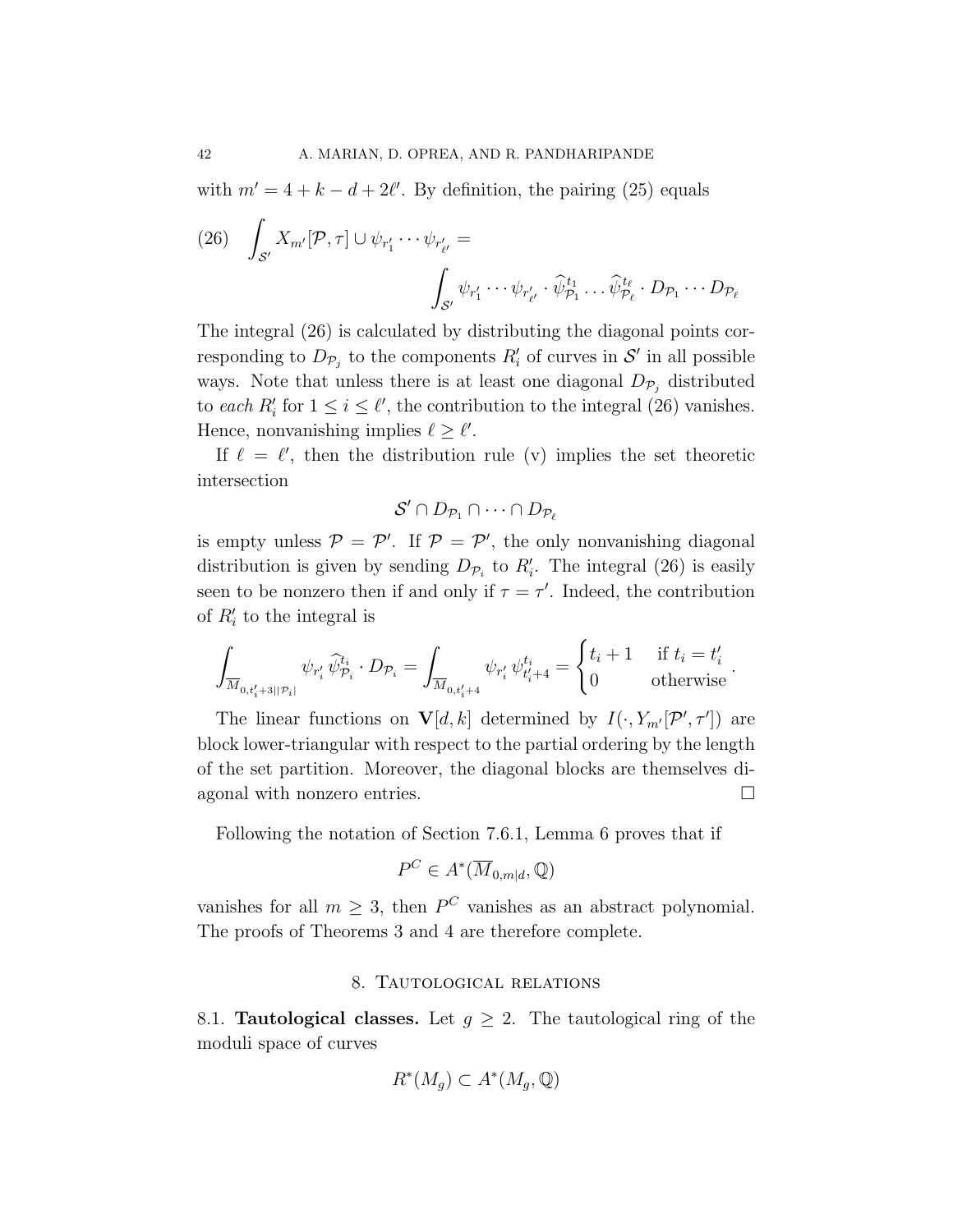is generated by the classes

$$
\kappa_i = \epsilon_*(\psi_1^{i+1}), \quad M_{g,1} \stackrel{\epsilon}{\to} M_g.
$$

Here,  $\kappa_0 = 2g - 2$  is a multiple of the unit class. A conjectural description of  $R^*(M_g)$  is presented in [6]. The basic vanishing result,

$$
R^i(M_g) = 0
$$

for  $i > g - 2$ , has been proven by Looijenga [24].

8.2. **Relations.** Let  $g \ge 2$  and  $d \ge 0$ . The moduli space

$$
M_{g,0|d} \xrightarrow{\epsilon} M_g
$$

is simply the d-fold product of the universal curve over  $M_g$ . Given an element

$$
[C,\widehat{p}_1,\ldots,\widehat{p}_d]\in M_{g,0|d},
$$

there is a canonically associated stable quotient

(27) 
$$
0 \to \mathcal{O}_C(-\sum_{j=1}^d \widehat{p}_j) \to \mathcal{O}_C \to Q \to 0.
$$

Consider the universal curve

$$
\pi: U \to M_{g,0|d}
$$

with universal quotient sequence

$$
0 \to S_U \to \mathcal{O}_U \to Q_U \to 0
$$

obtained from (27). Let

$$
\mathbb{F}_d = -R\pi_*(S^*_U) \in K(M_{g,0|d})
$$

be the class in K-theory. For example,

$$
\mathbb{F}_0=\mathbb{E}^*-\mathbb{C}
$$

is the dual of the Hodge bundle minus a rank 1 trivial bundle.

By Riemann-Roch, the rank of  $\mathbb{F}_d$  is

$$
r_g(d) = g - d - 1.
$$

However,  $\mathbb{F}_d$  is not always represented by a bundle. By the derivation of Section 4.6,

(28) 
$$
\mathbb{F}_d = \mathbb{E}^* - \mathbb{B}_d - \mathbb{C},
$$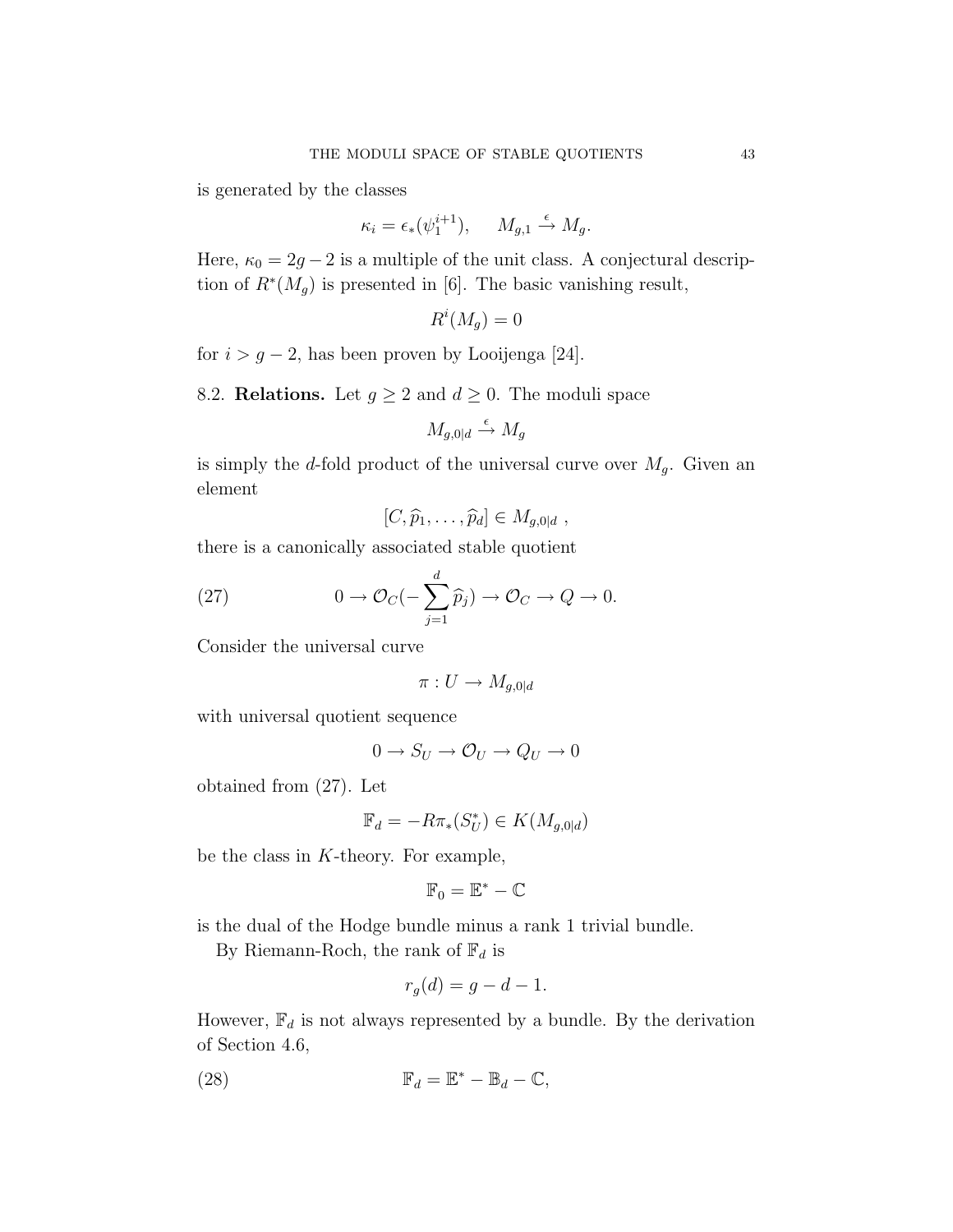where  $\mathbb{B}_d$  has fiber  $H^0(C, \mathcal{O}_C(\sum_{j=1}^d \widehat{p}_j)|_{\sum_{j=1}^d \widehat{p}_j})$  over  $[C, \widehat{p}_1, \ldots, \widehat{p}_d]$ . Alternatively,  $\mathbb{B}_d$  is the  $\epsilon$ -relative tangent bundle.

**Theorem 5.** For every integer  $k > 0$ ,

$$
\epsilon_* \left( c_{r_g(d) + 2k}(\mathbb{F}_d) \right) = 0 \ \in R^*(M_g).
$$

Since the morphism  $\epsilon$  has fibers of dimension d,

$$
\epsilon_*\left(c_{r_g(d)+2k}(\mathbb{F}_d)\right) \in R^{g-2d-1+2k}(M_g).
$$

By Looijenga's vanishing, Theorem 5 is only nontrivial when

$$
0 \le 2d - 2k - 1 \le g - 2.
$$

The vanishing of Theorem 5 does not naively extend. We calculate

(29) 
$$
\epsilon_* (c_{r_g(1)+1}(\mathbb{F}_1)) = \kappa_{g-2} - \lambda_1 \kappa_{g-3} + \ldots + (-1)^{g-2} \kappa_0 \lambda_{g-2}
$$

in  $R^{g-2}(M_g)$  by (28). However, the class (29) is known not to vanish by the pairing with  $\lambda_g \lambda_{g-1}$  calculated in [32].

Theorem 5 directly yields relations among the generators  $\kappa_i$  of  $R^*(M_g)$ by the standard  $\epsilon$  push-forward rules [6]. The construction is more subtle than the method of [6] as the relations only hold after push-forward. An advantage is that the boundary terms of the relations here can easily be calculated.

8.3. **Example.** The Chern classes of  $\mathbb{F}_d$  can be easily computed. Recall the divisor  $D_{i,j}$  where the markings  $\widehat{p}_i$  and  $\widehat{p}_j$  coincide. Set

$$
\Delta_i = D_{1,i} + \ldots + D_{i-1,i},
$$

with the convention  $\Delta_1 = 0$ . Over  $[C, \hat{p}_1, \ldots, \hat{p}_d]$ , the virtual bundle  $\mathbb{F}_d$ is the formal difference

$$
H^1(\mathcal{O}_C(\widehat{p}_1+\ldots+\widehat{p}_d))-H^0(\mathcal{O}_C(\widehat{p}_1+\ldots+\widehat{p}_d)).
$$

Taking the cohomology of the exact sequence

 $0 \to \mathcal{O}_C(\widehat{p}_1 + \ldots + \widehat{p}_{d-1}) \to \mathcal{O}_C(\widehat{p}_1 + \ldots + \widehat{p}_d) \to \mathcal{O}_C(\widehat{p}_1 + \ldots + \widehat{p}_d)|_{\widehat{p}_d} \to 0,$ 

we find

$$
c(\mathbb{F}_d) = \frac{c(\mathbb{F}_{d-1})}{1 + \Delta_d - \hat{\psi}_d}.
$$

Inductively, we obtain

(30) 
$$
c(\mathbb{F}_d) = \frac{c(\mathbb{E}^*)}{(1 + \Delta_1 - \widehat{\psi}_1) \cdots (1 + \Delta_d - \widehat{\psi}_d)}.
$$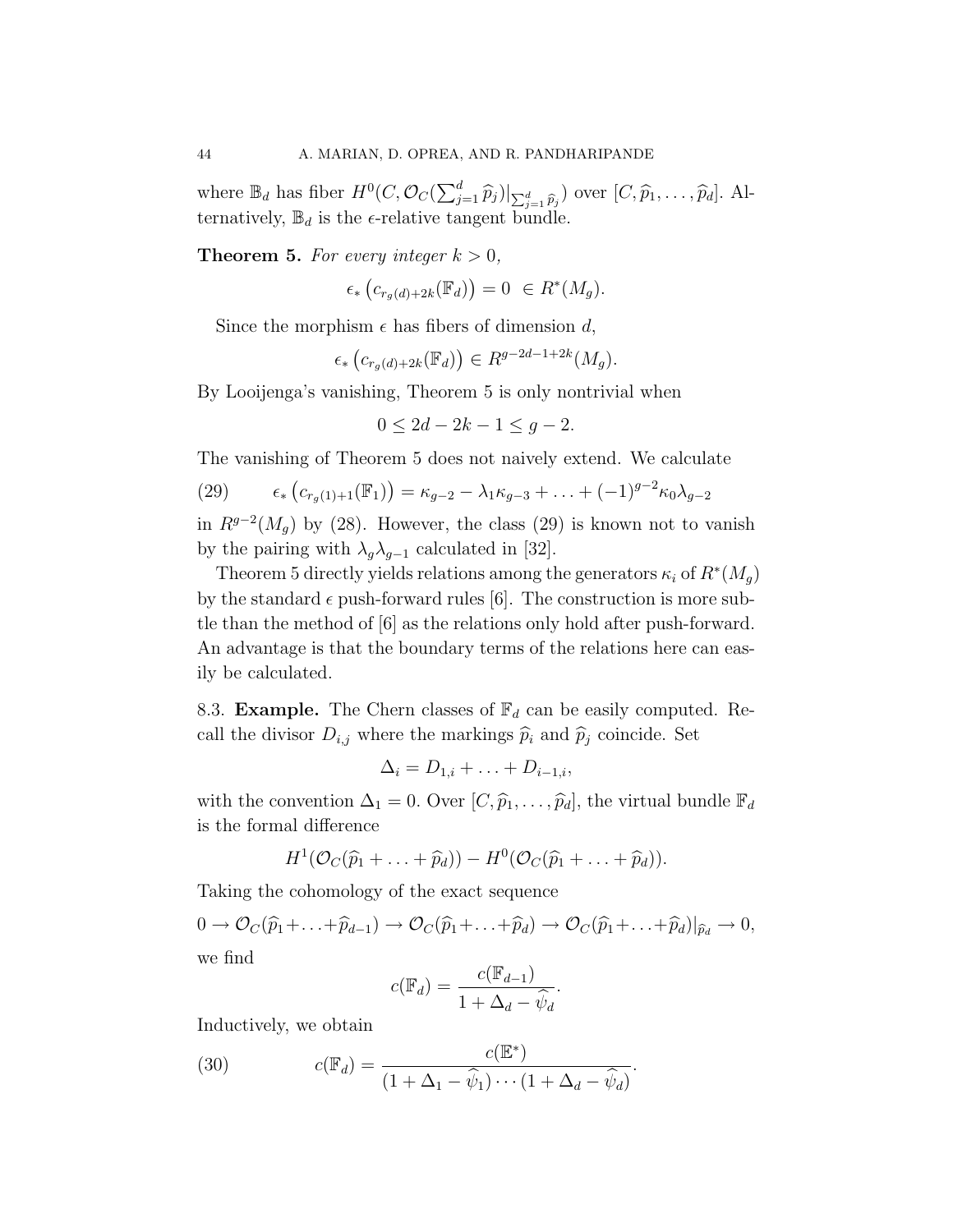In the  $d = 2$  and  $k = 1$  case, Theorem 5 gives the vanishing of the class

$$
\epsilon_* c_{g-1}(\mathbb{F}_d) = \epsilon_* \left[ \frac{c(\mathbb{E}^*)}{(1 - \widehat{\psi}_1)(1 + \Delta - \widehat{\psi}_2)} \right]^{g-1},
$$

where  $\Delta$  is the divisor of coincident markings on  $M_{g,0|2}$ . The superscript indicates the degree  $g-1$  part of the bracketed expression. Expanding, we obtain

(31) 
$$
\sum_{i} (-1)^{i} \lambda_{g-1-i} \sum_{i_1+i_2=i} \epsilon_* \left( \widehat{\psi}_1^{i_1} \left( \widehat{\psi}_2 - \Delta \right)^{i_2} \right) = 0.
$$

We have

$$
\epsilon_* \left( \widehat{\psi}^{i_1}_1 \left( \widehat{\psi}_2 - \Delta \right)^{i_2} \right) = \sum_m (-1)^{i_2 - m} {i_2 \choose m} \epsilon_* \left( \widehat{\psi}^{i_1}_1 \widehat{\psi}^m_2 \Delta^{i_2 - m} \right).
$$

Using

$$
\Delta^2 = -\widehat{\psi}_1 \, \Delta = -\widehat{\psi}_2 \, \Delta
$$

and the  $\epsilon$ -calculus rules in [6], we rewrite the last expression as

$$
-\sum_{m\neq i_2} {i_2 \choose m} \epsilon_*(\widehat{\psi}_1^{i_1+i_2-1}\Delta)+\epsilon_*(\widehat{\psi}_1^{i_1}\widehat{\psi}_2^{i_2})=-(2^{i_2}-1)\kappa_{i_1+i_2-2}+\kappa_{i_1-1}\kappa_{i_2-1}.
$$

After summing over  $i_1, i_2$  in (31), we arrive at the relation

$$
(32) \sum_{i=2}^{g-1} (-1)^i \lambda_{g-1-i} \left( \left( \sum_{i_1+i_2=i} \kappa_{i_1-1} \kappa_{i_2-1} \right) - (2^{i+1} - i - 2) \kappa_{i-2} \right) = 0
$$

in  $R^{g-3}(M_g)$ .

The  $\lambda$  classes can be expressed in terms of the  $\kappa$  classes by Mumford's Chern character calculation

$$
\mathrm{ch}_{2\ell}(\mathbb{E}) = 0, \quad \mathrm{ch}_{2\ell-1}(\mathbb{E}) = \frac{B_{2\ell}}{(2\ell)!} \kappa_{2\ell-1}
$$

for  $\ell > 0$ . From (32), we obtain a relation involving only the tautological generators  $\kappa_i$ . To illustrate, in genus 6, we obtain the relation

$$
25\kappa_1^3 + 15912\kappa_3 - 1080\kappa_1\kappa_2 = 0,
$$

which is consistent with the presentation of  $R^*(M_6)$  in [6].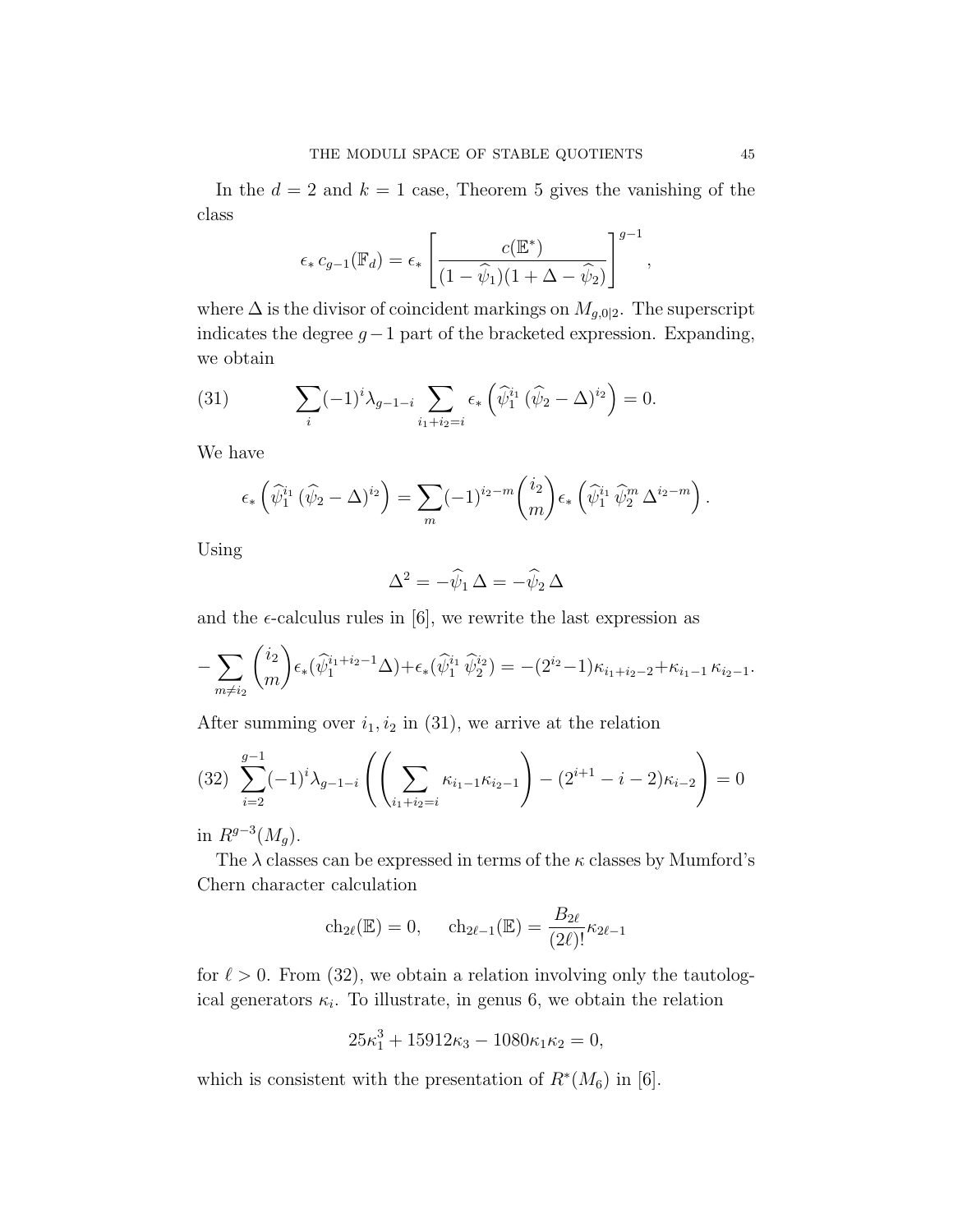8.4. Brill-Noether construction. The  $k = 1$  case of Theorem 5 for positive  $d \leq g$  admits an alternative derivation via Brill-Noether theory.<sup>16</sup>

To start, consider the rank d bundle,

$$
\mathbb{W}_d \to M_{g,0|d} ,
$$

with fiber  $H^0(C, \omega_C |_{\sum_{j=1}^d \widehat{p}_j})$  over  $[C, \widehat{p}_1, \ldots, \widehat{p}_d]$ . There is a canonical map of vector bundles on  $M_{g,0|d}$ ,

$$
\rho:\mathbb{E}\to \mathbb{W}_d,
$$

defined by the restriction  $H^0(C, \omega_C) \to H^0(C, \omega_C |_{\sum_{j=1}^d \widehat{p}_j})$ . After dualizing, we obtain

$$
\rho^*: \mathbb{W}_d^* \to \mathbb{E}^* .
$$

If  $\rho^*$  fails to have maximal rank at  $[C, \widehat{p}_1, \ldots, \widehat{p}_d] \in M_{g,0|d}$ , then the divisor  $\hat{p}_1 + \ldots + \hat{p}_d$  must move in a nontrivial linear series. The degeneracy locus of  $\rho^*$  precisely defines the Brill-Noether variety [1]

$$
G_d^1 \subset M_{g,0|d} ,
$$

well-known to be of expected codimension  $q - d + 1$ . Since

$$
\epsilon: G^1_d \to M_g
$$

has positive dimensional fibers, certainly

$$
\epsilon_*[G_d^1] = 0 \ \in A^*(M_g)
$$

By the Porteous formula [8],

$$
[G_d^1] = c_{g-d+1}(\mathbb{E}^* - \mathbb{W}_d^*) .
$$

Hence, we obtain the relation

(33) 
$$
\epsilon_* (c_{g-d+1}(\mathbb{E}^* - \mathbb{W}_d^*)) = 0 \in R^*(M_g) .
$$

Lemma 7.  $\mathbb{W}_d \stackrel{\sim}{=} \mathbb{B}_d^*$  .

*Proof.* Let  $\widehat{P} \subset C$  denote the divisor  $\widehat{p}_1 + \ldots + \widehat{p}_d$ . The fiber of  $\mathbb{W}_d$ over  $[C, \hat{p}_1, \ldots, \hat{p}_d]$  is

$$
\mathrm{Ext}^0(\mathcal{O}_C,\omega_C|_{\widehat{P}})\stackrel{\sim}{=}\mathrm{Ext}^1(\mathcal{O}_{\widehat{P}},\mathcal{O}_C)^*
$$

<sup>&</sup>lt;sup>16</sup>The Brill-Noether connection was suggested by C. Faber who recognized equation (32).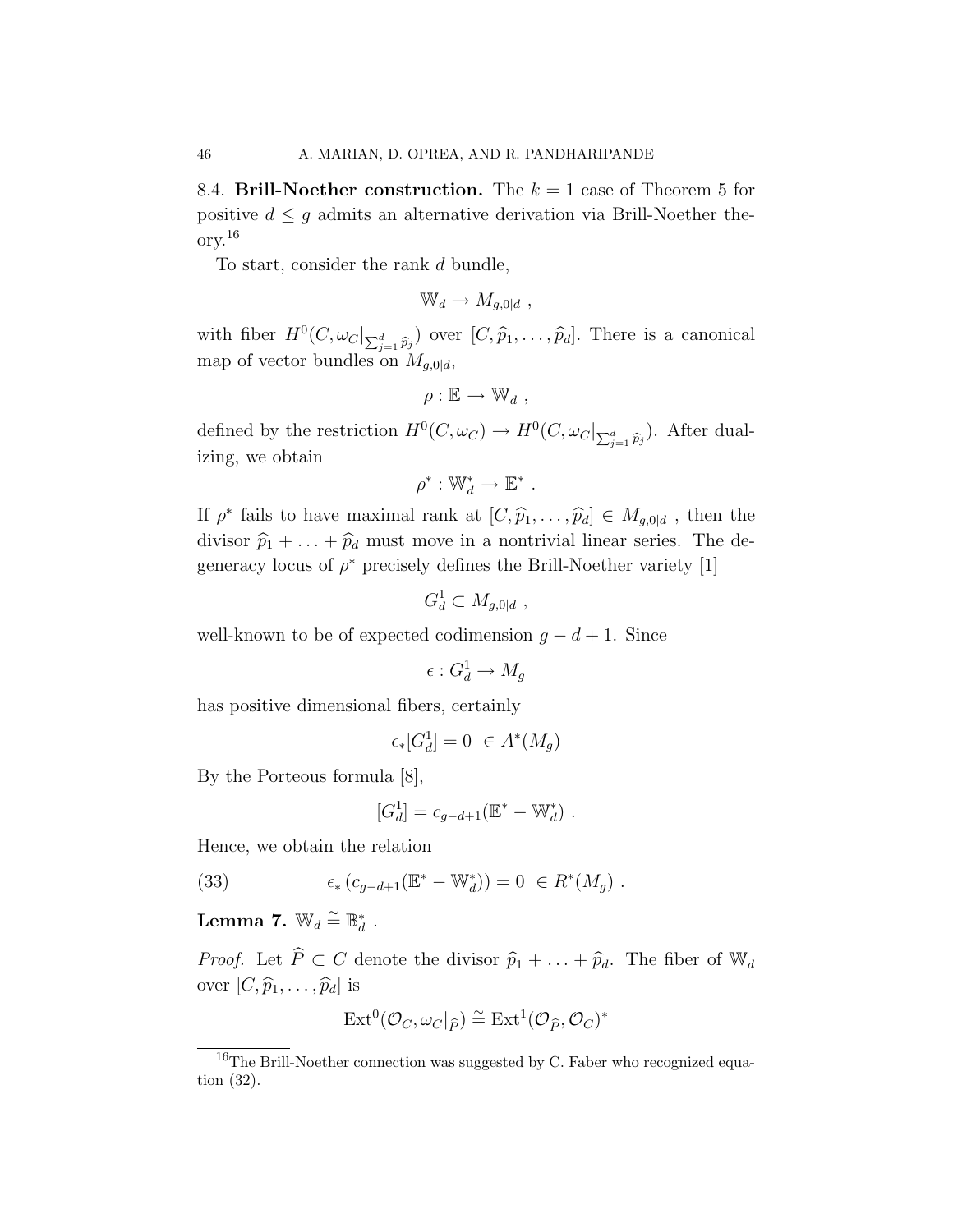by Serre duality. Let

$$
I = [\mathcal{O}_C(-\widehat{P}) \to \mathcal{O}_C]
$$

denote the complex of line bundles in grade -1 and 0. Since I is quasiisomorphic to  $\mathcal{O}_{\hat{P}}$ , we find

$$
\operatorname{Ext}^1(I,\mathcal{O}_C)\stackrel{\sim}{=}\operatorname{Ext}^1(\mathcal{O}_{\widehat{P}},\mathcal{O}_C)
$$

On the other hand, we have

$$
I^* = [\mathcal{O}_C \to \mathcal{O}_C(\widehat{P})]
$$
 and  $\text{Ext}^1(\mathcal{O}_C, I^*) \cong \text{Ext}^0(\mathcal{O}_C, \mathcal{O}_{\widehat{P}}(\widehat{P})).$ 

We have hence found a canonical isomorphism

$$
\mathrm{Ext}^1(\mathcal{O}_{\widehat{P}}, \mathcal{O}_C) \stackrel{\sim}{=} \mathrm{Ext}^0(\mathcal{O}_C, \mathcal{O}_{\widehat{P}}(\widehat{P}))
$$

where the latter space is the fiber of  $\mathbb{B}_d$ 

The  $k = 1$  case of Theorem 5 concerns the class

$$
c_{g-d+1}(\mathbb{F}_d) = c_{g-d+1}(\mathbb{E}^* - \mathbb{B}_d - \mathbb{C})
$$
  
=  $c_{g-d+1}(\mathbb{E}^* - \mathbb{B}_d)$   
=  $c_{g-d+1}(\mathbb{E}^* - \mathbb{W}_d^*).$ 

Hence, the vanishing

$$
\epsilon_*(c_{g-d+1}(\mathbb{F}_d)) = 0
$$

of Theorem 5 exactly coincides with the Brill-Noether vanishing (33).

Theorem 5 may be viewed as a generalization of Brill-Noether vanishing obtained from the virtual geometry of the moduli of stable quotients.

8.5. Proof of Theorem 5. Consider the proper morphism

$$
\nu: Q_g(\mathbb{P}^1, d) \to M_g.
$$

The universal curve

$$
\pi: U \to Q_g(\mathbb{P}^1, d)
$$

carries the basic divisor classes

$$
s = c_1(S_U^*), \quad \omega = c_1(\omega_\pi)
$$

obtained from the universal subsheaf  $S_U$  and the  $\pi$ -relative dualizing sheaf. The class

(34) 
$$
\nu_* \left( \pi_* (s^a \omega^b) \cdot 0^c \cap [Q_g(\mathbb{P}^1, d)]^{vir} \right) \in A^*(M_g, \mathbb{Q}),
$$

$$
\qquad \qquad \Box
$$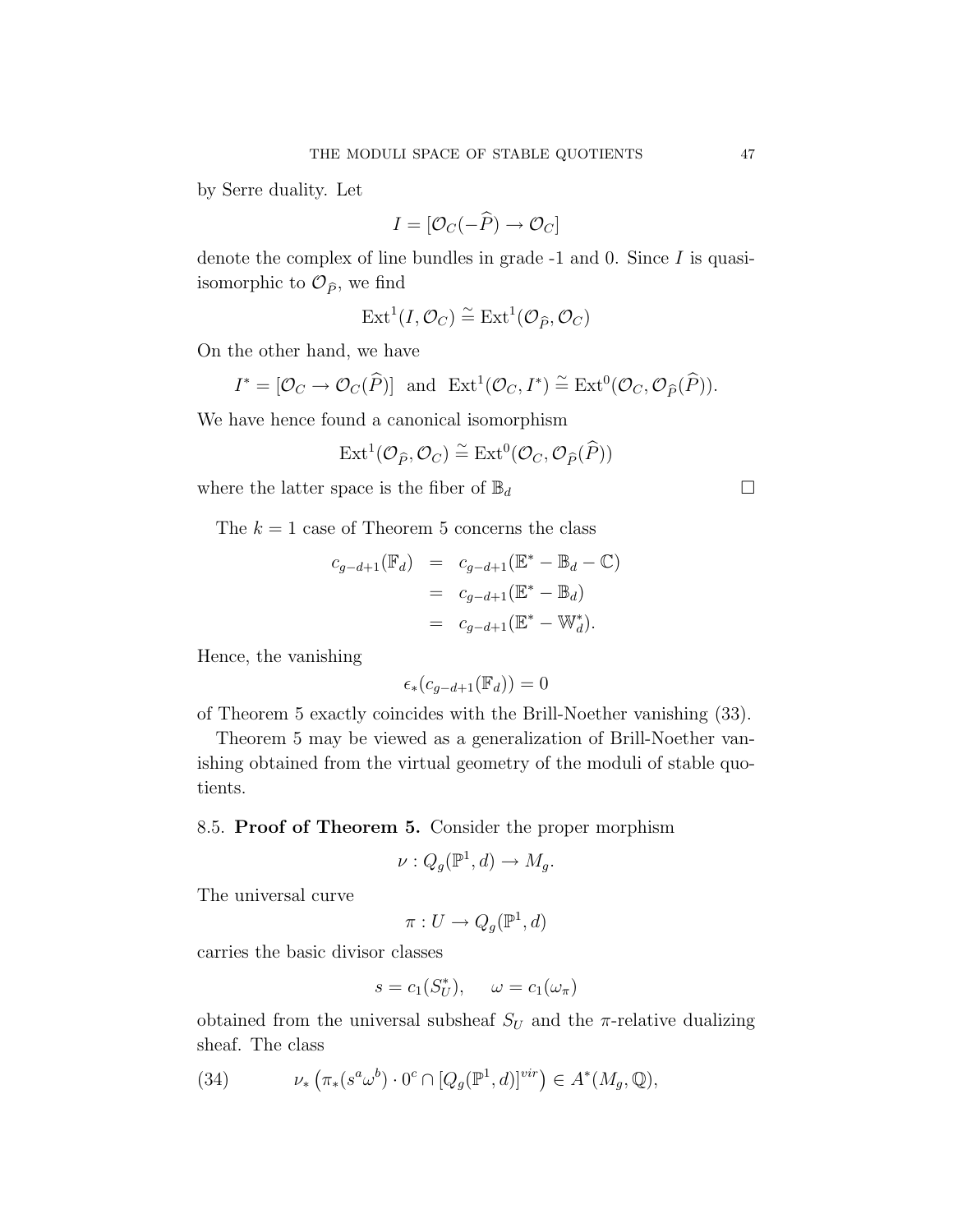where 0 is first Chern class of the trivial bundle, certainly vanishes if  $c > 0$ . Theorem 5 is proven by calculating (34) by localization. We will find Theorem 5 is a subset of a richer family of relations.

Let the 1-dimensional torus  $\mathbb{C}^*$  act on a 2-dimensional vector space  $V \cong \mathbb{C}^2$  with diagonal weights [0, 1]. The  $\mathbb{C}^*$ -action lifts canonically to the following spaces and sheaves:

$$
\mathbb{P}(V)
$$
,  $Q_g(\mathbb{P}(V), d)$ , U,  $S_U$ , and  $\omega_{\pi}$ .

We lift the  $\mathbb{C}^*$ -action to a rank 1 trivial bundle on  $Q_g(\mathbb{P}(V), d)$  by specifying fiber weight 1. The choices determine a  $\mathbb{C}^*$ -lift of the class

$$
\pi_*(s^a \cdot \omega^b) \cdot 0^c \cap [Q_g(\mathbb{P}(V), d)]^{vir} \in A_{2d+2g-1-a-b-c}(Q_g(\mathbb{P}(V), d), \mathbb{Q}).
$$

The push-forward (34) is determined by the virtual localization formula  $[12]$ . There are only two  $\mathbb{C}^*$ -fixed loci. The first corresponds to a vertex lying over  $0 \in \mathbb{P}(V)$ . The locus is isomorphic to

$$
M_{g,0|d} \;/ \; \mathbb{S}_d
$$

and the associated subsheaf (27) lies in the first factor of  $V \otimes \mathcal{O}_C$ when considered as a stable quotient in the moduli space  $Q_q(\mathbb{P}(V), d)$ . Similarly, the second fixed locus corresponds to a vertex lying over  $\infty \in \mathbb{P}(V)$ .

The localization contribution of the first locus to (34) is

$$
\frac{1}{d!} \epsilon_* \left( \pi_* (s^a \omega^b) \cdot c_{g-d-1+c}(\mathbb{F}_d) \right)
$$

where s and  $\omega$  are the corresponding classes on the universal curve over  $M_{q,0|d}$ . Let  $c_-(\mathbb{F}_d)$  denote the total Chern class of  $\mathbb{F}_d$  evaluated at  $-1$ . The localization contribution of the second locus is

$$
\frac{(-1)^{g-d-1}}{d!} \epsilon_* \left[ \pi_* \left( (s-1)^a \omega^b \right) \cdot c_- (\mathbb{F}_d) \right]^{g-d-2+a+b+c}
$$

where  $[\gamma]^k$  is the part of  $\gamma$  in  $A^k(M_{g,0|d}, \mathbb{Q})$ .

Both localization contributions are found by straightforward expansion of the vertex formulas of Section 7.4.2. Summing the contributions yields the following result.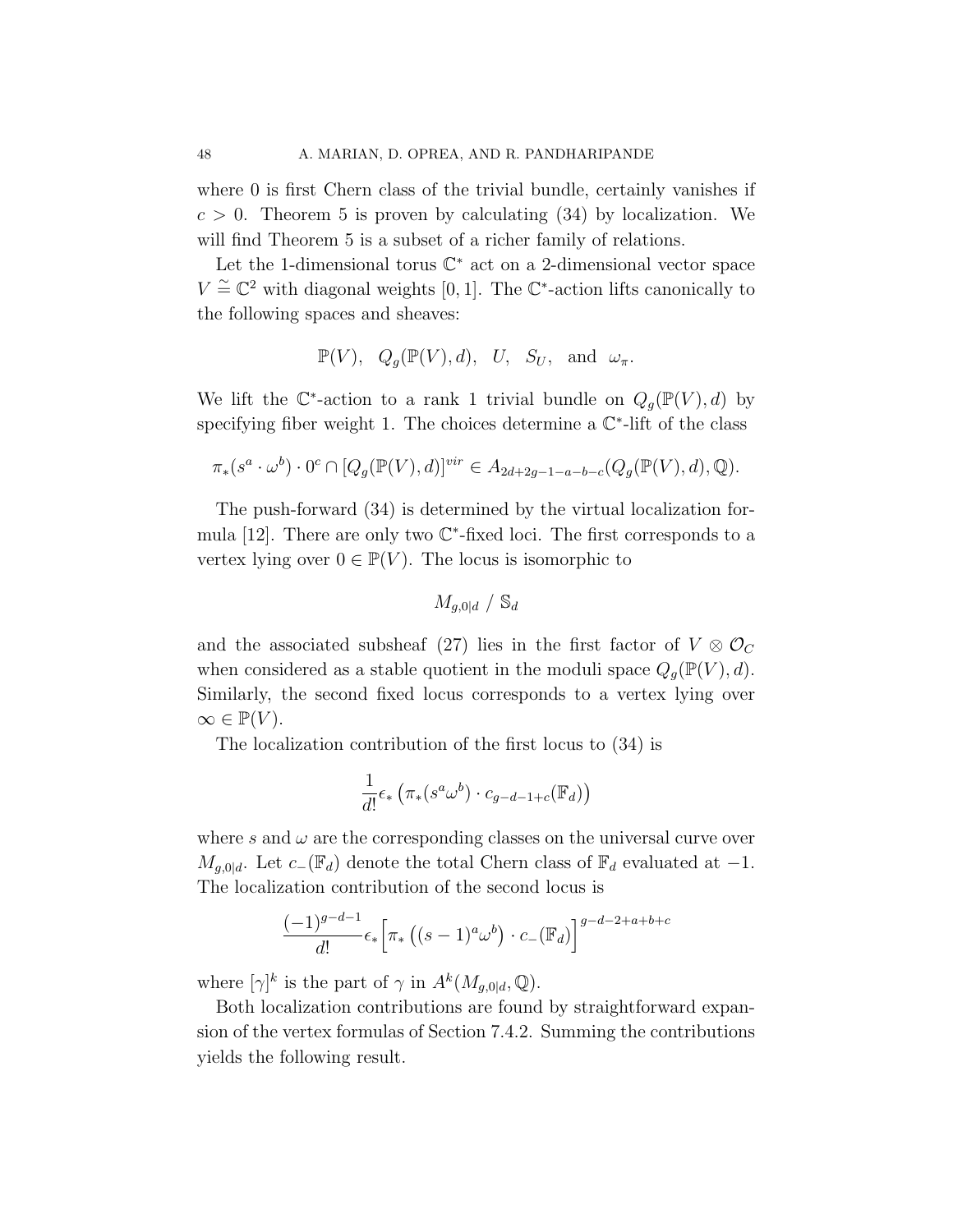**Proposition 5.** Let  $c > 0$ . Then

$$
\epsilon_* \Big( \pi_* \big( s^a \omega^b \big) \cdot c_{g-d-1+c}(\mathbb{F}_d) +
$$
  

$$
(-1)^{g-d-1} \Big[ \pi_* \left( (s-1)^a \omega^b \right) \cdot c_- (\mathbb{F}_d) \Big]^{g-d-2+a+b+c} \Big) = 0
$$

in  $R^*(M_g)$ .

If  $a = 0$  and  $b = 1$ , the relation of Proposition 5 specializes to Theorem 5 for even  $c = 2k$ .

Question 1. Do the relations obtained from Proposition 5 generate all the relations among the classes  $\kappa_i$  in  $R^*(M_g)$ ?

8.6. Further examples. Let  $\sigma_i \in A^1(U, \mathbb{Q})$  be the class of the i<sup>th</sup> section of the universal curve

$$
\pi: U \to M_{g,0|d} .
$$

The class  $s = c_1(S_U^*)$  of Proposition 5 is

$$
s = \sigma_1 + \ldots + \sigma_d \ \in A^1(U, \mathbb{Q}).
$$

We calculate

$$
\pi_*(s) = d
$$
  
\n
$$
\pi_*(\omega) = 2g - 2
$$
  
\n
$$
\pi_*(s \omega) = \hat{\psi}_1 + \dots + \hat{\psi}_d
$$
  
\n
$$
\pi_*(s^2) = -(\hat{\psi}_1 + \dots + \hat{\psi}_d) + 2\Delta
$$

in  $A^*(M_{g,0|d}, \mathbb{Q})$ , where

$$
\Delta = \sum_{i < j} D_{i,j} \in A^1(M_{g,0|d}, \mathbb{Q})
$$

is the symmetric diagonal. The push-forwards  $\pi_*(s^a \omega^b)$  are all easily obtained.

Using the above  $\pi_*$  calculations, the  $a = 1, b = 1, c = 2k$  case of Proposition 5 yields

$$
\epsilon_* \Big( 2(\widehat{\psi}_1 + \ldots + \widehat{\psi}_d) \cdot c_{r_g(d)+2k}(\mathbb{F}_d) + (2g-2) c_{r_g(d)+2k+1}(\mathbb{F}_d) \Big) = 0.
$$
  
The  $a = 2$ ,  $b = 0$ ,  $c = 2k$  case yields

$$
\epsilon_*\Big(-2(\widehat{\psi}_1+\ldots+\widehat{\psi}_d-2\Delta)\cdot c_{r_g(d)+2k}(\mathbb{F}_d)+2d\cdot c_{r_g(d)+2k+1}(\mathbb{F}_d)\Big)=0.
$$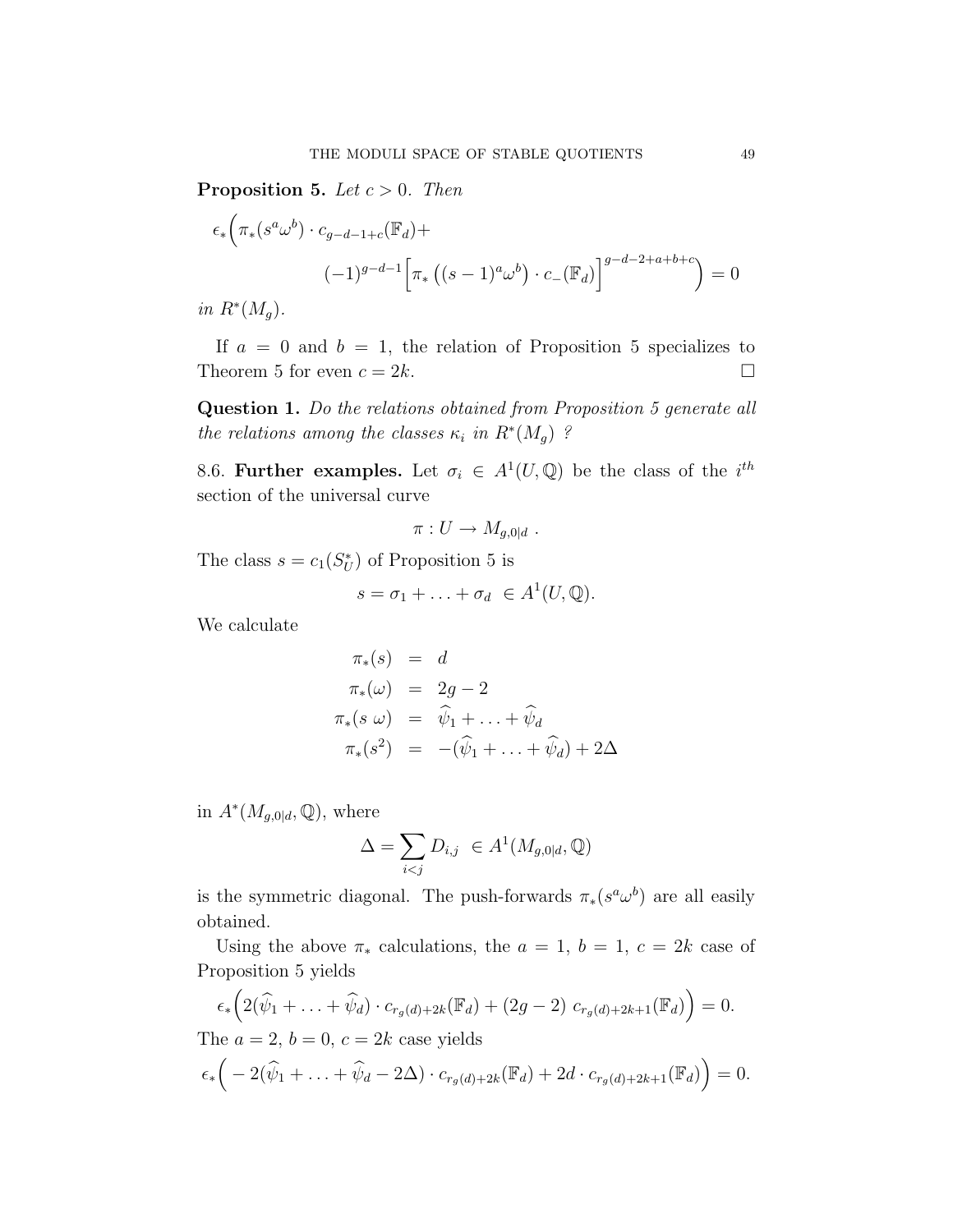Summation yields a third relation,

$$
\epsilon_*\Big(2\Delta \cdot c_{r_g(d)+2k}(\mathbb{F}_d)+(d+g-1)\cdot c_{r_g(d)+2k+1}(\mathbb{F}_d)\Big)=0.
$$

The relations of Proposition 5 include the classes  $c_{r_q(d)+2k+1}(\mathbb{F}_d)$  omitted in Theorem 5.

# 9. Calabi-Yau geometry

The moduli of stable quotients may be used to define counting invariants in the local Calabi-Yau geometries. For example consider the conifold, the total space of

$$
\mathcal{O}_{\mathbb{P}^1}(-1) \oplus \mathcal{O}_{\mathbb{P}^1}(-1) \to \mathbb{P}^1.
$$

Just as in Gromov-Witten theory, we define

(35) 
$$
N_{g,d} = \frac{1}{d^2} \int_{[\overline{Q}_{g,2}(\mathbb{P}^1,d)]^{vir}} e(R^1 \pi_*(S_U) \oplus R^1 \pi_*(S_U)) \cup \text{ev}_1^*(H) \cdot \text{ev}_2^*(H)
$$

where  $S_U$  is the universal subsheaf on the universal curve

$$
\pi: U \to \overline{Q}_{g,2}(\mathbb{P}^1, d)
$$

and  $H \in H^2(\mathbb{P}^1, \mathbb{Q})$  is the hyperplane class. The two point insertions are required for stability in genus 0. Let

$$
F(t) = \sum_{g \ge 1} N_{g,1} t^{2g}.
$$

**Proposition 6.** The local invariants  $N_{g,d}$  are determined by the following two equations,

$$
N_{g,d} = d^{2g-3} N_{g,1},
$$
  

$$
F(t) = \left(\frac{t/2}{\sin(t/2)}\right)^2.
$$

*Proof.* We compute the integral  $N_{g,d}$  by localization. Let  $\mathbb{C}^*$  act on the vector space  $V \cong \mathbb{C}^2$  with diagonal weights [0, 1]. The  $\mathbb{C}^*$ -action lifts canonically to  $\overline{Q}_{g,2}(\mathbb{P}(V),d)$  and  $S_U$ . For the first  $S_U$  in the integrand (35), we use the canonical lifting of  $\mathbb{C}^*$ . For the second  $S_U$ , we tensor by a trivial line bundle with fiber weights -1 over the two  $\mathbb{C}^*$ -fixed points of  $\mathbb{P}(V)$ . The classes H are lifted to the distinct  $\mathbb{C}^*$ -fixed points on  $\mathbb{P}(V)$ .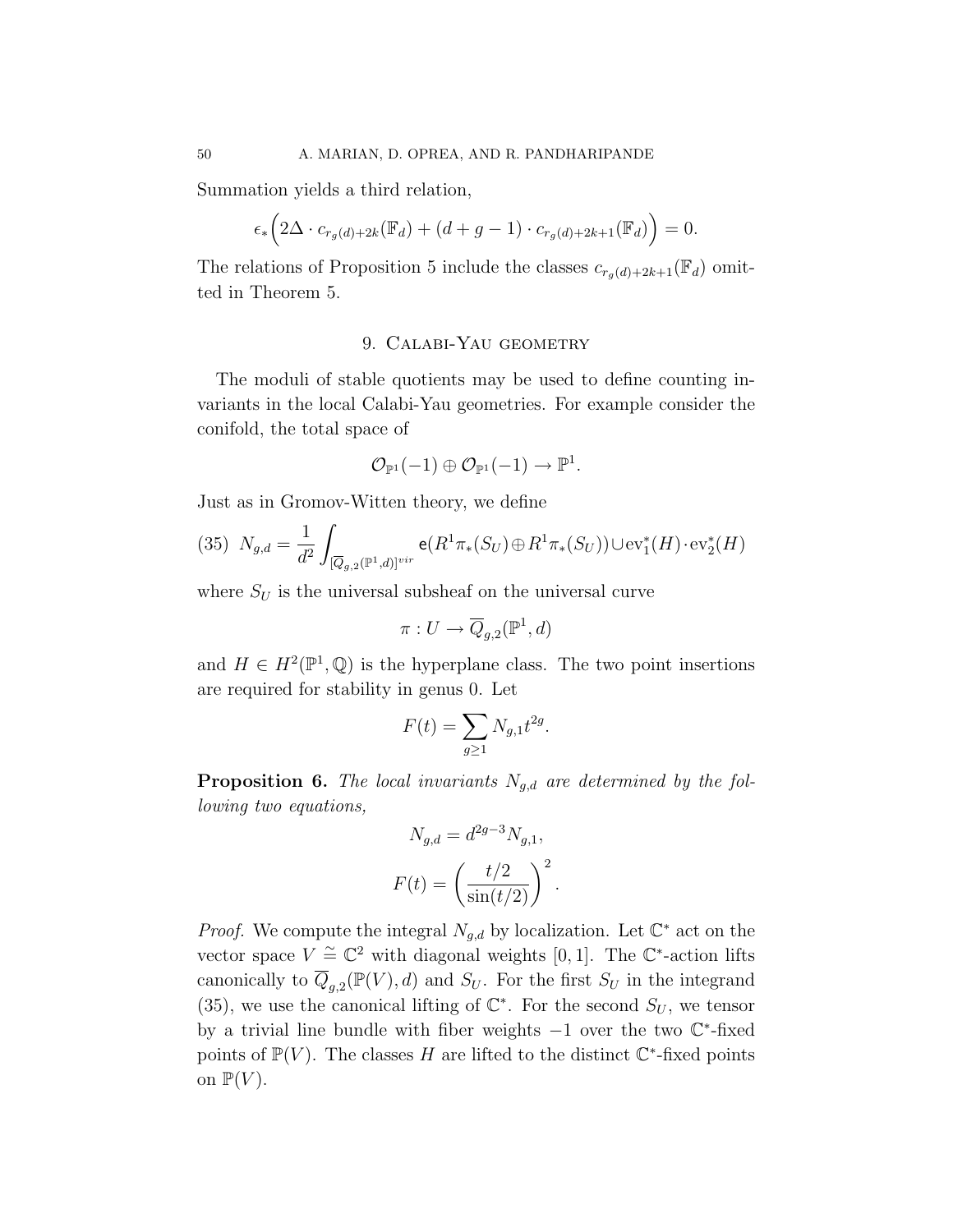The above choice of  $\mathbb{C}^*$ -action on the integrand exactly parallels the choice of C ∗ -action taken in [7] for the analogous Gromov-Witten calculation. The vanishing obtained in [7] also applies for the stable quotient calculation here. The only loci with non-vanishing contribution to the localization sum consist of two vertices of genera

$$
g_1 + g_2 = g
$$

connected by a single edge of degree  $d$ . The moduli spaces at these vertices are  $\overline{M}_{q_i,2|0}$  where

- (i) the first two points are the respective node and marking,
- (ii) there are no markings after the bar by vanishing.

We find that the only non-vanishing contributions occur on  $\mathbb{C}^*$ -fixed loci where the moduli of stable quotients and the moduli of stable maps are isomorphic. Moreover, on these loci, the bundle  $R^1\pi_*(S_U)$  agrees with the analogous Gromov-Witten bundle. Hence, the stable quotient integral  $N_{g,d}$  is equal to the Gromov-Witten calculation of the conifold  $[7].$ 

The matching is somewhat of a surprise. While the virtual classes of the stable quotient and stable maps spaces to  $\mathbb{P}^1$  are related by Theorem 3, the bundles in the respective integrands for the conifold geometry are not compatible. However, the differences happen away from the non-vanishing loci.

If  $q \geq 1$ , no point insertions are required for stability. The associated conifold integral is more subtle to calculate, but the same result is obtained. We leave the details to the reader.<sup>17</sup>

### Proposition 7. For  $q > 1$ ,

$$
N_{g,d}=\int_{[\overline{Q}_{g,0}(\mathbb{P}^1,d)]^{vir}} \mathsf{e}(R^1\pi_*(S_U)\oplus R^1\pi_*(S_U)).
$$

There are many other well-defined local toric Calabi-Yau geometries to consider for stable quotients both in dimension 3 and higher [19, 36]. The simplest is local  $\mathbb{P}^2$ .

<sup>&</sup>lt;sup>17</sup>The vanishing, as before, matches the  $\mathbb{C}^*$ -fixed point loci of the stable quotients and stable maps spaces. However, the two which correspond to a single vertex of genus  $g$  are now not obviously equal. The match for these is obtained by redoing the pointed integral  $(35)$  with both H classes in the integrand taken to lie over the same *€*<sup>\*</sup>-fixed point.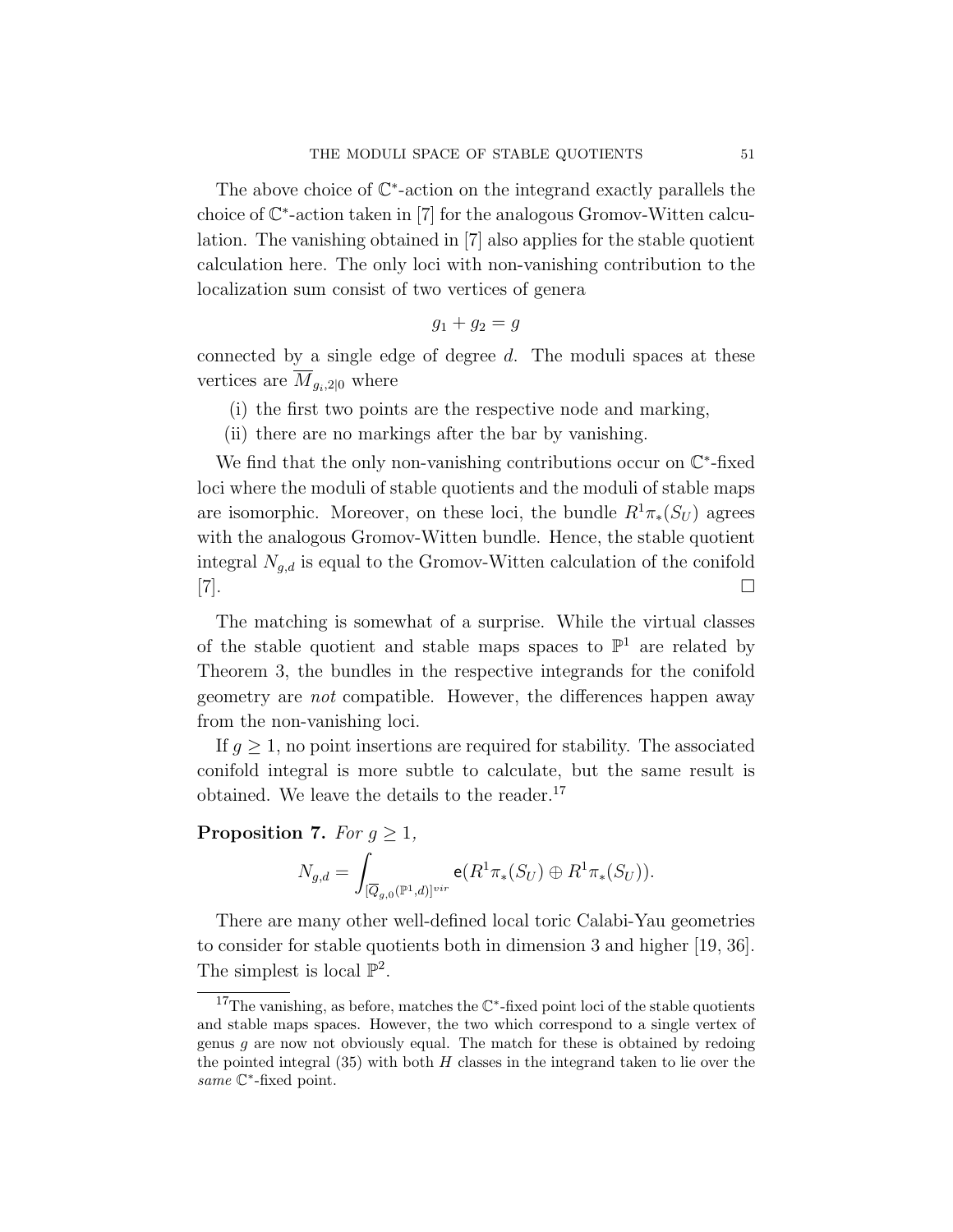Question 2. What is the answer for the stable quotient theory for

 $\mathcal{O}_{\mathbb{P}^2}(-3) \to \mathbb{P}^2$  ?

### 10. OTHER TARGETS

10.1. Virtual classes. Let  $X \subset \mathbb{P}^n$  be a projective variety. There is a naturally associated substack

(36) 
$$
\overline{Q}_{g,m}(X,d) \subset \overline{Q}_{g,m}(\mathbb{P}^n,d)
$$

defined by the following principle. Let  $I \subset \mathbb{C}[z_0,\ldots,z_n]$  be the homogeneous ideal of X. Given an element

(37) 
$$
(C, p_1, \ldots, p_m, 0 \to S \to \mathbb{C}^{n+1} \otimes \mathcal{O}_C \xrightarrow{q} Q \to 0)
$$

of  $\overline{Q}_{g,m}({\mathbb P}^n,d)$ , consider the dual

$$
\mathbb{C}^{n+1}\otimes \mathcal{O}_C\stackrel{q^*}\to S^*
$$

as a line bundle with  $n+1$  sections  $s_0, \ldots, s_n$ . The stable quotient (37) lies in  $\overline{Q}_{g,m}(X,d)$  if for every homogeneous degree k polynomial  $f_k \in I$ ,

(38) 
$$
f_k(s_0, \ldots, s_n) = 0 \in H^0(C, S^{k*}).
$$

Condition (38) is certainly well-defined in families and determines a Deligne-Mumford substack. Local equations for the substack (36) can easily be found.

Question 3. If X is nonsingular, does  $\overline{Q}_{g,m}(X,d)$  carry a canonical 2-term perfect obstruction theory?

The moduli space  $\overline{Q}_{g,m}(X,d)$  depends upon the projective embedding of X. If  $\overline{Q}_{q,m}(X,d)$  does carry a virtual class, the theory will almost certainly differ somewhat from the Gromov-Witten counts.

If  $X \subset \mathbb{P}^n$  is nonsingular complete intersection, more definite claims can be made. For simplicity, assume  $X$  is a hypersurface defined by a degree  $k$  equation  $F$ . Given an element

$$
(C, p_1, \ldots, p_m, 0 \to S \to \mathbb{C}^{n+1} \otimes \mathcal{O}_C \xrightarrow{q} Q \to 0)
$$

of  $\overline{Q}_{g,m}(X,d)$ , the pull-back to C of the tangent bundle to X may be viewed as the complex

$$
(39) \tS^* \otimes Q \stackrel{dF}{\to} S^{k*}
$$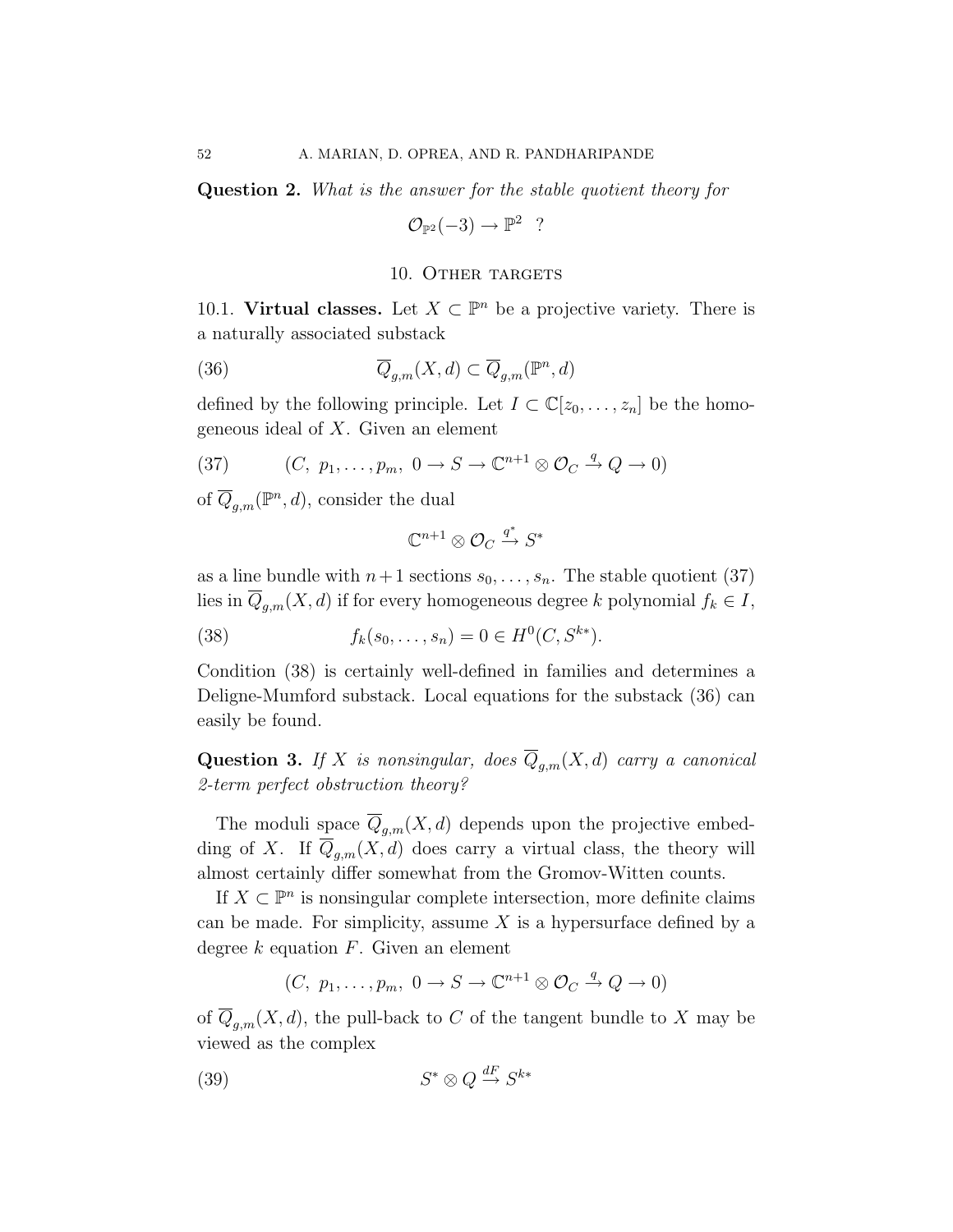defined by differentiation of the section  $F$  on the zero locus. We speculate an obstruction theory on  $\overline{Q}_{g,m}(X,d)$  can be defined by the hypercohomology of the sequence (39). The 2-term condition follows from the fact that the map  $dF$  has cokernel with dimension 0 support. Many details have to be checked here.

10.2. Elliptic invariants. An interesting example to consider is the moduli space  $\overline{Q}_{1,0}(X_{n+1} \subset \mathbb{P}^n, d)$  of stable quotients associated to the Calabi-Yau hypersurfaces  $X_{n+1} \subset \mathbb{P}^n$ .

By Proposition 1,  $\overline{Q}_{1,0}(\mathbb{P}^n,d)$  is a nonsingular space of expected dimension  $(n + 1)d$ . As before, let  $S_U$  be the universal subsheaf on the universal curve

$$
\pi: U \to \overline{Q}_{1,0}(\mathbb{P}^n,d).
$$

Since  $S_U$  is locally free of rank 1,  $S_U$  is a line bundle. By the vanishing used in the proof of Proposition 1,

$$
\pi_* S^{*(n+1)}_U \to \overline{Q}_{1,0}(\mathbb{P}^n,d)
$$

is locally free of rank  $(n+1)d$ .

We define the genus 1 stable quotient invariants of  $X_{n+1} \subset \mathbb{P}^n$  by the integral

(40) 
$$
N_{1,d}^{X_{n+1}} = \int_{\overline{Q}_{1,0}(\mathbb{P}^n,d)} e\left(\pi_* S_U^{*(n+1)}\right).
$$

The definition of  $N_{1,d}^{X_{n+1}}$  is compatible with the discussion of the virtual classes of hypersurfaces in Section 10.1.

The genus 1 Gromov-Witten theory of hypersurfaces has recently been solved by Zinger [43]. Substantial work is required to convert the Gromov-Witten calculation to an Euler class on a space of genus 1 maps to projective space. The stable quotient invariants are immediately given by such an Euler class. There is no obstruction to calculating (40) by localization.

Question 4. What is the relationship between the stable quotient and stable map invariants in genus 1 for Calabi-Yau hypersurfaces?

10.3. Variants. There are several variants which can be immediately considered. Let  $X$  be a nonsingular projective variety with an ample line bundle L. The stable quotient construction can be carried out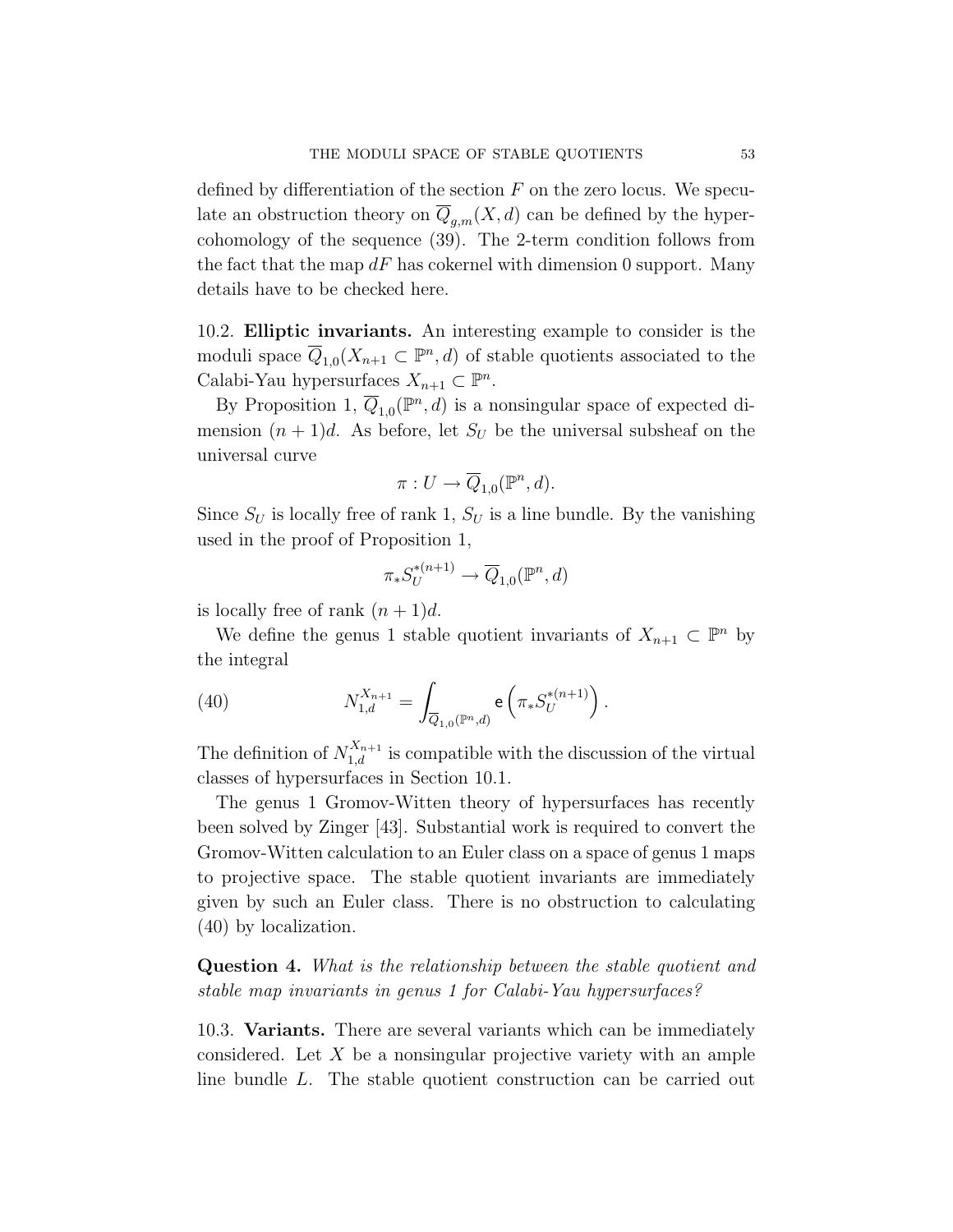over the moduli space of stable maps  $\overline{M}_{q,m}(X,\beta)$  instead of the moduli space of curves  $\overline{M}_{g,m}$ . An object then consists of three pieces of data:

- (i) a genus g, m-pointed, quasi-stable curve  $(C, p_1, \ldots, p_m)$ ,
- (ii) a map  $f: C \to X$  representing class  $\beta \in H_2(X, \mathbb{Z}),$
- (iii) and a quasi-stable quotient sequence

$$
0 \to S \to \mathbb{C}^n \otimes \mathcal{O}_C \to Q \to 0.
$$

Stability is defined by the ampleness of

$$
\omega_{C}(p_{1}\ldots+p_{m})\otimes f^{*}(L^{3})\otimes (\wedge^{r}S^{*})^{\otimes \epsilon}
$$

on C for every strictly positive  $\epsilon \in \mathbb{Q}$ . We leave the details to the reader. The moduli space is independent of the choice of L.

The moduli space carries a 2-term obstruction theory and a virtual class. The corresponding descendent theory is equivalent to the Gromov-Witten theory of  $X \times \mathbb{G}(r,n)$  by straightforward modification of the arguments used to prove Theorem 4.

There is no reason to restrict to the trivial bundle in (iii) above. We may fix a rank  $n$  vector bundle

$$
B \to X
$$

and replace the quasi-stable quotient sequence by

$$
0 \to S \to f^*(B) \to Q \to 0.
$$

The corresponding theory is perhaps equivalent to the Gromov-Witten theory of the Grassmannian bundle over  $X$  associated to  $B$ . As  $B$  may not split, a torus action may not be available. The strategy of the proof of Theorem 4 does not directly apply.

A stranger replacement of the trivial bundle can be made even when  $X$  is a point. We may choose the quotient sequence to be

$$
0 \to S \to H^0(C, \omega_C) \otimes \mathcal{O}_C \to Q \to 0.
$$

The middle term is essentially the pull-back of the Hodge bundle from the moduli space of curves.

Question 5. What do integrals over the moduli of stable Hodge quotients correspond to in Gromov-Witten theory?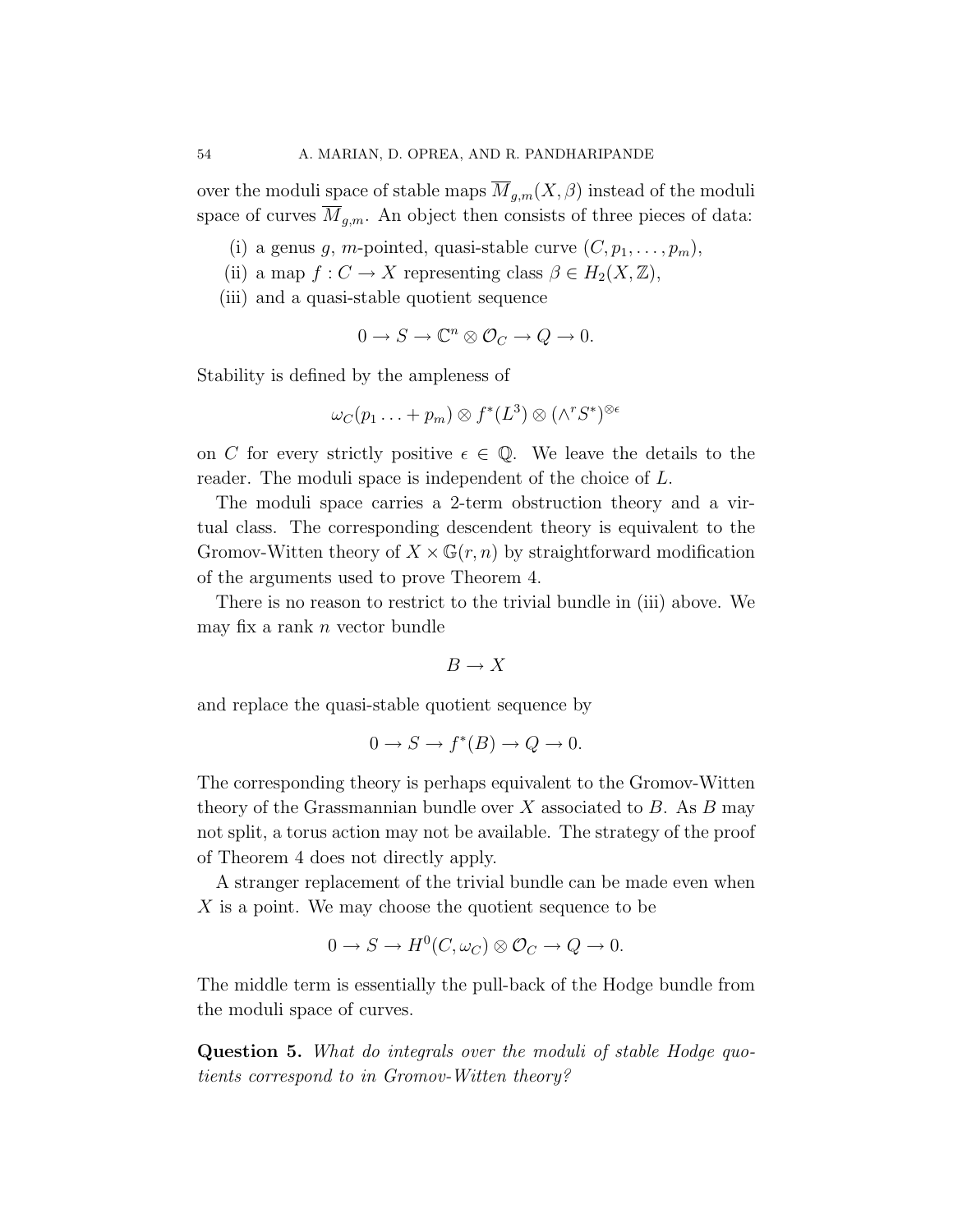#### **REFERENCES**

- [1] E. Arbarelo, M. Cornalba, P. Griffiths, J. Harris, *Geometry of algebraic curves*, Springer-Verlag, Berlin, 1985.
- [2] K. Behrend, B. Fantechi, *The intrinsic normal cone,* Invent. Math. 128 (1997), 45–88.
- [3] I. Ciocan-Fontanine, M. Kapranov, *Virtual fundamental classes via dgmanifolds*, Geom. Topol. 13 (2009), 1779–1804.
- [4] I. Ciocan-Fontanine, B. Kim, *Moduli stacks of stable toric quasimaps*, Adv. Math. 225 (2010), 3022–3051.
- [5] Y. Cooper, *The geometry of stable quotients in genus 1*, in preparation.
- [6] C. Faber, *A conjectural description of the tautological ring of the moduli space of curves*, Moduli of curves and abelian varieties, 109–129, Aspects Math., Vieweg, Braunschweig, 1999.
- [7] C. Faber, R. Pandharipande, *Hodge integrals and Gromov-Witten theory*, Invent. Math. 139 (2000), 173-199.
- [8] W. Fulton, *Intersection theory*, Springer-Verlag, Berlin, 1984.
- [9] E. Getzler, R. Pandharipande, *The Betti numbers of*  $\overline{\mathcal{M}}_{0,n}(r,d)$ , J. Algebraic Geom. **15** (2006), 709–732.
- [10] D. Gillam, *Deformations of quotients on a product*, arXiv:1103.5482.
- [11] A. Givental, *Equivariant Gromov-Witten invariants*, Internat. Math. Res. Notices 13 (1996), 613–663.
- [12] T. Graber, R. Pandharipande, *Localization of virtual classes*, Invent. Math. 135 (1999), 487–518.
- [13] B. Hassett, *Moduli spaces of weighted pointed stable curves*, Adv. Math. 173 (2003), 316–352.
- [14] Y. Hu, J. Li, *Genus-1 stable maps, local equations, and Vakil-Zinger's desingularization*, Math. Ann. 348 (2010), no. 4, 929-963.
- [15] D. Joyce, *Configurations in abelian categories. IV. Invariants and changing stability conditions,* Adv. Math. 217 (2008), 125–204.
- [16] J. Harris, I. Morrison, *Moduli of curves*, Springer-Verlag, New York, 1998.
- [17] B. Kim, A. Kresch, Y.-G. Oh, *A compactification of the space of maps from curves*, preprint (2007).
- [18] B. Kim, R. Pandharipande, *The connectedness of the moduli space of maps to homogeneous spaces*, Symplectic geometry and mirror symmetry, 187–201, World Sci. Publ., River Edge, NJ, 2001.
- [19] A. Klemm, R. Pandharipande, *Enumerative geometry of Calabi-Yau 4-folds*, Comm. Math. Phys. 281 (2008), 621–653.
- [20] M. Kontsevich, Y. Soibelman, *Stability structures, motivic Donaldson-Thomas invariants and cluster transformations*, arXiv:0811.2435.
- [21] J. Lee, T. Parker, *A structure theorem for the Gromov-Witten invariants of K¨ahler surfaces*, J. Differential Geom. 77 (2007), 483–513.
- [22] J. Li, G. Tian, *Virtual moduli cycles and Gromov-Witten invariants of algebraic varieties,* J. Amer. Math. Soc. 11 (1998), 119–174, 1998.
- [23] B. Lian, K. Liu, S. T. Yau, *Mirror principle. I*, Surveys in differential geometry: differential geometry inspired by string theory, 405–454, Surv. Differ. Geom., 5, Int. Press, Boston, MA, 1999.
- [24] E. Looijenga, *On the tautological ring of*  $\mathcal{M}_q$ , Invent. Math. **121** (1995), 411– 419.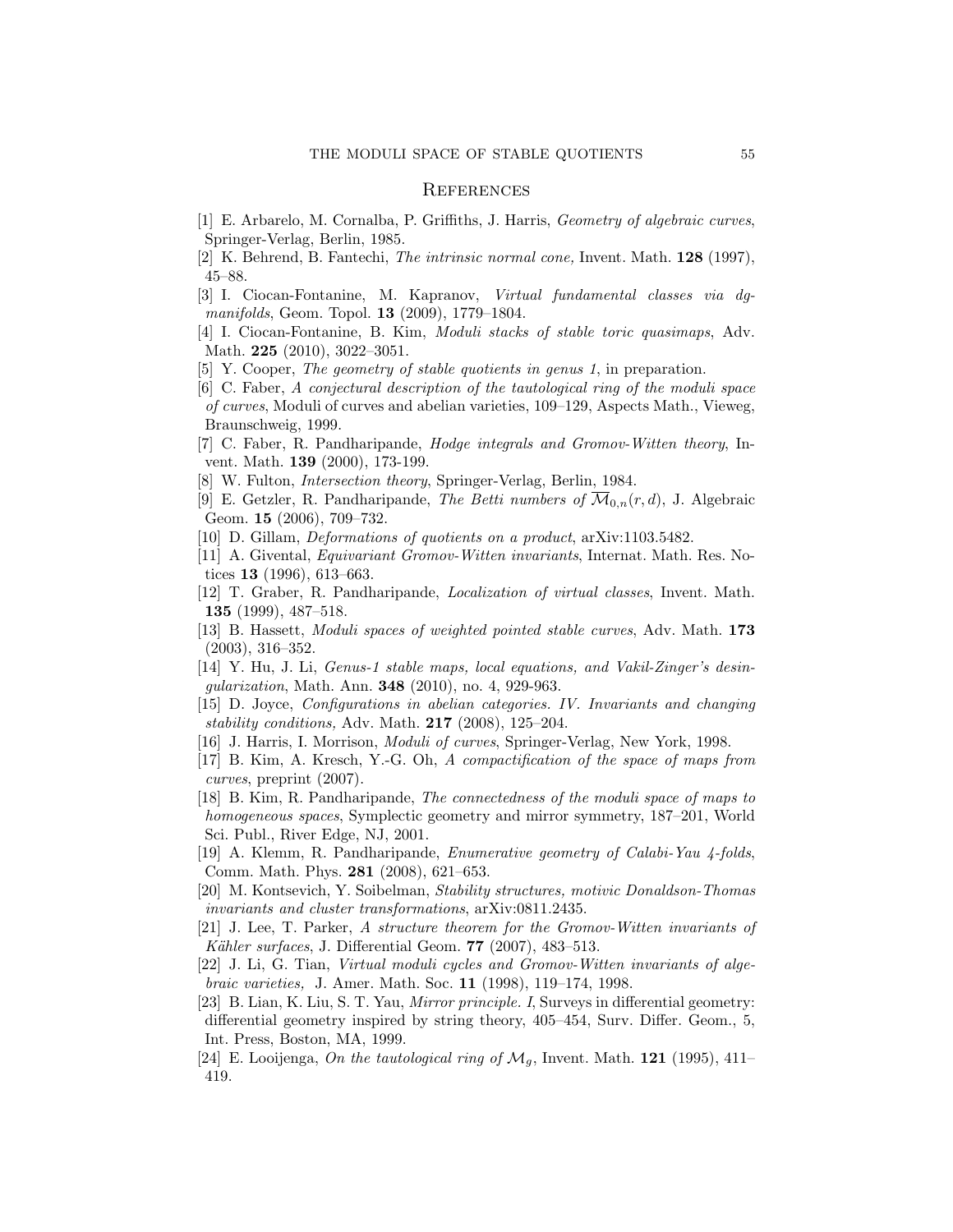- [25] A. Losev, Y Manin, *New moduli spaces of pointed curves and pencils of flat connections*, Michigan Math. J. 48 (2000), 443–472.
- [26] C. Manolache, *Virtual push-forwards*, arXiv:1010.2704.
- [27] A. Marian, D. Oprea, *Virtual intersections on the Quot scheme and Vafa-Intriligator formulas*, Duke Math. J. 136 (2007), 81–113.
- [28] D. Maulik, N. Nekrasov, A. Okounkov, and R. Pandharipande, *Gromov-Witten theory and Donaldson-Thomas theory. I,* Compos. Math. 142 (2006), 1263–1285.
- [29] D. Maulik, N. Nekrasov, A. Okounkov, and R. Pandharipande. *Gromov-Witten theory and Donaldson-Thomas theory. II*, Compos. Math. 142 (2006), 1286–1304.
- [30] C. Okonek, M. Schneider, H. Spindler, *Vector bundles on complex projective spaces*, Progress in Mathematics, Birkhuser, Boston, 1980.
- [31] R. Pandharipande, *A compactification over*  $\overline{M}_q$  *of the universal moduli space of slope-semistable vector bundles*, JAMS 9 (1996), 425–471.
- [32] R. Pandharipande, *Hodge integrals and degenerate contributions*, Comm. Math. Phys. 208 (1999), 489–506.
- [33] R. Pandharipande, *The kappa ring of the moduli space of curves of compact type I & II*, arXiv:0906.2657 & arXiv:0906:2658.
- [34] R. Pandharipande, A. Pixton, *Relations in the tautological ring*, arXiv:1101.2236.
- [35] R. Pandharipande, R. P. Thomas, *Curve counting via stable pairs in the derived category*, Invent. Math. 178 (2009), 407–447.
- [36] R. Pandharipande, A. Zinger, *Enumerative Geometry of Calabi-Yau 5-Folds*, Adv. Studies in Pure Math. (to appear).
- [37] M. Popa, M. Roth, *Stable maps and Quot schemes*, Invent. Math. 152 (2003), 3, 625–663.
- [38] R. P. Thomas, *A holomorphic Casson invariant for Calabi-Yau 3-folds, and bundles on* K3 *fibrations,* J. Differential Geom. 54 (2000), 367–438.
- [39] J. Thomsen, *Irreducibility of*  $\overline{M}_{0,n}(G/P, \beta)$ , Internat. J. Math. **9** (1998), 367– 376.
- [40] C. Taubes, GR = SW*: counting curves and connections*, J. Diff. Geom. 52 (1999), 453–609.
- [41] Y. Toda, *Moduli spaces of stable quotients and the wall-crossing phenomena*, arXiv:1005.3743.
- [42] R. Vakil, A. Zinger, *A desingularization of the main component of the moduli space of genus-one stable maps into*  $\mathbb{P}^n$ , Geom. Topol. **12** (2008), 1–95.
- [43] A. Zinger, *The reduced genus* 1 *Gromov-Witten invariants of Calabi-Yau hypersurfaces*, 22 (2009), 691–737.

Department of Mathematics University of Illinois at Chicago alina@math.uic.edu

Department of Mathematics University of California, San Diego doprea@math.ucsd.edu